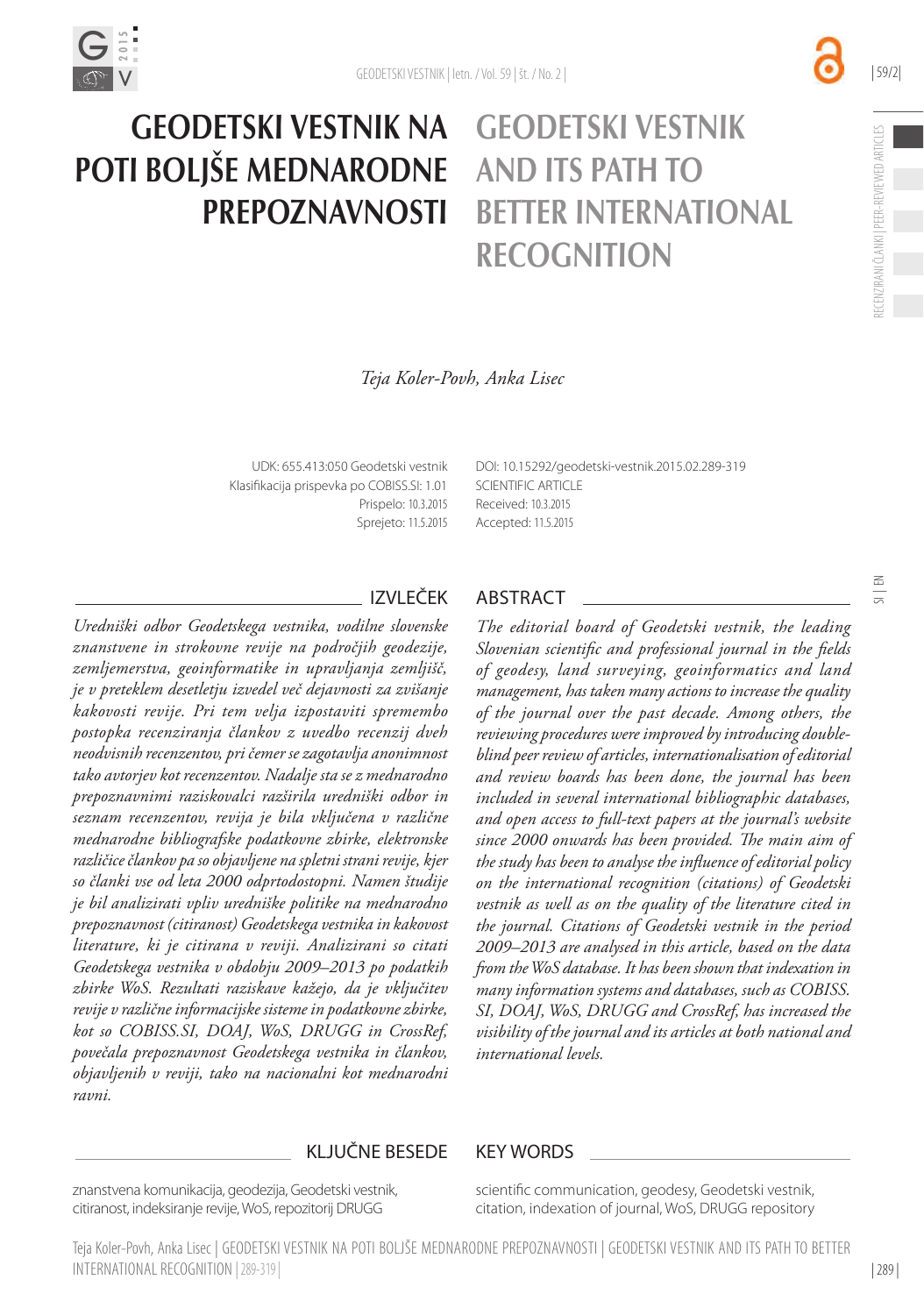#### **1 Introduction**

Geodetski vestnik is the leading Slovenian scientific and professional journal in the fields of geodesy and geoinformatics, land management and related fields, published by the Slovenian Surveying Association. It has been published regularly since 1959. In 4 issues per volume, around 25 reviewed articles are published each year. To increase the visibility of the journal, the editorial board took many actions, such as open access to full-text papers through the journal's website since 2000 onward. Geodetski vestnik is nowadays indexed in bibliographic databases, e.g. GEOBASE (Elsevier database supplying bibliographic information and abstracts for development studies, the Earth sciences, ecology, geomechanics, human geography, and oceanography), GeoRef (database of the American Geosciences Institute providing access to the geoscience literature), ICONDA (the international construction database), and is part of information systems COBISS.SI (the Slovenian Co-operative Online Bibliographic System and Services), dLib (Slovenian digital library), DOAJ (Directory of Open Access Journals), WoS (Web of Science), and CrossRef ( a citation-linking backbone for online publications). When studying the journal's international recognition, special attention has to be given to the efforts of the institutional library at the University of Ljubljana, Faculty of Civil and Geodetic Engineering, which has enabled archiving of full-text articles of the journal in the institutional repository DRUGG since 2012.

Electronic archiving of documents became a highly important part of scientific communication at the end of the 20<sup>th</sup> century, and at the end of 2014, the Registry of Open Access Repository (ROAR, 2015) listed more than 3,500 digital repositories worldwide. The study from Björk and Turk (2000) shows that contemporary researchers prefer to use the electronic version of publications rather than the printed version. The situation is the same in Slovenia (Vilar et al., 2013). Many studies found out that open access increased paper citation; among the first was Lawrence (2001) who announced that open access papers were cited 3 times as much as non-open access papers. Koler-Povh et al. (2014a) realised that in the field of civil engineering, open access scientific papers received more citations than the non-open access papers from the same journal. Many studies have shown that repositories increase the visibility of scientific publications and make their higher citation more probable (Harnad and Brody, 2004; Antelman, 2004; Kurtz et al., 2005; Moed, 2007; Xia et al., 2011). Brody et al. (2006) confirmed that open access of publications allowed for greater visibility and emphasized the importance of articles' archiving in the repositories for higher recognition and citation. Furthermore, the European Commission has required archiving of research articles in institutional repositories in order to grant international project funding since August 2008 for publications from social sciences, and since 2014 for publications in all subject fields, including technical and natural sciences. According to the *General Multi-beneficiary Model Grant Agreement* for the Horizon 2020, authors are required to ensure open access to publications from projects financed by European Commission, regardless of publishers' policy (see SHERPA/RoMEO, 2015). The commitment is realised by depositing a machine-readable electronic copy of the published version or final peer-reviewed manuscript accepted for publication in a repository for scientific publications as soon as possible and at the latest on publication, particularly for those from Horizon 2020 (Research Framework Programme Horizon 2020 and open access, 2015).

Regarding the aforementioned facts we decided to analyse the visibility of Geodetski vestnik and its published articles through analysis of cited and citing journals in the period 2009–2013. Consistent with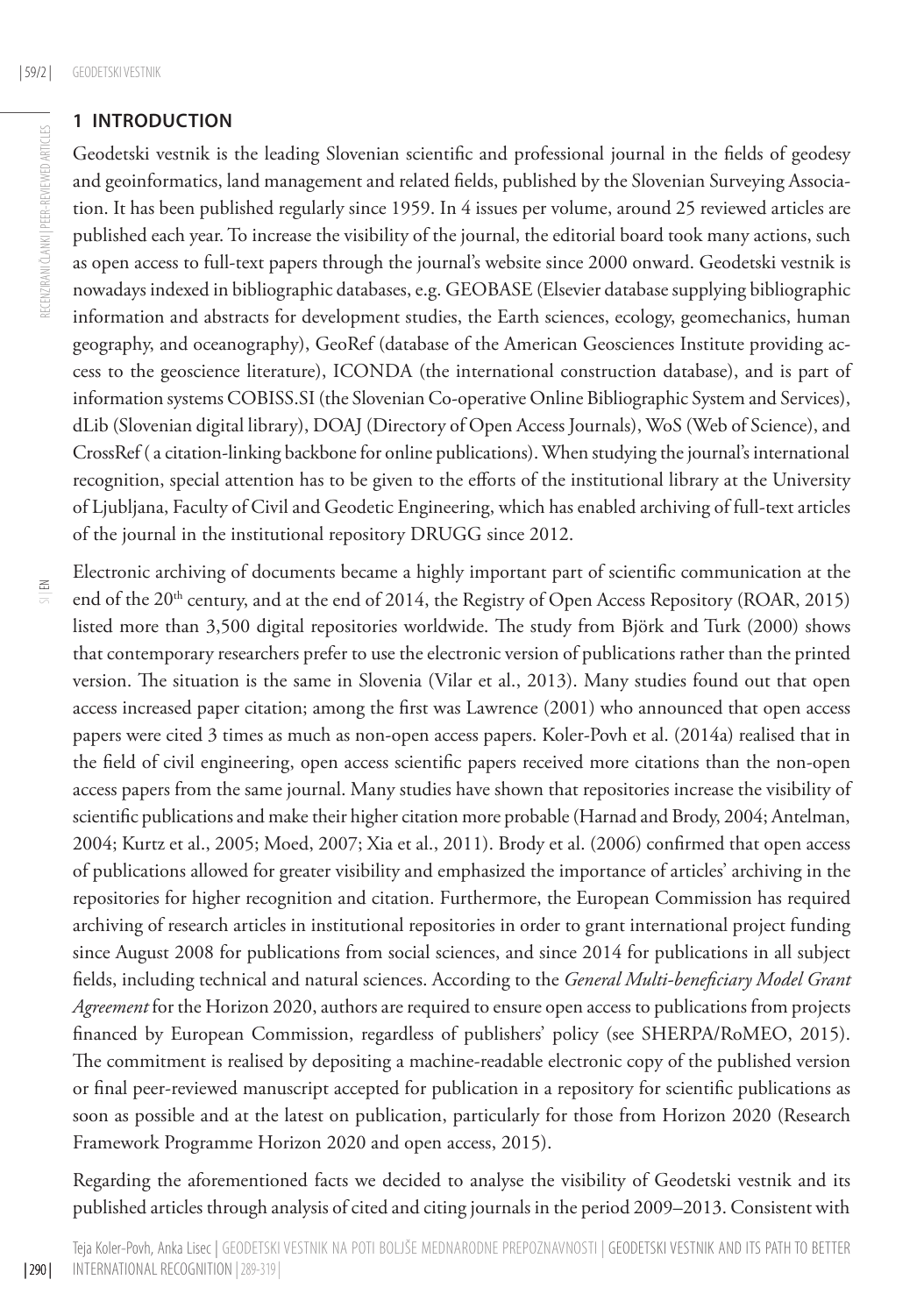RECENZIRANI ČLANKI | PEER-REVIEWED ARTICLES

RECENZIRANI ČLANKI | PEER-REVIEWED ARTICLES

 $\leq$ 

the results of the analysis, together with presenting the efforts of the journal's editorial board to enhance the quality of the journal, the aim of the article is to emphasize the importance of using high-quality information sources and archiving of the articles in the repository, such as DRUGG (repository of the Faculty of Civil and Geodetic Engineering at the University of Ljubljana), and indexing of articles in databases, such as WoS (Web of Science).

#### **2 Methods and materials**

To analyse the rise of Geodetski vestnik we researched its citation. We analysed both the journals that cited Geodetski vestnik (Geodetski vestnik is a cited journal) and the journals that are cited in Geodetski vestnik (Geodetski vestnik is a citing journal) for 2009 when Geodetski vestnik reached its first impact factor (IF), and until JCR (Journal Citation Report) 2013. The data were accessed from the JCR list in the Web of Science (WoS) database on January 10, 2015. We used indexes SCI (Sciences Citation Index) and SSCI (Social Science Citation Index) for data collection.

#### **2.1 Web of Science data source**

The main data source for the research was the Web of Science (WoS) database, which is a citation database that covers over 12,000 of the highest impact journals worldwide, including open access journals, and over 160,000 conference proceedings with current and retrospective coverage in the sciences, social sciences, arts, and humanities, with coverage dating back to 1900. The journals are grouped by subject in more than 250 subject categories. Geodesy is not classified as a unique subject category, as recognized also by Stojanovski, Frančula and Lapaine (2015). It is rather a part of subject categories geography – physical, geology, geosciences – multidisciplinary, mathematics – interdisciplinary applications, engineering multidisciplinary, physics, remote sensing, astronomy and astrophysics (Thomson Reuters, 2015). The JCR list in WoS is a list of more than 11,000 peer reviewed journals from over 3,300 publishers in over 60 nations and includes virtually all areas of science, technology, and social sciences. As a comprehensive and unique resource that allows to evaluate and to compare journals using citation data it shows the relationship between citing and cited journals as well (JCR, 2015). There are three citation indexes in the WoS database, built on the basis of all the journals and their articles (WoS, 2015):

- Science Citation Index Expanded® (SCI-EXPANDED), which includes over 8,500 major journals across 150 disciplines from 1900 to present;
- Social Sciences Citation Index® (SSCI), which includes over 3,000 journals across 55 social science disciplines, as well as selected items from 3,500 of the world's leading scientific and technical journals from 1900 to present, and
- Arts & Humanities Citation Index® (A&HCI), which indexes over 1,700 arts and humanities journals, as well as selected items over 250 scientific and social sciences journals from 1975 to present.

Geodetski vestnik is part of the Social Sciences Citation Index (SSCI).

Here, the JCR year is the year in which the journal impact factor was calculated. Each JCR year contains one year of citation data. The impact factor (IF) is a measure reflecting the average number of citations to recent articles published in a particular journal publication. It is frequently, albeit controversially, used

| 291 |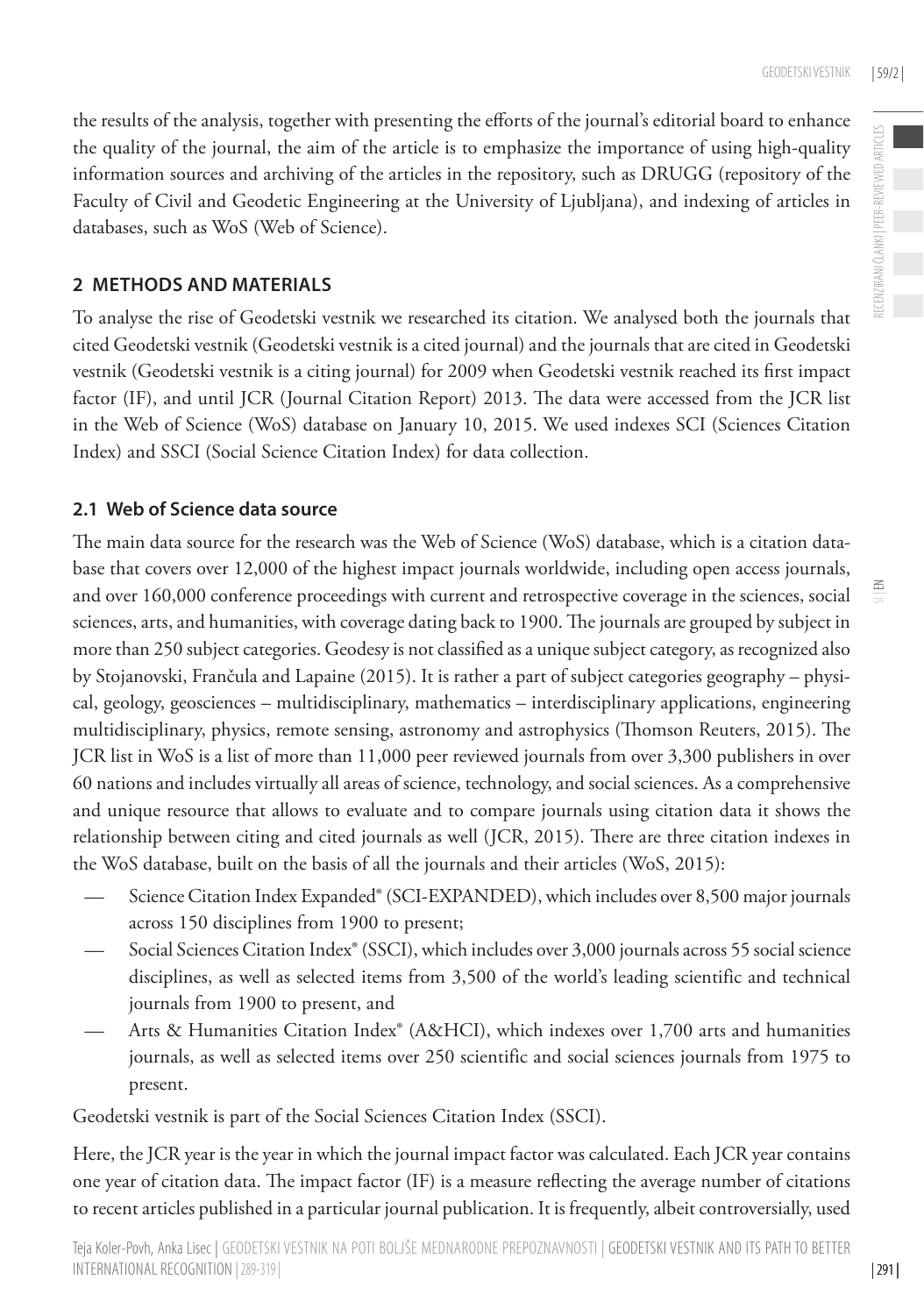as a metric for the relative importance of a journal within its field, with those journals possessing higher RECENZIRANI ČLANKI | PEER-REVIEWED ARTICLES RECENZIRANI ČLANKI | PEER-REVIEWED ARTICLES impact factors deemed more noteworthy and important than those with lower impact factors. Journal's impact factor is often used as an indicator of relativity importance of analysed journal among journals in the same subject group: the journals with higher IF are treated as more important journals than those with lower IF (Seglen, 2006).

#### **2.2 DRUGG data source**

In this research, the importance of institutional repositories is outlined for the case of Geodetski vestnik, since the institutional repository has been considerably contributing to its recognition as an open-access journal at national and international levels. The institutional repository of the Faculty of Civil and Geodetic Engineering at the University of Ljubljana (UL FGG) was established in 2011; it is known as the Digital Repository of UL FGG, DRUGG in short (DRUGG, 2015). As the leading research and academic institution in Slovenia in the scientific fields covered by the journal, the Faculty of Civil and Geodetic Engineering at the University of Ljubljana is strongly connected with Geodetski vestnik. This is also why the journal got the opportunity to be included in its repository.

| 292 |

Since April 2012, DRUGG has been listed in the Directory of Open Access Repositories (OpenDOAR) and in the Registry of Open Access Repositories (ROAR). The DRUGG repository follows the instructions of OpenAIRE, thus meeting the conditions of the EC that publications from projects co-financed from the funds of the EC shall be uploaded in one of the internationally connectible institutional repositories (OpenAIRE, 2015). Here, it has to be emphasized that in August 2008 the European Commission announced mandatory storing in open access institutional repositories for publications from projects financed from the funds of the Seventh Research Framework Programme (FP7) for some scientific areas, and in October 2013 for publications from the Research Framework Programme Horizon 2020 for all scientific fields (see also Koler Povh et al., 2014b). All these are additional reasons that the articles from Geodetski vestnik were included in DRUGG right after its establishment in 2012.

The institutional repository as an open access provider of publications allows uploading and storing of different types of materials, such as diploma and master theses, doctoral dissertations, reviewed articles, study materials, multimedia articles, etc. This is the argument for popularisation of institutional repositories among researchers and teachers, also at UL FGG. At the end of 2014, around 280 articles published by UL FGG teachers and researchers in different scientific journals were archived in DRUGG (Table 1).

| Document type | December 2011 | December 2012 | December 2013 | December 2014 |
|---------------|---------------|---------------|---------------|---------------|
| <b>Theses</b> | 1,000         | 1,444         | 1,763         | 2,104         |
| Monographs    |               | 31            | 39            | 58            |
| Papers        |               |               | 227           | 280           |
| Total         | 1,000         | 1,475         | 2,029         | 2,442         |

Table 1: Overview of documents archived in the DRUGG repository at the end of 2014.

At the same time, all UL FGG employees were encouraged to deliver to the library the latest reviewed author's version of publications in pdf format, to be uploaded to the repository, after prior checking of the copyright law provisions in the SHERPA/RoMEO list [\(www.sherpa.ac.uk/romeo/\)](www.sherpa.ac.uk/romeo/). The archived units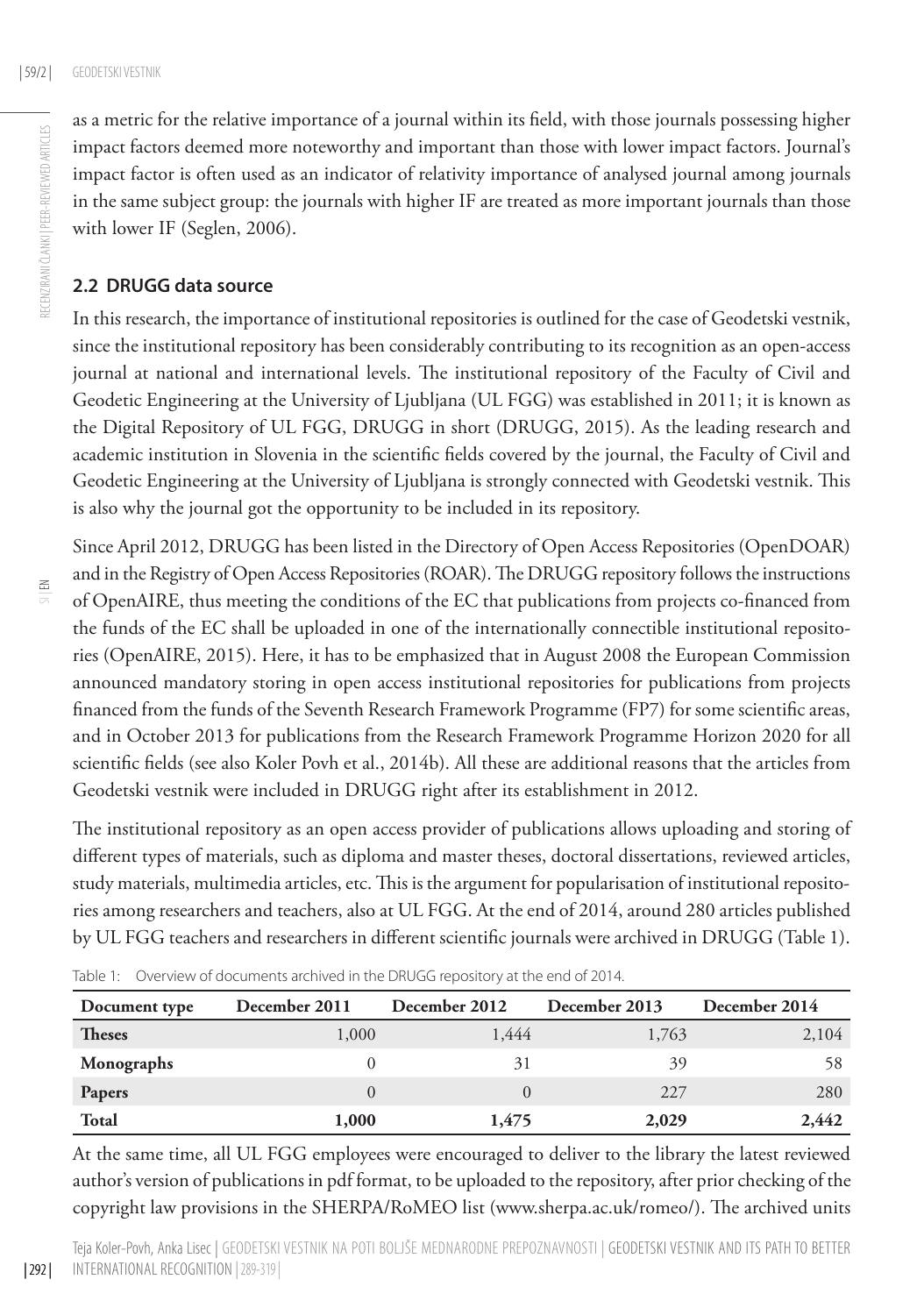$\leq$ 

can be seen in the bibliography on the personal web pages of each researcher or teacher. When sending scientific papers to the repository it is required by the publisher as well as in the interest of the author that the publication clearly shows where the work was originally published. For this reason, DRUGG editors designed a cover page with references formatted according to the rules of the Harvard system of referencing with the added Digital Object Identifier (DOI) or electronic address of the publication at the publisher's web page, if DOI does not exist.

After three years of operation more than approximately 16,000 downloads of different publications per month were observed through the Google Analytics system, on the average around 500 per day, 100 of them from abroad. During the first three years, DRUGG was used in more than 90 countries on all continents. Most visitors come from Slovenia. 89% of all visits are from public domains, while only 11% are from the home domain of the University of Ljubljana. We are convinced that not only students who are specialists of information and communication technologies (Istenič Starčič and Turk, 2010) use the DRUGG repository as a user-friendly information source. The DRUGG repository became part of the Repository of the University of Ljubljana (RUL), which was established in October 2013 as part of Consortium of four repositories of four Slovenian universities (Table 2). The RUL assembled institutional repositories of its members into a unified system. It also encourages other faculties to create conditions for inclusion of their scientific publications into RUL (Ojsteršek et al., 2014).

| University       | <b>Bachelor</b> | <b>Master Theses</b> | Doctoral             | Other  | <b>Total</b> |
|------------------|-----------------|----------------------|----------------------|--------|--------------|
|                  | <b>Theses</b>   |                      | <b>Dissertations</b> |        |              |
| Ljubljana        | 20,472          | 3,402                | 409                  | 3,970  | 28,253       |
| Maribor          | 23,353          | 2,626                | 480                  | 9,772  | 36,231       |
| Primorska Region | 2,152           | 375                  | 59                   | 1,820  | 4,406        |
| Nova Gorica      | 521             | 110                  | 101                  | 786    | 1,518        |
| <b>Total</b>     | 46,498          | 6,513                | 1,049                | 16,348 | 70,408       |

Table 2: The number of archived documents at the end of 2014 for four Slovenian universities.

#### **3 Geodetsk i vestnik and its evolution**

The Geodetski vestnik journal has been published since 1953 by the Association of Surveyors of Slovenia (Slov. *Zveza geodetov Slovenije – ZGS*) (Naprudnik, 2006). The purpose of the journal is to provide the basics for exchange of the newest scientific and professional achievements among the scientists and professionals in the region and at the broader international level, who work in the fields of geodesy, land surveying, photogrammetry and remote sensing, cartography, geographic information systems, spatial data infrastructure, land evidencing and land management, real property management and valuation, recording and management of public infrastructure, spatial planning and development, and in other related fields. Beside the scientific and professional double-blind peer-reviewed papers, Geodetski vestnik publishes professional discussions, reports and reviews, terminological professional articles and other similar works. As bulletin of the Association of Surveyors of Slovenia it publishes also reports of the Slovenian Surveying and Mapping Authority, professional informative articles, polemics, documents of the association, communications to members, memorial and similar records, advertisements and tenders, in short, articles of popular character.

| 293 |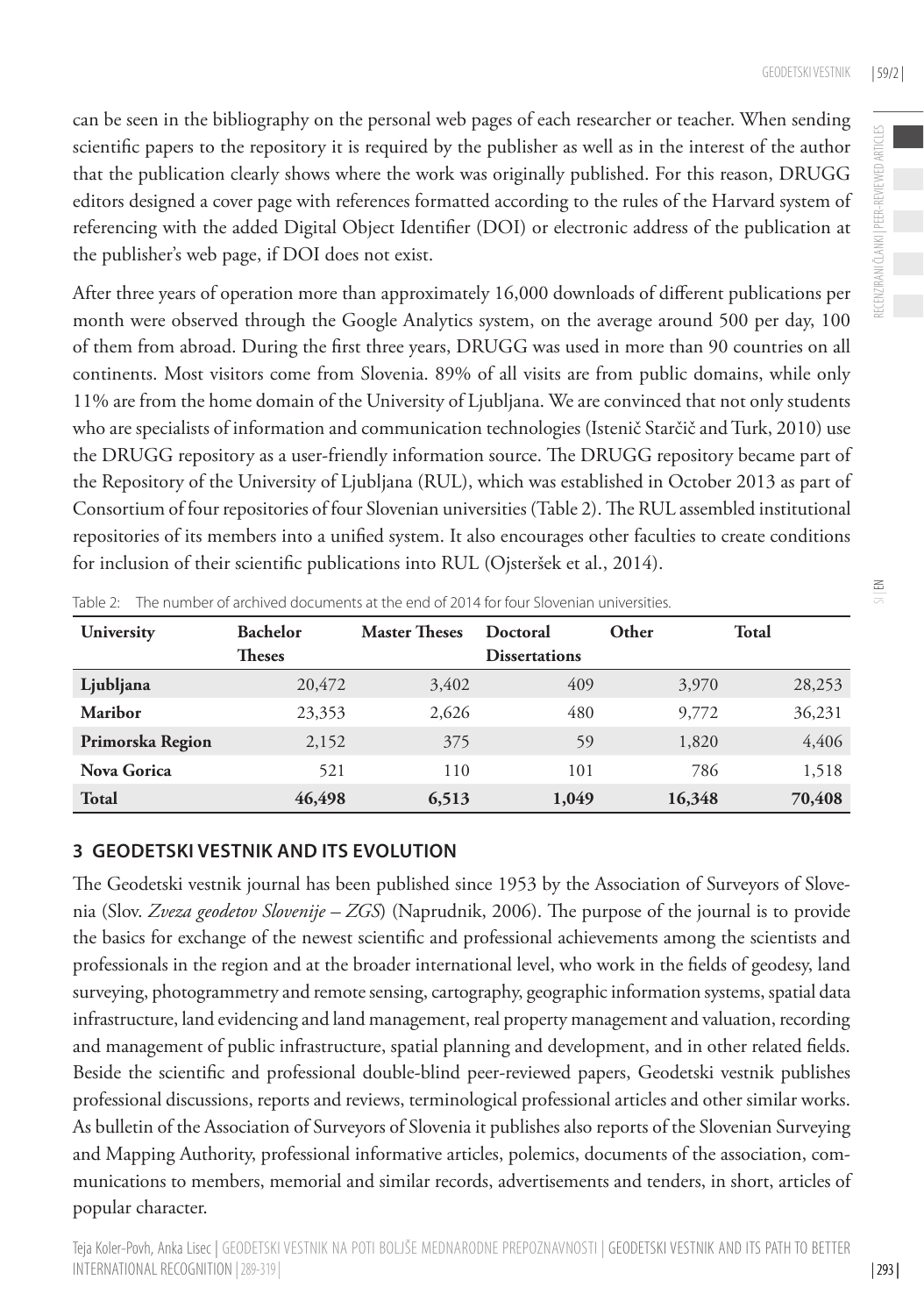$\leq$ 

When defining the article category, the Typology of documents/works for managing bibliographies within the COBISS system, the Co-operative Online Bibliographic System and Services in Slovenia (COBISS, 2015) is used. Peer-reviewed articles are published in Slovenian, in English, or in English and Slovenian languages. The scientific and professional articles are subject to double-blind review. Published are only articles which have not been published previously, are not under consideration for publication elsewhere, and have been accepted for publication from the side of the editorial board and two independent reviewers.

To increase the quality of the journal, the editorial board took some important decisions over the last 10 years. Among others, the efforts were given to increase the accessibility and recognition of its articles. The first step was taken in 2005 when all the issues back to 2000 were published retrospectively, on the journal's website. Since then, all articles are available in printed and e-version where open access to full-papers is guaranteed. Digital versions of the articles published in previous volumes are important for cultural and technical heritage preservation, which was also observed by Zorn and Komac (2010) for the journal Acta geographica Slovenica.

#### **3.1 Indexation in the COBISS.SI system**

Geodetski vestnik has been indexed in the Slovenian information system COBISS.SI since this system was established. Its subsystem, co-operative library catalogue COBIB, has been an important provider of the literature, since the librarians started to include links to internet pages with full texts. However, this is not a repository; it is a bibliographic database which provides abstracts for most documents and links to full texts, if they are available. Geodetski vestnik is one among 100,000 journals indexed in the COBISS.SI system. The number and COBISS.SI classification of all articles published in the period 2005–2014 in Geodetski vestnik are presented in Table 3.

Table 3: Number and classification of all articles published in Geodetski vestnik in a publishing year for the period 2005–2014 (COBISS, 2015).

| Classification                                 |              |              |                |          |          |              |          |              |                |              | 2005 2006 2007 2008 2009 2010 2011 2012 2013 2014 Total |
|------------------------------------------------|--------------|--------------|----------------|----------|----------|--------------|----------|--------------|----------------|--------------|---------------------------------------------------------|
| 1.01 - Original scientific article             | 4            | 7            | 12             | 13       | 9        | 8            | 6        | 12           | 17             | 12           | 100                                                     |
| 1.02 - Review article                          | 5            | 7            | 14             | 8        | 9        | 11           | 11       | 6            | 9              | 7            | 87                                                      |
| 1.03 - Short scientific article                | $\Omega$     | $\mathbf{1}$ | $\Omega$       | $\Omega$ | $\Omega$ | $\mathbf{1}$ | 2        | $\Omega$     | $\Omega$       | $\mathbf{1}$ | 5                                                       |
| 1.04 - Professional article                    | 17           | 16           | 13             | 17       | 7        | 7            | 3        | 3            | 7              | 14           | 104                                                     |
| 1.05 - Popular article                         | 5            | 5            | 6              | 5        | 7        | 8            | 8        | 9            | 11             | 3            | 67                                                      |
| 1.08 - Published scientific conf. contribution | $\Omega$     | $\Omega$     | $\Omega$       | $\Omega$ | $\Omega$ | $\Omega$     | 6        | 8            | $\Omega$       | $\Omega$     | 14                                                      |
| 1.09 - Published prof. conf. contribution      | $\Omega$     | $\Omega$     | $\mathfrak{D}$ | $\Omega$ | $\Omega$ | $\Omega$     | 8        | 7            | $\Omega$       | $\Omega$     | 17                                                      |
| 1.19 - Review, book review, critique           | 2            | 1            | $\Omega$       |          |          | 1            | $\Omega$ | $\Omega$     | $\Omega$       | 2            | 8                                                       |
| 1.20 - Preface, afterword                      | 4            | 4            | 5              | 4        | 4        | 7            | 7        | 4            | 4              | 6            | 49                                                      |
| 1.21 - Disscussion                             | $\Omega$     | $\Omega$     | $\mathbf{0}$   | $\Omega$ | $\theta$ | $\Omega$     | $\Omega$ | $\Omega$     | $\overline{c}$ | $\mathbf{0}$ | $\overline{2}$                                          |
| 1.22 - Interview                               | $\mathbf{1}$ | $\Omega$     | 1              | $\Omega$ | $\Omega$ | $\Omega$     | $\Omega$ | $\mathbf{1}$ | $\Omega$       | $\mathbf{0}$ | 3                                                       |
| 1.25 - Other articles                          | 10           | 15           | 13             | 12       | 28       | 24           | 28       | 22           | 11             | 44           | 207                                                     |
| Total                                          | 48           | 56           | 66             | 60       | 65       | 67           | 79       | 72           | 61             | 89           | 663                                                     |

Teja Koler-Povh, Anka Lisec | Geodetski vestnik na poti boljše mednarodne prepoznavnosti | Geodetski vestnik and its path to better international recognition |289-319 |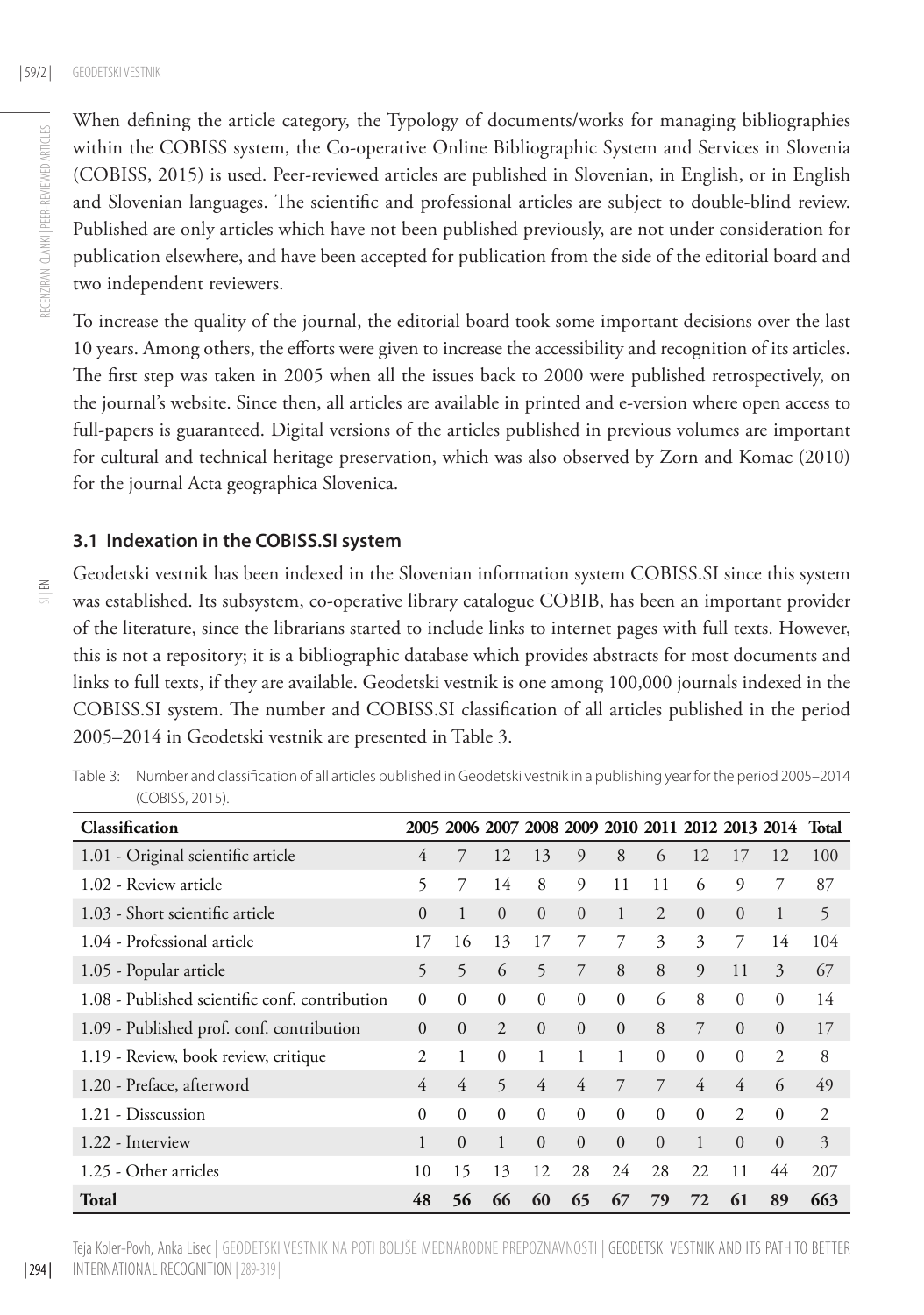As shown in the table (Table 3), mainly scientific (COBISS.SI classifications 1.01, 1.02, 1.03, and 1.08) and professional articles (COBISS.SI classifications 1.04, 1.05, and 1.09) are published in Geodetski vestnik. 206 scientific articles present 31.07% of the articles while 188 professional articles present 28.36%; together they make up 59.43% of all articles published in Geodetski vestnik in the period 2005–2014.

#### **3.2 Introduction of indexation in the DOAJ system (2006)**

In June 2006, Geodetski vestnik was included in DOAJ (Directory of Open Access Journals) as one among 1,785 journals, and, at the same time, as one of only 8 Slovenian journals included in DOAJ. At the end of 2014, there were 10,456 scientific and professional journals from 135 countries indexed in DOAJ, 43 of them from Slovenia. Around 6,000 journals provided open access at the article level (DOAJ, 2015), as does Geodetski vestnik. The Geodetski vestnik journal is also member of project EUROPEANA 2012–2014. Its articles are included in the European Digital Library through their metadata.

#### **3.3 Inclusion in the ISI/Thomson Reuters database Web of Science (2009)**

In June 2007, Geodetski vestnik was invited by Thomson Reuters, and after two years of monitoring and evaluation processes, it was classified on the Journal Citation Report (JCR) list among 1,600 peerreviewed scientific and professional journals from all over the world, and became part of the well-known bibliographic system Web of Science (WoS) and its index of citation, i.e. Social Sciences Citation Index.

Calculation of an impact factor is based upon the average number of citations received per paper published in a particular journal during the preceding two years. The impact factor for the year 2013 is calculated as (IF, 2015):

$$
IF(2013) = \alpha / \beta, \tag{1}
$$

where  $\alpha$  is the number of times that articles published by a particular journal in 2011 and 2012 were cited by other indexed journals in 2013, and  $\beta$  is the number of articles and other works published by that journal in 2011 and 2012. The evolution of impact factor (IF) over time since 2009 is shown in Table 4. Geodetski vestnik is classified in the fourth quartile, which is normal for new non-English journals.

| <b>JCR</b> Year | <b>Impact Factor (SSCI)</b> |
|-----------------|-----------------------------|
| 2009            | 0.227                       |
| 2010            | 0.215                       |
| 2011            | 0.212                       |
| 2012            | 0.367                       |
| 2013            | 0.288                       |

Table 4: The evolution of impact factor for Geodetski vestnik since 2009 (Thomson Reuters, 2015).

#### **3.4 Inclusion in the DRUGG repository (2012)**

As it is in the interest of all participants of Geodetski vestnik (editorial board, authors, readers from professional and academic spheres) to increase the articles' and journal's visibility, in 2012 the decision was  $\leq$ 

| 295 |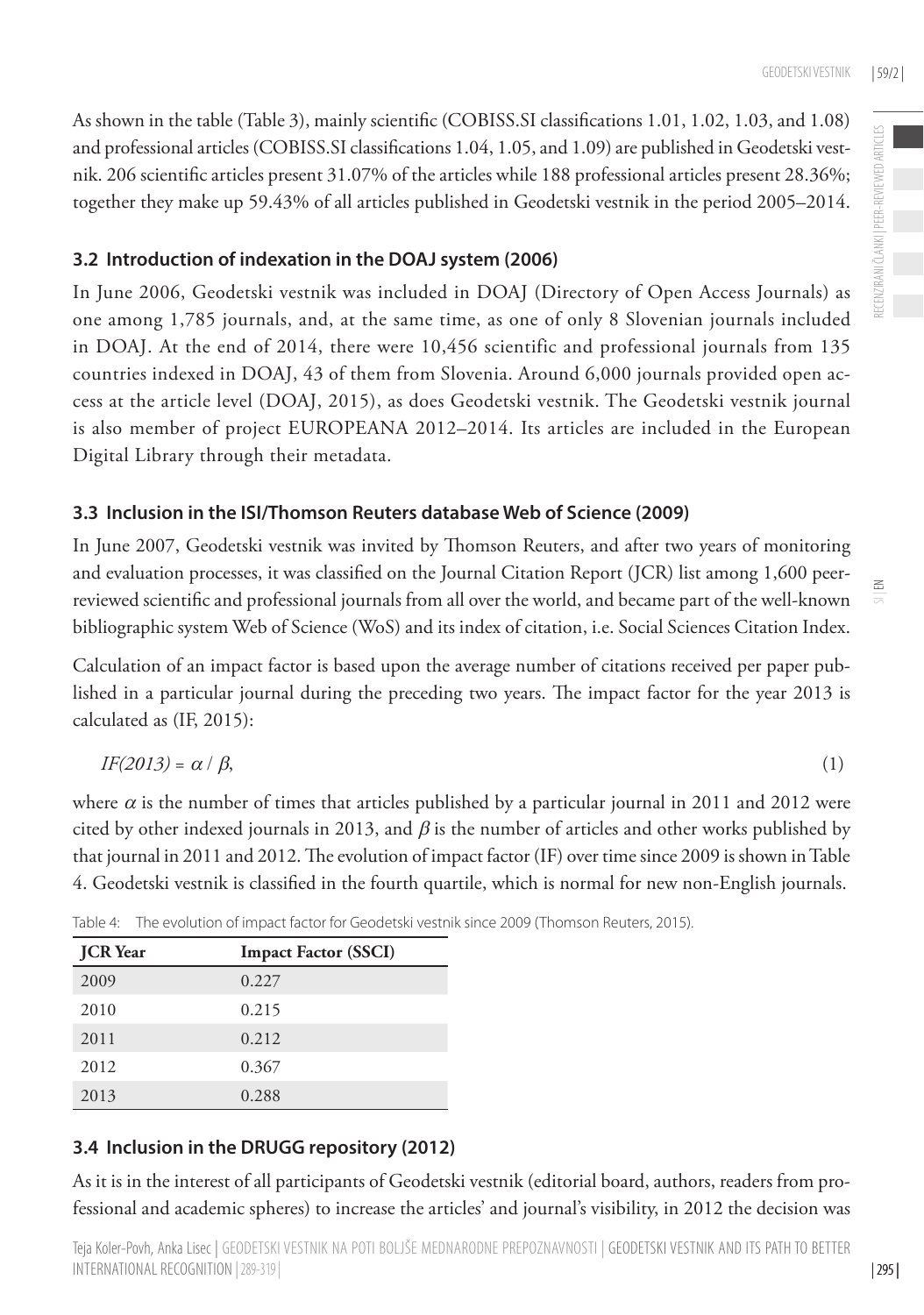made to include Geodetski vestnik in the DRUGG repository. In line with the policy of the DRUGG repository, most of the articles archived in the repository are published by the authors from the University of Ljubljana, rather than all the articles published in the journal. The inclusion of Geodetski vestnik into the CrossRef system in the summer 2014 increased the possibilities of citation checking and gave the authors the possibility for monitoring citation of each published article. Furthermore, the COBISS.SI identifier is today connected to the repository of the University of Ljubljana, where DRUGG presents a sub-system.

#### **3.5 Introduction of the Digital Object Identifier (DOI) through the Crossref system (2014)**

Introduction of the Digital Object Identifier (DOI) for the articles published in Geodetski vestnik through the CrossRef system in the summer 2014 increased the possibilities of citation checking and broadened the platform, where researchers might find and access the articles published in the journal. The system also contributes to the transparency in the field of scientific and professional publications. Among others, authors have the possibility to get real data of citation for each article published in Geodetski vestnik. The citation data are shown in the Web of Science (WoS) system. The DOI identifier was assigned to all scientific and professional articles published from 2010 onwards by registering all these articles in the CrossRef system and by archiving their metadata. Consequently, a new front page for each of these 143 articles was prepared and new archiving in the DRUGG system was done. The DOI identifier was also added in COBISS.SI to fulfil the basic conditions for interoperability of databases.

#### **4 Results and discussion**

When studying the international recognition of Geodetski vestnik and the influence of editorial policy on international visibility of the articles published in this journal, we researched the citation of the articles. In the first part of this chapter, the results of the analysis of the citation frequency for the articles published in Geodetski vestnik are presented for the period JCR 2009–JCR 2013. In continuation, the results of the analysis of articles (journals) that are cited in Geodetski vestnik are presented for the same period. Additionally, a short comparative analysis of selected bibliographic databases and repositories has been conducted in the conclusion of the research, where the frequency of the articles in the databases was analysed.

#### **4.1 Geodetski vestnik as a cited journal in WoS**

The results of the analyses of the cited articles published in Geodetski vestnik according to the data in the Web of Science (WoS) database on January 10, 2015, are presented in Table 5. The journals that cited the articles published in Geodetski vestnik are listed according to the individual year of the Journal Citation Report (2009–2013). For each JCR year the frequency of the cited articles from Geodetski vestnik in the individual journal is given. Data are given for the last 10 years (for single years when the article concerned was published in Geodetski vestnik), while for elder citations the data are summarized. For the journal titles, internationally recognized abbreviations are used. From Table 5, it can be ascertained which journal cited the articles from Geodetski vestnik (by JCR year) and how often, separately for the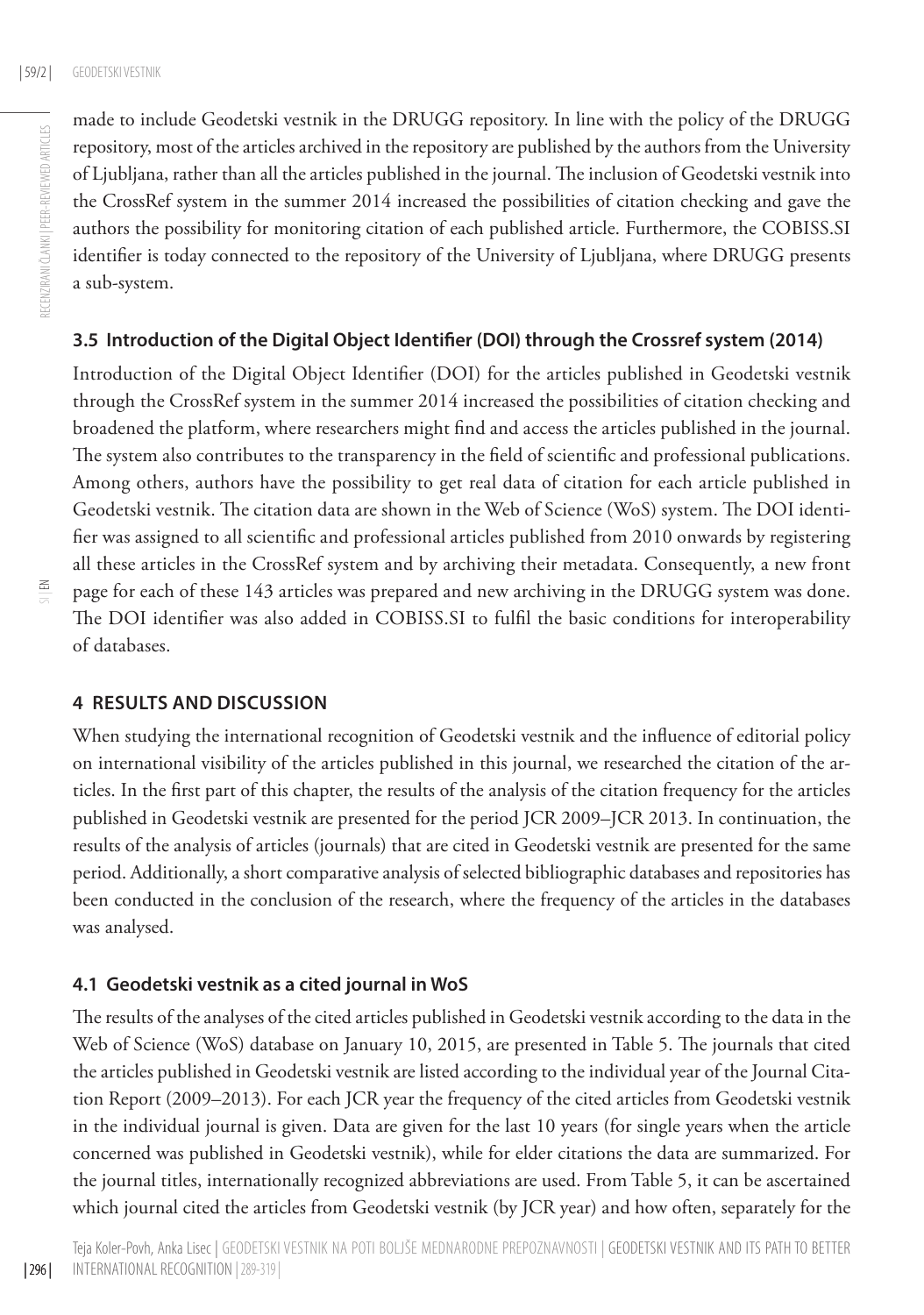journals indexed in SCI (written in bold) and those indexed in SSCI (written in italics). Additionally, impact factor (IF) of each journal is added.

Table 5: List of journals that cited Geodetski vestnik (by JCR year) with the number of cited articles per year of publication *(Data Source: JCR, 2015).*

| <b>JCR 2009</b> |                             |                |                                                              |                  |                  |                          |                  |                  |                  |                  |                  |                  |                  |
|-----------------|-----------------------------|----------------|--------------------------------------------------------------|------------------|------------------|--------------------------|------------------|------------------|------------------|------------------|------------------|------------------|------------------|
| IF              | <b>Citing Journal</b>       |                | Total 2009 2008 2007 2006 2005 2004 2003 2002 2001 2000 Rest |                  |                  |                          |                  |                  |                  |                  |                  |                  |                  |
| 0.227           | <b>GEOD VESTN</b>           | 33             | $\overline{0}$                                               | 10               | $\overline{4}$   | 6                        | $\overline{3}$   | $\boldsymbol{0}$ | 6                | $\,1$            | $\boldsymbol{0}$ | 3                | $\overline{0}$   |
| 0.288           | <b>ACTA GEOD GEOPHYS HU</b> | $\mathfrak{2}$ | $\boldsymbol{0}$                                             | $\mathbf{1}$     | $\mathbf{0}$     | $\boldsymbol{0}$         | $\boldsymbol{0}$ | $\boldsymbol{0}$ | $\boldsymbol{0}$ | $\boldsymbol{0}$ | $\boldsymbol{0}$ | $\boldsymbol{0}$ | $\mathbf 1$      |
|                 | <b>LEX LOCALIS</b>          | $\overline{2}$ | $\mathbf{0}$                                                 | $\overline{2}$   | $\overline{0}$   | $\overline{0}$           | $\overline{0}$   | $\mathbf{0}$     | $\mathbf{0}$     | $\overline{0}$   | $\overline{0}$   | $\overline{0}$   | $\boldsymbol{0}$ |
| 0.714           | <b>ACTA GEOGR SLOV</b>      | $\mathbf{1}$   | $\boldsymbol{0}$                                             | $\boldsymbol{0}$ | $\mathbf{0}$     | $\boldsymbol{0}$         | $\mathbf{0}$     | $\mathbf{0}$     | $\boldsymbol{0}$ | $\boldsymbol{0}$ | $\mathbf{1}$     | $\boldsymbol{0}$ | $\boldsymbol{0}$ |
| 1.110           | PHOTOGRAMM ENG REM S        | $\mathbf{1}$   | $\mathbf{0}$                                                 | $\mathbf{0}$     | $\boldsymbol{0}$ | $\overline{0}$           | $\overline{0}$   | $\overline{0}$   | $\mathbf{1}$     | $\overline{0}$   | $\overline{0}$   | $\boldsymbol{0}$ | $\boldsymbol{0}$ |
| Total           | 5                           | 39             | $\bf{0}$                                                     | 13               | 4                | 6                        | 3                | $\bf{0}$         | $\overline{7}$   | $\mathbf{1}$     | 1                | 3                | 1                |
| <b>JCR 2010</b> |                             |                |                                                              |                  |                  |                          |                  |                  |                  |                  |                  |                  |                  |
| IF              | <b>Citing Journal</b>       |                | Total 2010 2009 2008 2007 2006 2005 2004 2003 2002 2001 Rest |                  |                  |                          |                  |                  |                  |                  |                  |                  |                  |
| 0.215           | <b>GEOD VESTN</b>           | 38             | 5                                                            | $\overline{4}$   | 6                | $\overline{\mathcal{I}}$ | 3                | $\overline{2}$   | $\mathfrak{Z}$   | 5                | $\overline{0}$   | $\overline{0}$   | $\mathfrak{Z}$   |
| 0.346           | <b>ACTA GEOGR SLOV</b>      | 3              | $\boldsymbol{0}$                                             | $\mathfrak{2}$   | $\mathbf{1}$     | $\boldsymbol{0}$         | $\boldsymbol{0}$ | $\boldsymbol{0}$ | $\boldsymbol{0}$ | $\boldsymbol{0}$ | $\boldsymbol{0}$ | $\boldsymbol{0}$ | $\boldsymbol{0}$ |
|                 | 10 INT MULT SCIENT          | $\mathbf{1}$   | $\boldsymbol{0}$                                             | $\mathbf{1}$     | $\overline{0}$   | $\overline{0}$           | $\mathbf{0}$     | $\overline{0}$   | $\overline{0}$   | $\overline{0}$   | $\overline{0}$   | $\overline{0}$   | $\boldsymbol{0}$ |
| 2.139           | <b>BRIT   EDUC TECHNOL</b>  | $\mathbf{1}$   | $\mathbf{1}$                                                 | $\boldsymbol{0}$ | $\mathbf{0}$     | $\boldsymbol{0}$         | $\boldsymbol{0}$ | $\boldsymbol{0}$ | $\boldsymbol{0}$ | $\boldsymbol{0}$ | $\boldsymbol{0}$ | $\boldsymbol{0}$ | $\boldsymbol{0}$ |
| 0.678           | <b>ENVIRON EARTH SCI</b>    | $\mathbf{1}$   | $\boldsymbol{0}$                                             | $\boldsymbol{0}$ | $\mathbf{0}$     | $\overline{0}$           | $\overline{0}$   | $\overline{0}$   | $\overline{0}$   | $\boldsymbol{0}$ | $\boldsymbol{0}$ | $\boldsymbol{0}$ | $\mathbf{1}$     |
| 1.016           | TURK ONLINE J EDUCT         | $\mathbf{1}$   | $\mathbf{1}$                                                 | $\mathbf{0}$     | $\mathbf{0}$     | $\mathbf{0}$             | $\mathbf{0}$     | $\mathbf{0}$     | $\overline{0}$   | $\overline{0}$   | $\overline{0}$   | $\mathbf{0}$     | $\mathbf{0}$     |
| Total           | 6                           | 45             | $\overline{7}$                                               | 7                | $\overline{7}$   | $\overline{7}$           | 3                | $\overline{2}$   | 3                | 5                | $\bf{0}$         | $\bf{0}$         | $\overline{4}$   |
| <b>JCR 2011</b> |                             |                |                                                              |                  |                  |                          |                  |                  |                  |                  |                  |                  |                  |
| IF              | <b>Citing Journal</b>       |                | Total 2011 2010 2009 2008 2007 2006 2005 2004 2003 2002 Rest |                  |                  |                          |                  |                  |                  |                  |                  |                  |                  |
| 0.212           | <b>GEOD VESTN</b>           | 32             | 3                                                            | 6                | 4                | 9                        | $\mathbf{1}$     | $\mathfrak{2}$   | $\mathbf{0}$     | $\mathbf{1}$     | $\overline{2}$   | $\mathbf{1}$     | 3                |
| 0.484           | <b>CENT EUR J OPER RES</b>  | $\,1$          | $\boldsymbol{0}$                                             | $\boldsymbol{0}$ | $\mathbf{0}$     | $\mathbf{0}$             | $\overline{0}$   | $\overline{0}$   | $\overline{0}$   | $\boldsymbol{0}$ | $\boldsymbol{0}$ | $\boldsymbol{0}$ | $\mathbf{1}$     |
| 0.082           | <b>GRADEVINAR</b>           | $\mathbf{1}$   | $\boldsymbol{0}$                                             | $\boldsymbol{0}$ | $\boldsymbol{0}$ | $\mathbf 1$              | $\boldsymbol{0}$ | $\mathbf{0}$     | $\boldsymbol{0}$ | $\boldsymbol{0}$ | $\boldsymbol{0}$ | $\boldsymbol{0}$ | $\boldsymbol{0}$ |
| 0.317           | <b>LEX LOCALIS</b>          | $\,1$          | $\boldsymbol{0}$                                             | $\mathbf{1}$     | $\mathbf{0}$     | $\mathbf{0}$             | $\overline{0}$   | $\mathbf{0}$     | $\overline{0}$   | $\boldsymbol{0}$ | $\boldsymbol{0}$ | $\overline{0}$   | $\boldsymbol{0}$ |
| 1.009           | MACH VISION APPL            | $\mathbf{1}$   | $\mathbf{0}$                                                 | $\mathbf{0}$     | $\mathbf{0}$     | $\mathbf{0}$             | $\mathbf{0}$     | $\mathbf{0}$     | $\mathbf{0}$     | $\mathbf{1}$     | $\overline{0}$   | $\mathbf{0}$     | $\overline{0}$   |
| 1.098           | PHOTOGRAMM REC              | $\mathbf{1}$   | $\boldsymbol{0}$                                             | $\boldsymbol{0}$ | $\mathbf{0}$     | $\overline{0}$           | $\overline{0}$   | $\boldsymbol{0}$ | $\mathbf{1}$     | $\boldsymbol{0}$ | $\boldsymbol{0}$ | $\boldsymbol{0}$ | $\overline{0}$   |
| Total           | 7                           | 37             | $\overline{\mathbf{3}}$                                      | $\overline{7}$   | 4                | 10                       | $\mathbf{1}$     | $\mathbf{2}$     | $\mathbf{1}$     | $\mathbf{2}$     | $\overline{2}$   | $\mathbf{1}$     | 4                |
| <b>JCR 2012</b> |                             |                |                                                              |                  |                  |                          |                  |                  |                  |                  |                  |                  |                  |
| IF              | <b>Citing Journal</b>       |                | Total 2012 2011 2010 2009 2008 2007 2006 2005 2004 2003 Rest |                  |                  |                          |                  |                  |                  |                  |                  |                  |                  |
| 0.367           | <b>GEOD VESTN</b>           | 42             | $\mathbf{0}$                                                 | 7                | 10               | $\overline{2}$           | $\mathfrak{g}$   | $\overline{7}$   | $\mathbf{1}$     | $\boldsymbol{0}$ | $\overline{c}$   | $\mathbf{1}$     | 3 <sup>1</sup>   |
|                 | <b>ACTUAL PROBL ECON</b>    | 3              | $\boldsymbol{0}$                                             | $\mathbf 1$      | $\overline{2}$   | $\boldsymbol{0}$         | $\mathbf{0}$     | $\boldsymbol{0}$ | $\boldsymbol{0}$ | $\boldsymbol{0}$ | $\boldsymbol{0}$ | $\boldsymbol{0}$ | $\boldsymbol{0}$ |
| 0.972           | <b>INZ EKON</b>             | $\mathfrak{2}$ | $\boldsymbol{0}$                                             | $\mathbf{0}$     | $\boldsymbol{0}$ | $\boldsymbol{0}$         | 2                | $\mathbf{0}$     | $\boldsymbol{0}$ | $\boldsymbol{0}$ | $\boldsymbol{0}$ | $\boldsymbol{0}$ | $\boldsymbol{0}$ |
| 0.347           | <b>ACTA GEOD GEOPHYS HU</b> | $\mathbf{1}$   | $\overline{0}$                                               | $\mathbf{0}$     | $\mathbf{0}$     | $\mathbf{0}$             | $\overline{0}$   | $\mathbf{0}$     | $\mathbf{1}$     | $\overline{0}$   | $\overline{0}$   | $\mathbf{0}$     | $\overline{0}$   |
| 0.049           | <b>DVE DOMOVINI</b>         | $\,1$          | $\boldsymbol{0}$                                             | $\boldsymbol{0}$ | $\mathbf{1}$     | $\boldsymbol{0}$         | $\boldsymbol{0}$ | $\boldsymbol{0}$ | $\mathbf{0}$     | $\boldsymbol{0}$ | $\boldsymbol{0}$ | $\boldsymbol{0}$ | $\boldsymbol{0}$ |
| 1.138           | <b>INT J REMOTE SENS</b>    | $\,1$          | $\overline{0}$                                               | $\mathbf{1}$     | $\overline{0}$   | $\overline{0}$           | $\overline{0}$   | $\boldsymbol{0}$ | $\mathbf{0}$     | $\mathbf{0}$     | $\overline{0}$   | $\overline{0}$   | $\overline{0}$   |
| 0.517           | <b>SENSOR LETT</b>          | $\mathbf{1}$   | $\boldsymbol{0}$                                             | $\boldsymbol{0}$ | $\overline{0}$   | $\boldsymbol{0}$         | $\mathbf{1}$     | $\mathbf{0}$     | $\boldsymbol{0}$ | $\boldsymbol{0}$ | $\boldsymbol{0}$ | $\boldsymbol{0}$ | $\mathbf{0}$     |
| 0.290           | <b>SURV REV</b>             | $\mathbf{1}$   | $\boldsymbol{0}$                                             | $\boldsymbol{0}$ | $\mathbf{0}$     | $\boldsymbol{0}$         | 1                | $\boldsymbol{0}$ | $\boldsymbol{0}$ | $\boldsymbol{0}$ | $\boldsymbol{0}$ | $\mathbf{0}$     | $\boldsymbol{0}$ |
| Total           | 8                           | 52             | $\bf{0}$                                                     | 9                | 13               | $\overline{2}$           | 13               | $\overline{7}$   | $\overline{2}$   | $\bf{0}$         | $\overline{2}$   | 1                | 3                |

Teja Koler-Povh, Anka Lisec | Geodetski vestnik na poti boljše mednarodne prepoznavnosti | Geodetski vestnik and its path to better international recognition |289-319 |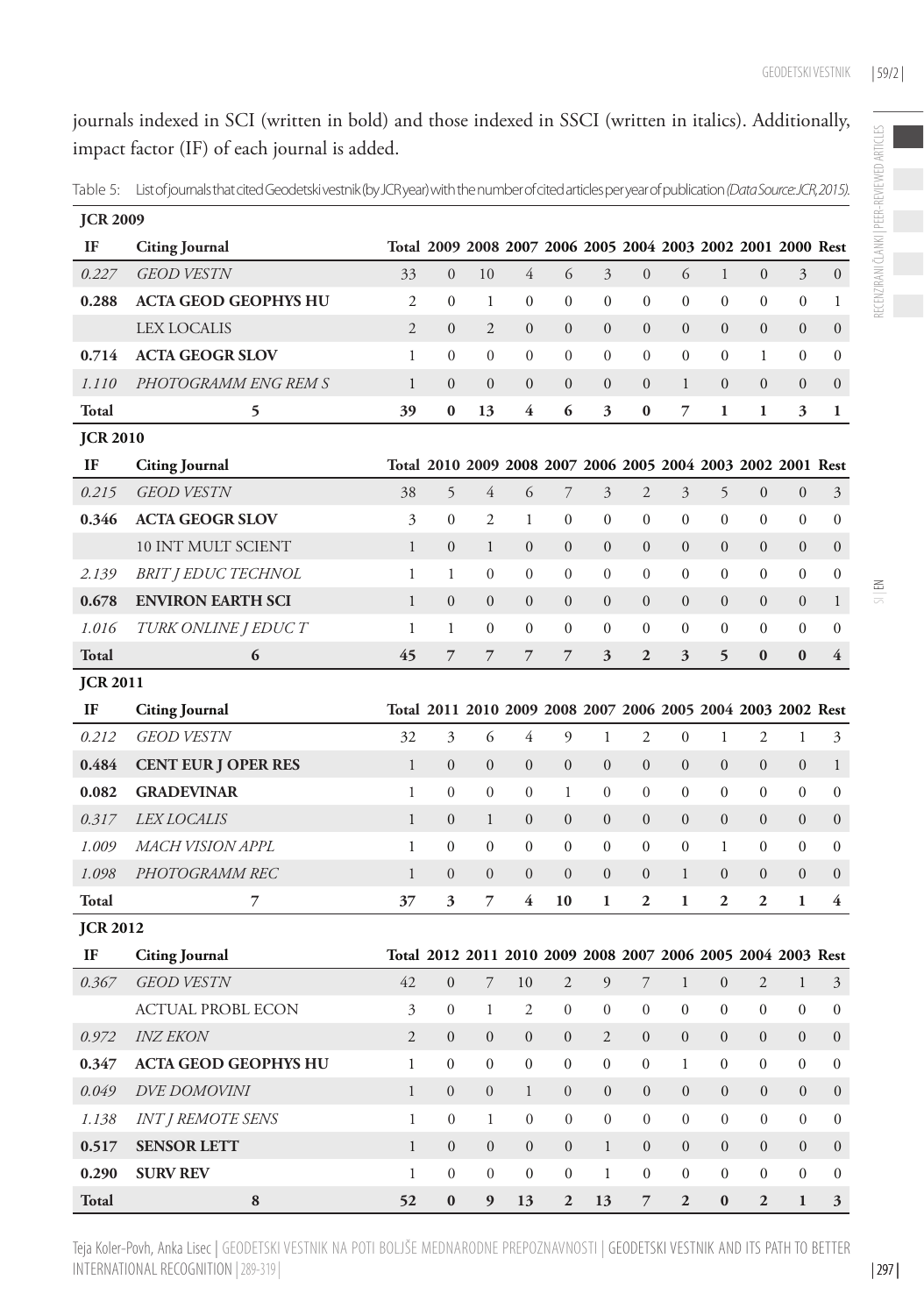| <b>JCR 2013</b> |                           |                |                |                |          |                |                                                              |          |                |              |              |              |              |
|-----------------|---------------------------|----------------|----------------|----------------|----------|----------------|--------------------------------------------------------------|----------|----------------|--------------|--------------|--------------|--------------|
| IF              | <b>Citing Journal</b>     |                |                |                |          |                | Total 2013 2012 2011 2010 2009 2008 2007 2006 2005 2004 Rest |          |                |              |              |              |              |
| 0.288           | <b>GEOD VESTN</b>         | 48             |                | 4              | 12       | 5              | 3                                                            | 8        | 7              | 2            | $\mathbf{0}$ |              | 5            |
| 0.750           | <i>ACTA GEOGR SLOV</i>    | $\overline{4}$ | $\overline{0}$ | 1              |          | $\overline{0}$ | $\overline{0}$                                               | 1        | $\Omega$       | 1            | $\mathbf{0}$ | $\mathbf{0}$ | $\Omega$     |
| 3.134           | <i>LAND USE POLICY</i>    | 4              | $\Omega$       | $\mathbf{0}$   | $\Omega$ | $\Omega$       | $\overline{2}$                                               | $\Omega$ |                | 1            | $\Omega$     | $\Omega$     | $\Omega$     |
| 0.577           | <b>SURV REV</b>           | 4              | $\Omega$       | $\mathbf{0}$   | $\Omega$ |                | $\overline{0}$                                               | $\Omega$ | $\mathfrak{D}$ | $\Omega$     | $\mathbf{0}$ | $\mathbf{0}$ | 1            |
| 2.696           | <b>HYDROL PROCESS</b>     |                | $\theta$       | 1              | $\Omega$ | $\Omega$       | $\Omega$                                                     | $\Omega$ | $\Omega$       | $\mathbf{0}$ | $\Omega$     | $\Omega$     | $\Omega$     |
| 0.995           | <b>FUTURES</b>            | $\mathbf{1}$   | $\Omega$       | $\mathbf{1}$   | $\Omega$ | $\Omega$       | $\Omega$                                                     | $\Omega$ | $\Omega$       | $\Omega$     | $\Omega$     | $\Omega$     | $\mathbf{0}$ |
| 2.068           | ADV ENG INFORM            |                | $\theta$       | $\Omega$       | $\Omega$ | $\Omega$       | $\Omega$                                                     | $\theta$ | $\Omega$       | 1            | $\Omega$     | $\theta$     | $\Omega$     |
| 0.600           | <b>LEX LOCALIS</b>        |                | $\mathbf{0}$   | $\mathbf{0}$   | $\Omega$ | $\Omega$       | $\mathbf{1}$                                                 | $\Omega$ | $\Omega$       | $\Omega$     | $\mathbf{0}$ | $\mathbf{0}$ | $\mathbf{0}$ |
| 0.124           | <i>SCRIPTA NOVA</i>       |                | $\Omega$       | $\overline{0}$ |          | $\Omega$       | $\Omega$                                                     | $\Omega$ | $\Omega$       | $\theta$     | $\Omega$     | $\theta$     | $\Omega$     |
| 0.892           | <b>J APPL REMOTE SENS</b> |                | $\mathbf{0}$   | $\mathbf{0}$   | $\Omega$ | 1              | $\Omega$                                                     | $\Omega$ | $\Omega$       | $\Omega$     | $\Omega$     | $\mathbf{0}$ | $\Omega$     |
| Total           | 10                        | 66             | 1              | 7              | 14       | 7              | 6                                                            | 9        | 10             | 5            | $\bf{0}$     | 1            | 6            |

As shown in Table 5, the articles published in Geodetski vestnik in the period from 2000 to 2009 were cited in JCR 2009 in total 39 times in 5 journals. Most citations (33) were in the same journal, i.e. Geodetski vestnik. The remaining 6 citation were reached by four journals; two of them are indexed in SCI (written in bold), one in SSCI, while one was without impact factor (IF) in 2009 (Lex localis). Most (13) cited articles from Geodetski vestnik were published in 2008.



Figure 1: Frequency of citation of articles, published in Geodetski vestnik in different volumes (years), for JCR 2011 to JCR 2013 (by JCR year).

The results of the study show that in the study period (JCR 2009 until JCR 2013) the number of journals that cited the articles published in Geodetski vestnik increased from 5 in JCR 2009 to 10 in JCR 2013. There were in total 39 citations of the articles published in Geodetski vestnik according to the report JCR 2009, while the number in JCR 2013 increased up to 66. Among the cited journals, the share of foreign journals is growing each year. The share of journals indexed by SSCI is on average higher than that of the journals indexed by SCI. The level of article citation published in Geodetski vestnik cited in the same journal is of concern. Namely, it is high in the whole period (more than 80% of all citations),

 $\Xi$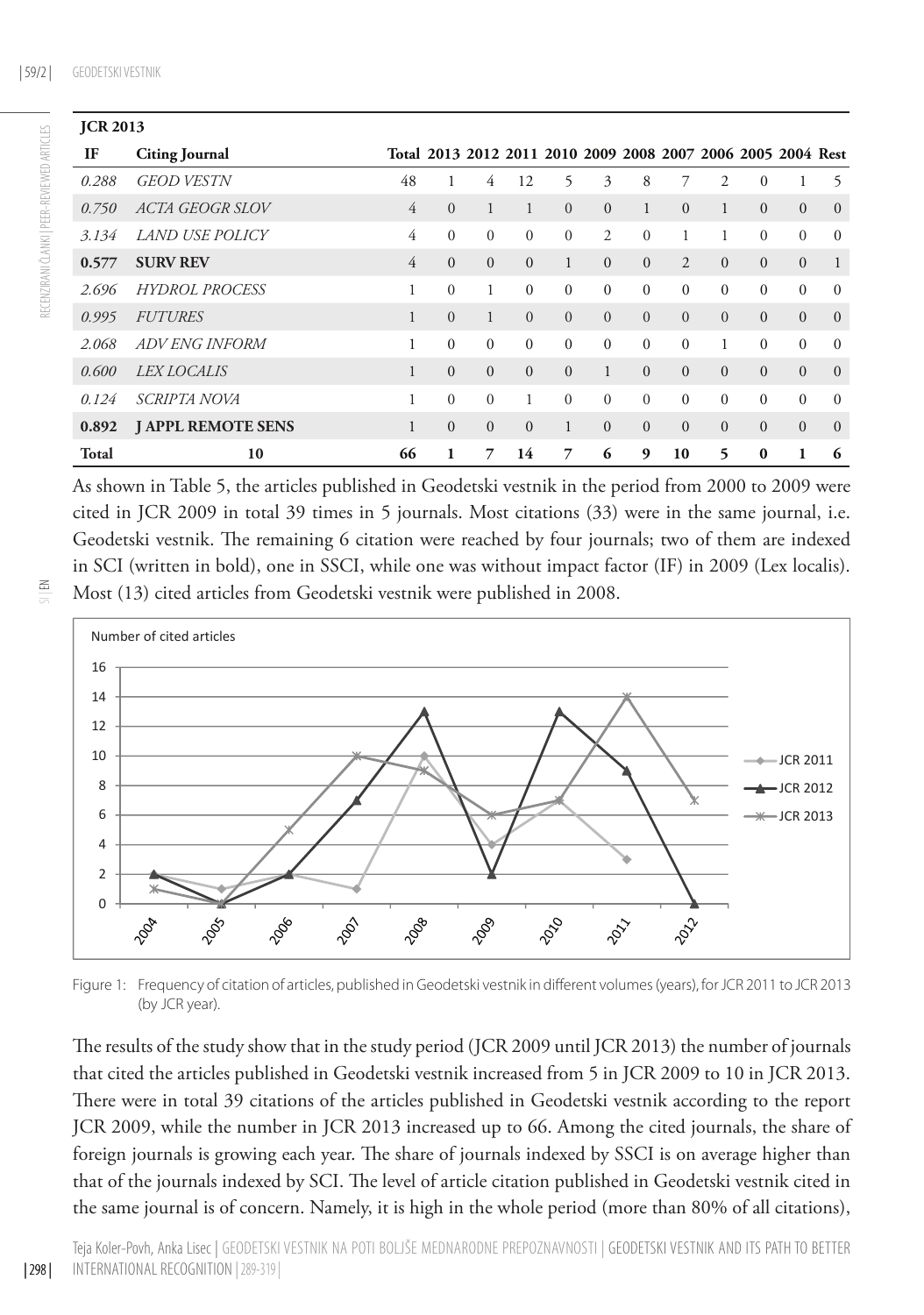$\leq$ 

when finally in JCR 2013 it dropped to 73%. It is also apparent that in the 10-year cited period for JCR 2009 until JCR 2013 the most cited articles from Geodetski vestnik are those published in 2008, and in JCR 2013 those published in 2011 (Figure 1).

#### **4.2 Geodetski vestnik as a citing journal in WoS**

Focusing on the articles that have been cited in Geodetski vestnik, the number of articles from different international journals has increased significantly in the past decade. According to the JCR, there was further a growing number of journals cited in the articles published in Geodetski vestnik in a single JCR year, with the exception of 2013: there were 105 different journals (sources) cited in Geodetski vestnik in JCR 2009, 181 in JCR 2012, but 81 in JCR 2013. In Table 6–8, 20 most cited sources (journals and other sources) are given for selected JCR years, i.e. JCR 2009, JCR 2011 and JCR 2013. Based on the results of the analyses (the analyses were conducted for each JCR year in the period JCR 2009–2013), it can be ascertained that in the JCR period 2009–2011 there was a prevalence of journals without impact factor (IF) cited in Geodetski vestnik, while in latest years the share of journals with impact factor has been increasing at the same rate as for those without impact factor. The share of journals indexed in SCI (written in bold) is higher than that those indexed in SSCI (written in italic). The increase in the number of articles published by international groups of authors is recognized. Bartol et al. (2014) found out that international co-authorship increases the importance of an article or a journal. The same can be drawn for Geodetski vestnik.

The most cited articles in Geodetski vestnik are those published in Geodetski vestnik. The frequency of cited articles from Geodetski vestnik is 48 in JCR 2013, when Geodetski vestnik had the highest frequency. However, there are in total 812 articles cited in Geodetski vestnik in JCR 2013. This means that the share of cited articles from Geodetski vestnik is not high (5.9%). The second most cited journal is Uradni list Republike Slovenije (Official Gazette of the Republic of Slovenia). It was cited 19 times, in JCR 2009 and JCR 2012.

The most cited professional journals are Photogrammetric Engineering and Remote Sensing, cited 19 times in JCR 2010 and JCR 2013. The International Archives of the Photogrammetry, Remote Sensing and Spatial Information Science also had a high citation rate; it was cited 11 times in JCR 2013. This is a journal without impact factor. ISPRS Journal of Photogrammetry (11 citations in JCR 2011) is among the highly-cited journals with impact factor. Regarding the frequency of journal's citation in the whole period (2009–2013), only one journal, i.e. Regional Studies, is cited in three JCR years: 2010 with 2 citations, 2012 with 10 citations, and 2013 with 6 citations. Regional studies is a journal without impact factor. In JCR 2012, there were 8 cited articled that were published more than 10 years ago, which is not in accordance with the well-known Harnad's claim that most citations are made in the first 4 years after publication.

There are more journals cited in two JCR years in the period 2009–2013. Among the journals with impact factor there are two journals: ISPRS Journal of Photogrammetry was cited in JCR 2010 (7 times) and JCR 2011 (10 times); the same trend shows the journal International Journal of Remote Sensing that reached 5 citations in JCR 2010 and 7 in JCR 2011. Interestingly, all 5 citations from JCR 2010 were older than 10 years. It is also evident that "pure" survey journals are barely cited in JCR 2013, i.e. Survey

| 299 |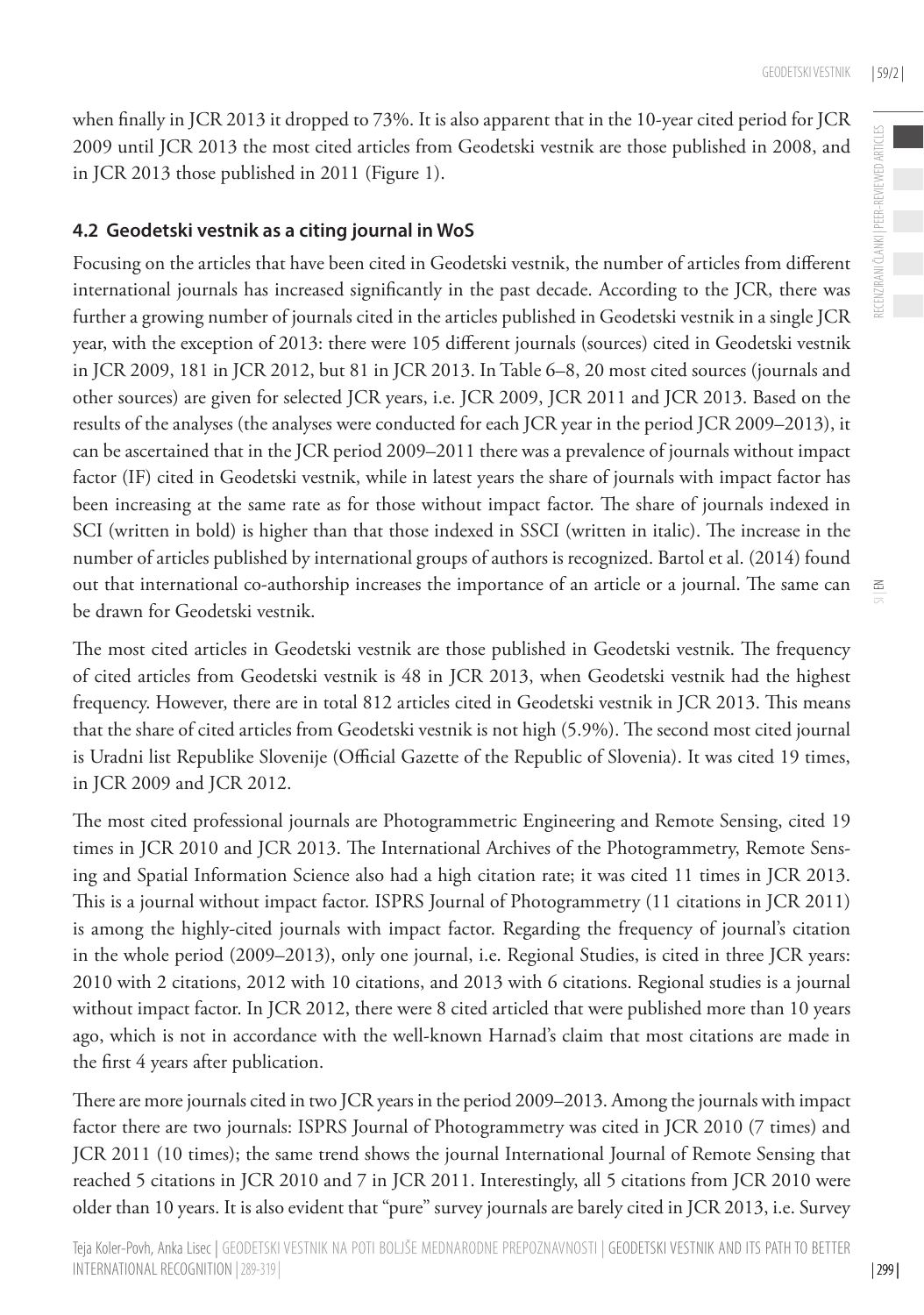Review with 9 citations and Journal of Surveying Engineering with 4 citations. Most citations of these two journals are from 2006. Among Slovenian journals Uradni list RS (Official Gazette of the Republic of Slovenia) was cited in three JCR years and always reached high citation rates. Other more frequently cited Slovenian journals are Gradbeni vestnik, Urbani izziv, and Geologija, each in two JCR years.

| <b>JCR 2009</b> |                            |                |              |                                                         |                |                |                |                |                |                |                |                |                  |
|-----------------|----------------------------|----------------|--------------|---------------------------------------------------------|----------------|----------------|----------------|----------------|----------------|----------------|----------------|----------------|------------------|
| IF              | <b>Cited Journal</b>       |                |              | Total 2009 2008 2007 2006 2005 2004 2003 2002 2001 2000 |                |                |                |                |                |                |                |                | Rest             |
| 0.227           | <b>GEOD VESTN</b>          | 33             | $\mathbf{0}$ | 10                                                      | $\overline{4}$ | 6              | 3              | $\mathbf{0}$   | 6              | 1              | $\mathbf{0}$   | 3              | $\mathbf{0}$     |
|                 | <b>URADNI LIST RS</b>      | 19             | $\Omega$     | 1                                                       | 4              | 4              | $\mathbf{0}$   | 5              | $\overline{2}$ | 3              | $\mathbf{0}$   | $\mathbf{0}$   | $\boldsymbol{0}$ |
|                 | <b>URADNI LIST</b>         | 10             | $\Omega$     | $\Omega$                                                | $\mathbf{1}$   | $\mathbf{1}$   | $\theta$       | $\overline{3}$ | $\mathbf{1}$   | $\overline{3}$ | $\mathbf{0}$   | $\mathbf{0}$   | 1                |
| 2.170           | LANDSCAPE URBAN PLAN       | 6              | $\mathbf{0}$ | $\mathbf{0}$                                            | $\Omega$       | $\overline{c}$ | $\overline{c}$ | $\mathbf{0}$   | $\mathbf{0}$   | $\mathbf{0}$   | 2              | $\mathbf{0}$   | $\mathbf{0}$     |
|                 | <b>GEOLOGIJA</b>           | 6              | $\Omega$     | $\mathbf{0}$                                            | $\mathbf{0}$   | $\overline{2}$ | $\overline{2}$ | $\mathbf{0}$   | $\mathbf{0}$   | $\mathbf{0}$   | $\overline{2}$ | $\mathbf{0}$   | $\boldsymbol{0}$ |
|                 | <b>URBANI IZZIV</b>        | 6              | $\Omega$     | $\Omega$                                                | $\Omega$       | $\Omega$       | $\overline{c}$ | $\mathbf{0}$   | $\mathbf{0}$   | $\mathbf{0}$   | $\mathbf{0}$   | $\overline{2}$ | 2                |
| 2.355           | <b>LAND USE POLICY</b>     | 6              | $\Omega$     | $\overline{4}$                                          | $\Omega$       | $\mathbf{0}$   | $\mathbf{0}$   | $\overline{0}$ | $\overline{0}$ | $\overline{2}$ | $\mathbf{0}$   | $\mathbf{0}$   | $\boldsymbol{0}$ |
| 1.871           | <b>ECOL MODEL</b>          | 6              | $\theta$     | $\mathbf{0}$                                            | $\Omega$       | $\mathbf{0}$   | 4              | $\overline{0}$ | $\mathbf{0}$   | $\mathbf{0}$   | $\mathbf{0}$   | $\overline{2}$ | $\mathbf{0}$     |
|                 | <b>SIAG SUBC EUR REF F</b> | 5              | $\Omega$     | $\Omega$                                                | $\overline{0}$ | $\overline{0}$ | $\mathbf{0}$   | $\overline{0}$ | $\mathbf{1}$   | $\mathbf{0}$   | $\mathbf{0}$   | $\overline{0}$ | $\overline{4}$   |
|                 | STADT STADTREGION MA       | $\overline{4}$ | $\Omega$     | $\Omega$                                                | $\Omega$       | 3              | $\overline{0}$ | 1              | $\overline{0}$ | $\mathbf{0}$   | $\mathbf{0}$   | $\mathbf{0}$   | $\mathbf{0}$     |
|                 | <b>COMPUTERS ENV URBAN</b> | 4              | $\mathbf{0}$ | $\mathbf{0}$                                            | $\mathbf{0}$   | $\mathbf{0}$   | $\mathbf{0}$   | $\overline{0}$ | $\overline{0}$ | $\mathbf{0}$   | $\mathbf{0}$   | $\overline{2}$ | $\mathfrak{2}$   |
| 1.408           | <b>ENVIRON MANAGE</b>      | 4              | $\Omega$     | $\Omega$                                                | $\Omega$       | $\mathbf{0}$   | $\mathbf{0}$   | 2              | $\mathbf{0}$   | $\mathbf{0}$   | $\mathfrak{2}$ | $\mathbf{0}$   | $\boldsymbol{0}$ |
|                 | WORKSH LAND READJ LI       | $\overline{4}$ | $\Omega$     | $\Omega$                                                | $\Omega$       | $\Omega$       | $\Omega$       | $\overline{0}$ | $\overline{0}$ | $\overline{4}$ | $\mathbf{0}$   | $\mathbf{0}$   | $\boldsymbol{0}$ |
| 0.714           | <b>ACTA GEOGR SLOV</b>     | 4              | $\theta$     | $\Omega$                                                | $\overline{c}$ | 1              | 1              | $\mathbf{0}$   | $\overline{0}$ | $\mathbf{0}$   | $\mathbf{0}$   | $\mathbf{0}$   | $\mathbf{0}$     |
|                 | <b>GRADBENI VESTN</b>      | 4              | $\Omega$     | $\overline{0}$                                          | $\overline{2}$ | $\overline{0}$ | $\overline{0}$ | $\overline{0}$ | $\overline{0}$ | $\overline{0}$ | $\overline{0}$ | $\overline{0}$ | $\overline{2}$   |
| 0.875           | PROG PLANN                 | 4              | $\theta$     | $\mathbf{0}$                                            | $\Omega$       | $\overline{0}$ | $\mathbf{0}$   | $\mathbf{0}$   | $\overline{0}$ | $\overline{2}$ | $\mathbf{0}$   | $\overline{2}$ | $\mathbf{0}$     |
| 1.703           | <b>LANDSLIDES</b>          | 3              | $\Omega$     | 3                                                       | $\Omega$       | $\Omega$       | $\mathbf{0}$   | $\overline{0}$ | $\overline{0}$ | $\mathbf{0}$   | $\mathbf{0}$   | $\mathbf{0}$   | $\boldsymbol{0}$ |
| 1.212           | <b>ENG GEOL</b>            | 3              | $\Omega$     | $\overline{\mathbf{3}}$                                 | $\Omega$       | $\Omega$       | $\overline{0}$ | $\mathbf{0}$   | $\overline{0}$ | $\overline{0}$ | $\overline{0}$ | $\mathbf{0}$   | $\boldsymbol{0}$ |
| 1.301           | <b>URBAN STUD</b>          | 3              | $\Omega$     | $\Omega$                                                | $\overline{2}$ | $\Omega$       | $\mathbf{0}$   | $\mathbf{0}$   | $\mathbf{0}$   | $\mathbf{0}$   | $\mathbf{0}$   | $\mathbf{0}$   | $\mathbf{1}$     |
|                 | ALL OTHERS (231)           | 231            | 18           | 31                                                      | 31             | 19             | 16             | 22             | 10             | 15             | 9              | 20             | 40               |

Table 6: List of journals whose articles were cited in Geodetski vestnik with the citations' frequency per year of publication – JCR 2009 *(Data Source: JCR, 2015).*

Indexation in international bibliographic databases of the articles published in Geodetski vestnik and inclusion of articles in different repositories by providing open access to full papers have obviously contributed to the international recognition of the journal. There is also the increased number of articles cited in Geodetski vestnik and published in different national and international journal. This might be related to the general improvement of full-paper access via the internet, which definitely contributes to the international communication and research quality. An important issue here is that the publishers provide easily accessible metadata about the articles, which is nowadays also the main demand of international bibliographic databases. Figure 2 shows the correlation between the number of cited articles in Geodetski vestnik, where the articles published in the journals indexed in SCI or SSCI from the 20 most frequently cited sources are considered (see Tables 6–8), and the number of citation of articles published in Geodetski vestnik ( $r^2 = 0.63$ ).

**Total 105 539 30 59 58 62 45 54 28 40 22 37 104**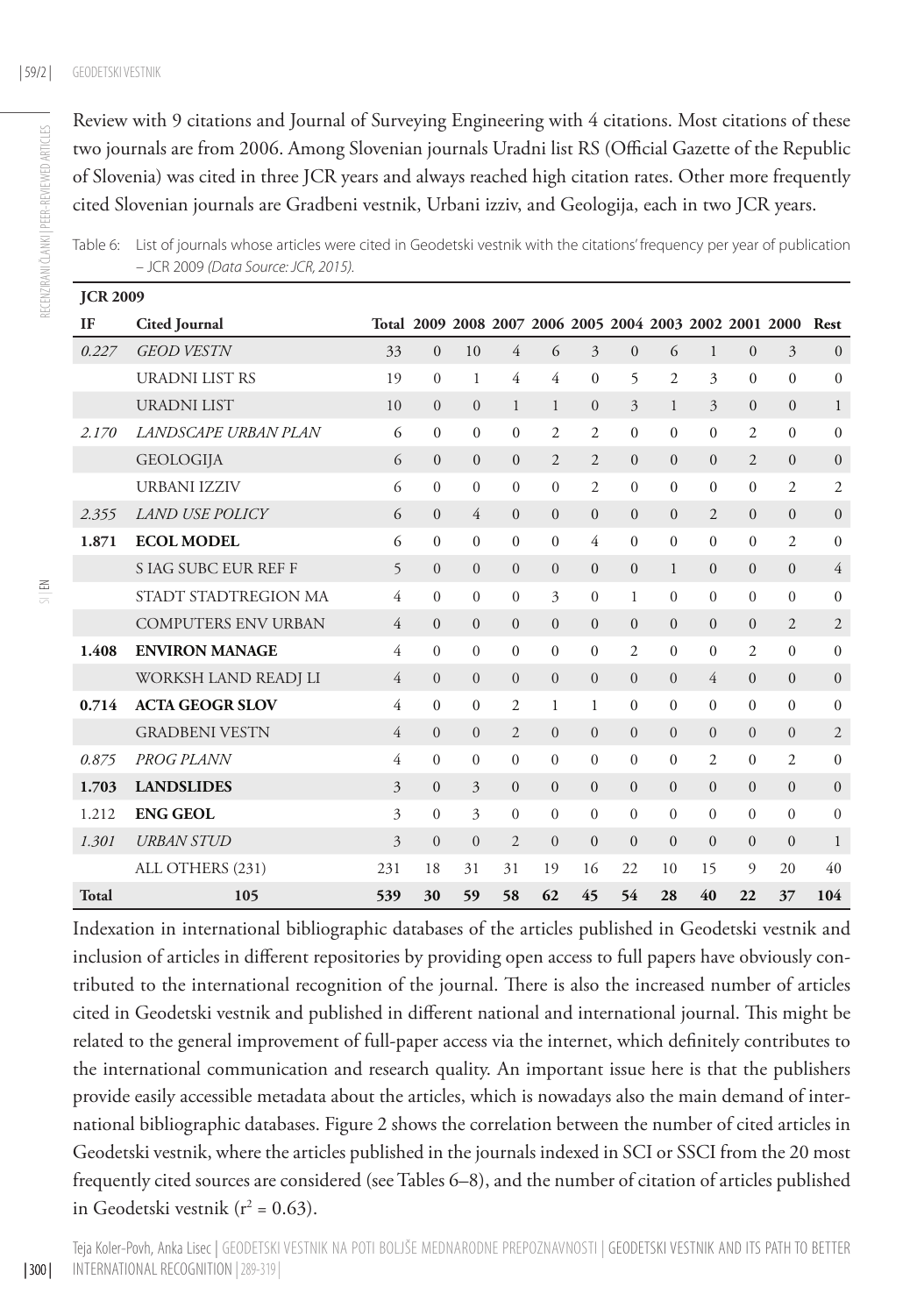Table 7: List of journals whose articles were cited in Geodetski vestnik with the citations' frequency per year of publication – JCR 2011 *(Data Source: JCR, 2015).*

| <b>JCR 2011</b> |                             |                |                |                |                |                |                |                |                |                |                |                                                              |                  |
|-----------------|-----------------------------|----------------|----------------|----------------|----------------|----------------|----------------|----------------|----------------|----------------|----------------|--------------------------------------------------------------|------------------|
| IF              | <b>Cited Journal</b>        |                |                |                |                |                |                |                |                |                |                | Total 2011 2010 2009 2008 2007 2006 2005 2004 2003 2002 Rest |                  |
| 0.212           | <b>GEOD VESTN</b>           | 32             | 3              | 6              | $\overline{4}$ | 9              | $\mathbf{1}$   | $\overline{2}$ | $\Omega$       | $\mathbf{1}$   | $\overline{2}$ | $\mathbf{1}$                                                 | 3                |
| 2.885           | <b>ISPRS J PHOTOGRAMM</b>   | 10             | $\Omega$       | $\overline{c}$ | $\Omega$       | $\overline{2}$ | 4              | $\Omega$       | $\Omega$       | $\Omega$       | 2              | $\Omega$                                                     | $\mathbf{0}$     |
|                 | <b>INT ARCH PHOTOGRAMME</b> | 9              | $\Omega$       | $\Omega$       | $\Omega$       | $\overline{2}$ | $\Omega$       | $\overline{c}$ | $\Omega$       | $\overline{2}$ | $\Omega$       | $\mathbf{0}$                                                 | 3                |
|                 | OBJECT BASED IMAGE A        | 8              | $\Omega$       | $\Omega$       | $\Omega$       | 8              | $\Omega$       | $\Omega$       | $\Omega$       | $\Omega$       | $\Omega$       | $\theta$                                                     | $\mathbf{0}$     |
| 1.117           | <b>INT J REMOTE SENS</b>    | 7              | $\Omega$       | $\Omega$       | $\Omega$       | $\Omega$       | $\Omega$       | $\overline{2}$ | $\Omega$       | $\Omega$       | $\mathbf{1}$   | 1                                                            | 3                |
|                 | <b>ISPRS</b>                | 5              | $\Omega$       | 1              | $\Omega$       | $\overline{0}$ | $\overline{0}$ | $\Omega$       | $\Omega$       | $\Omega$       | $\Omega$       | $\Omega$                                                     | 4                |
| 0.663           | <b>HOUSING STUD</b>         | 5              | $\Omega$       | $\Omega$       | $\Omega$       | $\Omega$       | $\Omega$       | $\Omega$       | $\mathbf{1}$   | $\mathcal{E}$  | $\mathbf{1}$   | $\Omega$                                                     | $\mathbf{0}$     |
|                 | DIGITAL IMAGE PROCES        | 4              | $\Omega$       | $\mathbf{0}$   | $\mathbf{0}$   | $\overline{0}$ | $\mathbf{0}$   | $\Omega$       | $\Omega$       | $\overline{c}$ | $\Omega$       | $\overline{2}$                                               | $\mathbf{0}$     |
|                 | PIGARSS 2005 S SEUL         | 4              | $\Omega$       | $\Omega$       | $\mathbf{0}$   | $\mathbf{0}$   | $\overline{0}$ | $\Omega$       | $\overline{4}$ | $\Omega$       | $\overline{0}$ | $\mathbf{0}$                                                 | $\boldsymbol{0}$ |
| 4.574           | <b>REMOTE SENS ENVIRON</b>  | 4              | 2              | $\Omega$       | $\Omega$       | $\Omega$       | $\Omega$       | $\Omega$       | $\Omega$       | $\Omega$       | $\Omega$       | $\Omega$                                                     | $\overline{2}$   |
|                 | P NARGIS 2005 APPL T        | 4              | $\Omega$       | $\mathbf{0}$   | $\mathbf{0}$   | $\mathbf{0}$   | $\mathbf{0}$   | $\Omega$       | $\overline{4}$ | $\Omega$       | $\mathbf{0}$   | $\mathbf{0}$                                                 | $\boldsymbol{0}$ |
|                 | P ISPRSWG 7 1 HUM SE        | 4              | $\Omega$       | $\Omega$       | $\Omega$       | $\Omega$       | $\Omega$       | $\theta$       | 4              | $\Omega$       | $\Omega$       | $\Omega$                                                     | $\theta$         |
|                 | <b>GRADBENI VESTN</b>       | 4              | $\Omega$       | $\Omega$       | $\Omega$       | $\Omega$       | $\overline{2}$ | $\Omega$       | $\Omega$       | $\Omega$       | $\Omega$       | $\Omega$                                                     | $\overline{2}$   |
|                 | <b>JURSE 2011</b>           | 4              | 4              | $\Omega$       | $\mathbf{0}$   | $\mathbf{0}$   | $\mathbf{0}$   | $\mathbf{0}$   | $\Omega$       | $\Omega$       | $\mathbf{0}$   | $\mathbf{0}$                                                 | $\mathbf{0}$     |
| 2.895           | <b>IEEE T GEOSCI REMOTE</b> | $\overline{4}$ | $\Omega$       | $\mathbf{1}$   | $\Omega$       | $\mathbf{0}$   | $\mathbf{1}$   | $\Omega$       | $\Omega$       | $\Omega$       | $\Omega$       | $\mathbf{0}$                                                 | $\mathfrak{2}$   |
|                 | P 26 AS C REM SENS H        | 4              | $\Omega$       | $\mathbf{0}$   | $\overline{0}$ | $\mathbf{0}$   | $\overline{0}$ | $\mathbf{0}$   | 4              | $\Omega$       | $\Omega$       | $\Omega$                                                     | $\mathbf{0}$     |
|                 | <b>LECT NOTES GEOINFORM</b> | $\overline{4}$ | $\Omega$       | $\Omega$       | $\Omega$       | $\overline{4}$ | $\overline{0}$ | $\Omega$       | $\Omega$       | $\Omega$       | $\Omega$       | $\overline{0}$                                               | $\boldsymbol{0}$ |
|                 | THESIS FAC CIVIL            | 4              | $\Omega$       | $\overline{0}$ | 2              | $\Omega$       | $\Omega$       | $\Omega$       | $\Omega$       | $\Omega$       | $\Omega$       | $\mathbf{0}$                                                 | $\overline{2}$   |
|                 | USKLADITEV PODATKOV         | 4              | $\overline{2}$ | $\overline{2}$ | $\mathbf{0}$   | $\mathbf{0}$   | $\mathbf{0}$   | $\mathbf{0}$   | $\mathbf{0}$   | $\Omega$       | $\Omega$       | $\mathbf{0}$                                                 | $\mathbf{0}$     |
|                 | ALL OTHERS (429)            | 429            | 18             | 39             | 34             | 34             | 30             | 25             | 26             | 19             | 10             | 12                                                           | 182              |
| Total           | 118                         | 760            | 44             | 68             | 52             | 70             | 60             | 43             | 58             | 47             | 22             | 25                                                           | 271              |



Figure 2: Correlation between the number of cited articles in Geodetski vestnik (only for SCI and SSCI journals from the 20 most cited sources for each JCR year) and the number of cited articles that were published in Geodetski vestnik.

Teja Koler-Povh, Anka Lisec | Geodetski vestnik na poti boljše mednarodne prepoznavnosti | Geodetski vestnik and its path to better international recognition |289-319 |

| 301 |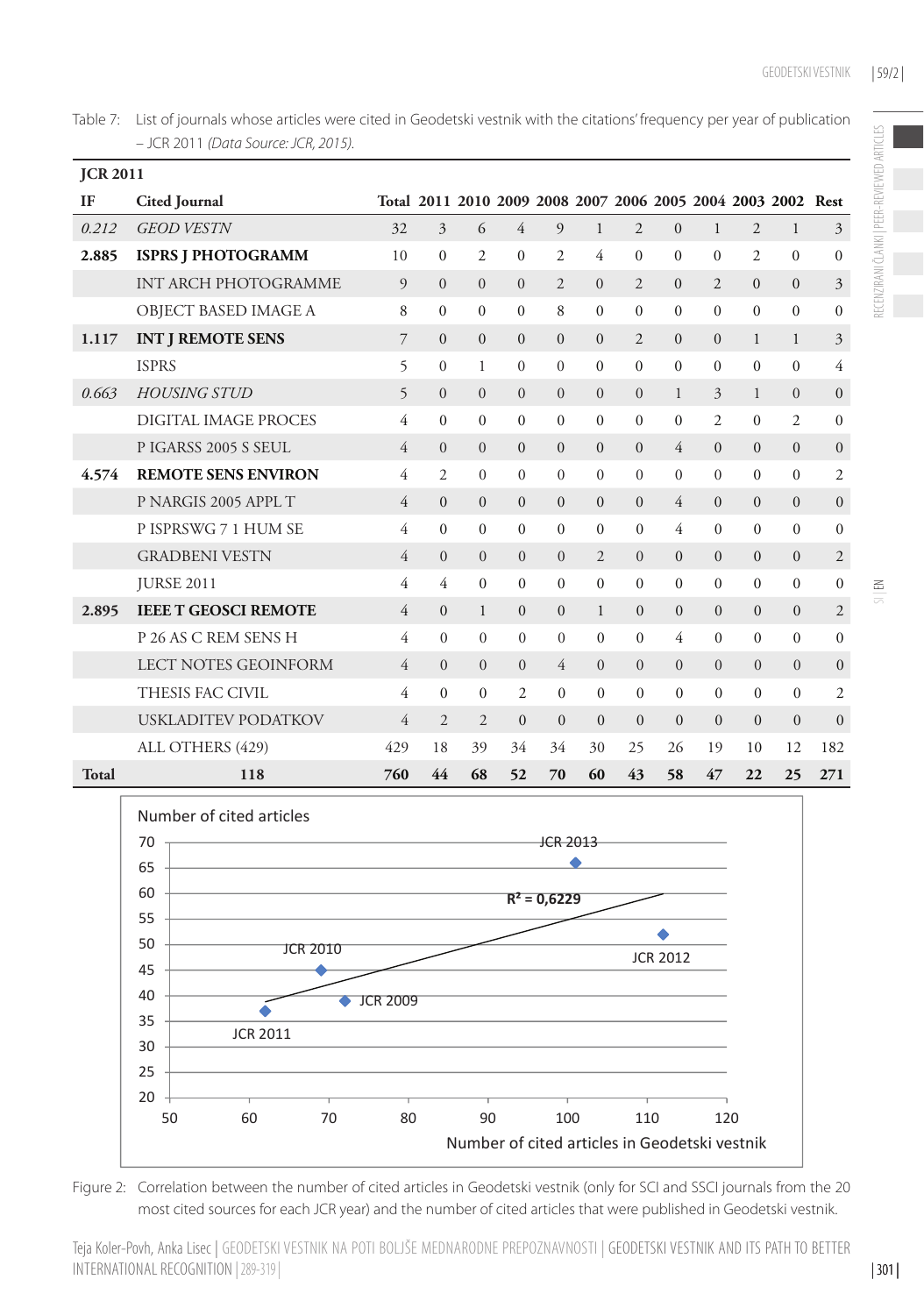| Table 8: List of journals whose articles were cited in Geodetski vestnik with the citations' frequency per year of publication |
|--------------------------------------------------------------------------------------------------------------------------------|
| – JCR 2013 (Data Source: JCR, 2015).                                                                                           |

| <b>JCR 2013</b> |                             |                |                                                              |                |                |                |                |                |                |                |                |                |                |
|-----------------|-----------------------------|----------------|--------------------------------------------------------------|----------------|----------------|----------------|----------------|----------------|----------------|----------------|----------------|----------------|----------------|
| IF              | <b>Cited Journal</b>        |                | Total 2013 2012 2011 2010 2009 2008 2007 2006 2005 2004 Rest |                |                |                |                |                |                |                |                |                |                |
| 0.288           | <b>GEOD VESTN</b>           | 48             | $\mathbf{1}$                                                 | $\overline{4}$ | 12             | 5              | 3              | 8              | $\overline{7}$ | $\overline{2}$ | $\Omega$       | $\mathbf{1}$   | 5              |
| 2.071           | <b>PHOTOGRAMM ENG REM</b>   | 12             | $\Omega$                                                     | $\Omega$       | $\Omega$       | 1              | $\mathbf{1}$   | $\theta$       | 3              | $\Omega$       | $\overline{c}$ | 1              | 4              |
|                 | <b>INT ARCH PHOTOGRAMME</b> | 11             | $\Omega$                                                     | $\Omega$       | $\overline{0}$ | 1              | $\mathbf{0}$   | $\overline{2}$ | $\overline{2}$ | $\mathbf{0}$   | $\Omega$       | $\mathbf{1}$   | 5              |
| 0.577           | <b>SURV REV</b>             | 9              | 1                                                            | 1              | 1              | 1              | $\Omega$       | 1              | $\Omega$       | 4              | $\Omega$       | $\Omega$       | $\mathbf{0}$   |
|                 | <b>THESIS</b>               | $\overline{7}$ | $\mathbf{0}$                                                 | $\mathbf{0}$   | $\overline{2}$ | $\mathbf{0}$   | $\mathbf{0}$   | $\overline{0}$ | 1              | $\overline{0}$ | $\mathbf{0}$   | $\mathbf{0}$   | $\overline{4}$ |
| 2.902           | <b>ISPRS J PHOTOGRAMM</b>   | $\overline{7}$ | $\Omega$                                                     | $\overline{2}$ | $\theta$       | $\Omega$       | 1              | $\mathbf{0}$   | $\mathbf{0}$   | 1              | $\Omega$       | 1              | 2              |
| 1.756           | <b>REG STUD</b>             | 6              | $\Omega$                                                     | $\Omega$       | $\Omega$       | $\overline{2}$ | $\overline{2}$ | $\overline{0}$ | $\overline{0}$ | $\overline{0}$ | $\Omega$       | $\Omega$       | $\mathfrak{2}$ |
| 0.750           | <b>ACTA GEOGR SLOV</b>      | 5              | $\mathbf{0}$                                                 | $\mathbf{0}$   | 2              | $\mathbf{0}$   | $\mathbf{0}$   | $\mathbf{0}$   | 1              | $\mathbf{0}$   | $\mathbf{0}$   | $\overline{c}$ | $\mathbf{0}$   |
| 1.000           | $T$ GIS                     | 5              | $\overline{0}$                                               | $\overline{2}$ | $\mathbf{1}$   | $\Omega$       | 1              | $\overline{0}$ | $\overline{0}$ | $\mathbf{0}$   | $\overline{0}$ | $\mathbf{1}$   | $\overline{0}$ |
| 1.479           | <b>INT J GEOGR INF SCI</b>  | 5              | $\Omega$                                                     | $\Omega$       | 1              | $\Omega$       | $\overline{0}$ | $\mathbf{0}$   | $\mathbf{0}$   | $\mathbf{0}$   | 1              | $\mathbf{0}$   | 3              |
|                 | <b>SOCIOMETRY</b>           | 4              | $\Omega$                                                     | $\mathbf{0}$   | $\mathbf{0}$   | $\mathbf{0}$   | $\mathbf{0}$   | $\overline{0}$ | $\mathbf{0}$   | $\mathbf{0}$   | $\Omega$       | $\Omega$       | $\overline{4}$ |
|                 | URADNI LIST REPUBLIK        | 4              | $\Omega$                                                     | $\mathbf{1}$   | 1              | $\mathbf{0}$   | $\mathbf{0}$   | $\mathbf{1}$   | $\mathbf{0}$   | $\mathbf{1}$   | $\theta$       | $\Omega$       | $\mathbf{0}$   |
|                 | <b>GIM INT</b>              | 4              | $\overline{0}$                                               | 4              | $\overline{0}$ | $\overline{0}$ | $\mathbf{0}$   | $\mathbf{0}$   | $\overline{0}$ | $\mathbf{0}$   | $\mathbf{0}$   | $\mathbf{0}$   | $\mathbf{0}$   |
|                 | <b>FINANCE</b>              | 4              | 4                                                            | $\Omega$       | $\theta$       | $\Omega$       | $\mathbf{0}$   | $\mathbf{0}$   | $\mathbf{0}$   | $\mathbf{0}$   | $\Omega$       | $\Omega$       | $\mathbf{0}$   |
|                 | GEOLGIJA-LJUBLJANA          | $\overline{4}$ | $\mathbf{0}$                                                 | $\mathbf{0}$   | $\mathbf{0}$   | $\mathbf{0}$   | 1              | $\mathbf{0}$   | $\mathbf{0}$   | $\overline{2}$ | $\overline{0}$ | $\mathbf{0}$   | $\mathbf{1}$   |
| 1.000           | <b>J SURV ENG</b>           | 4              | $\Omega$                                                     | $\Omega$       | $\theta$       | 1              | $\mathbf{0}$   | $\mathbf{0}$   | $\mathbf{0}$   | 3              | $\mathbf{0}$   | $\Omega$       | $\Omega$       |
|                 | MEDN STAND OC VREDN         | $\overline{4}$ | $\overline{0}$                                               | $\Omega$       | $\overline{2}$ | $\overline{0}$ | $\mathbf{0}$   | $\overline{0}$ | $\overline{2}$ | $\overline{0}$ | $\overline{0}$ | $\Omega$       | $\mathbf{0}$   |
|                 | REGIONALNI RAZVOJ           | 4              | $\mathbf{0}$                                                 | $\Omega$       | 3              | $\mathbf{0}$   | $\mathbf{0}$   | $\mathbf{0}$   | $\mathbf{0}$   | $\mathbf{0}$   | $\mathbf{0}$   | $\mathbf{0}$   | 1              |
|                 | ALL OTHERS (458)            | 458            | 22                                                           | 46             | 38             | 35             | 32             | 26             | 21             | 17             | 9              | 19             | 193            |
|                 | **NON-TRADITIONAL**         | 77             | $\mathbf{0}$                                                 | $\mathbf{0}$   | $\mathbf{0}$   | $\mathbf{0}$   | $\mathbf{0}$   | $\overline{0}$ | $\mathbf{0}$   | $\mathbf{0}$   | $\mathbf{0}$   | $\mathbf{0}$   | 77             |
| <b>Total</b>    | 81                          | 812            | 30                                                           | 72             | 85             | 54             | 47             | 45             | 46             | 33             | 15             | 33             | 352            |

#### **4.3 Geodetski vestnik in DRUGG**

For the purpose of our research we additionally analysed the content of DRUGG repository. The subjects of our analysis were the articles published in Geodetski vestnik, where the analysis of the article type was conducted separately by year of publication (Table 9). There were 663 articles published in Geodetski vestnik in the period 2005–2014, which were indexed by COBISS.SI. Among 206 scientific and 188 professional articles, 81 of them are archived in the DRUGG repository, i.e. 20.55%.

As we see in Table 9, not only scientific and professional articles published in Geodetski vestnik are indexed in WoS, but also letters from the editors and reports of society events, albeit with low possibilities for citation. Furthermore, they are written in Slovene only, while the translation of the titles into English is often inconsistent, i.e. "March Surveyors on the Ursljo mountain". By indexing the articles from 2013 and 2012 some reports of society events are missing in the WoS database. We have to emphasize that in the calculation of impact factor only peer-reviewed scientific and professional articles are considered. However, there are some inconsistencies in the international bibliographic databases, which might also influence the impact factor and rating of the journal at the international level.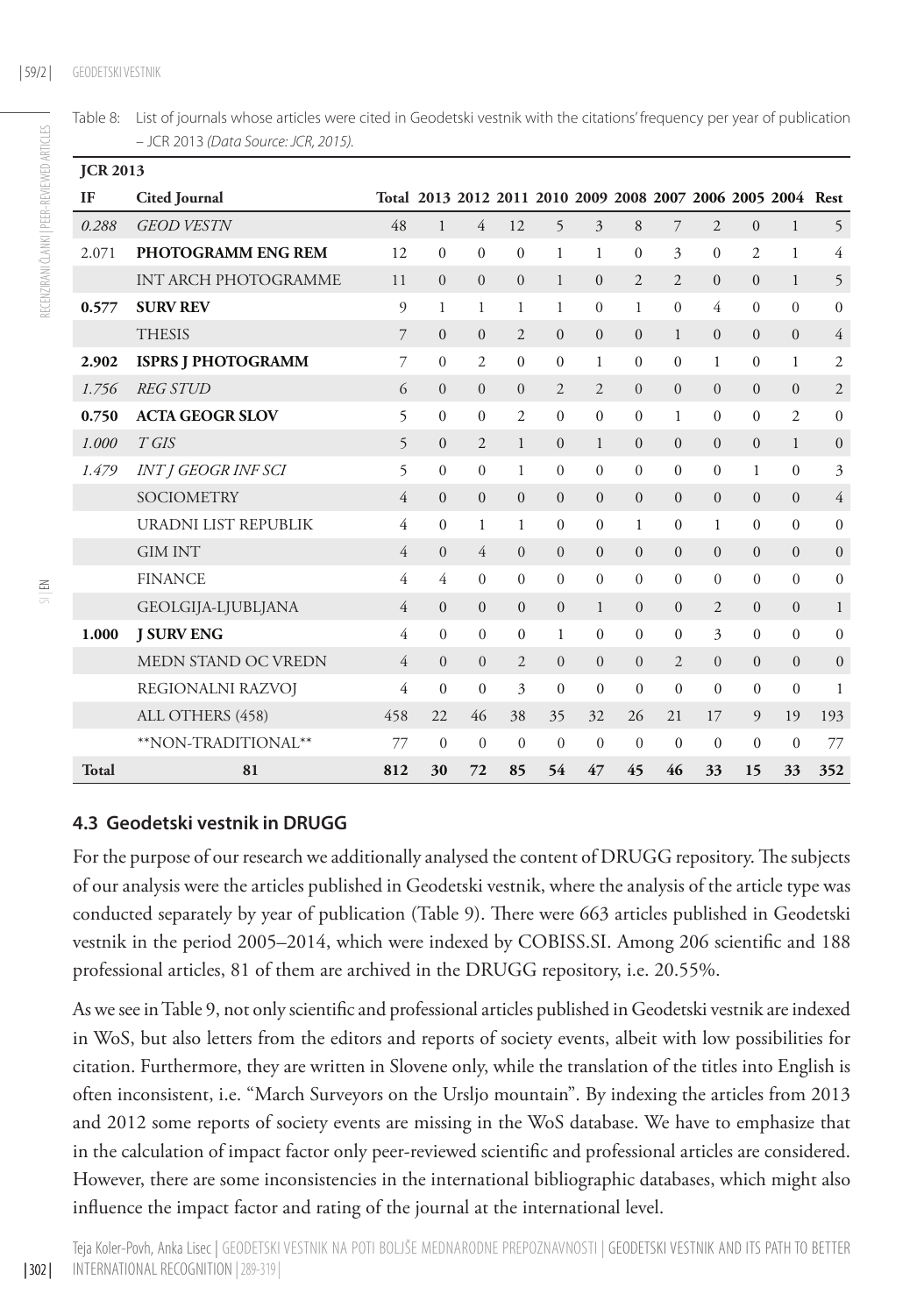| <b>Journal</b>    | Volume | Year | No. of Articles<br>in COBISS.SI | No. of Articles<br>in WoS | No. of Articles<br>in DRUGG | No. of Articles<br>in CrossRef |
|-------------------|--------|------|---------------------------------|---------------------------|-----------------------------|--------------------------------|
| Geodetski vestnik | 58     | 2014 | 89                              | 92                        | 16                          | 18                             |
| Geodetski vestnik | 57     | 2013 | 61                              | 49                        | 18                          | 30                             |
| Geodetski vestnik | 56     | 2012 | 72                              | 51                        | 13                          | 35                             |
| Geodetski vestnik | 55     | 2011 | 79                              | 76                        | 17                          | 34                             |
| Geodetski vestnik | 54     | 2010 | 67                              | 41                        | 11                          | 26                             |
| Geodetski vestnik | 53     | 2009 | 65                              | 63                        | 3                           | $\Omega$                       |
| Geodetski vestnik | 52     | 2008 | 60                              | 51                        | $\overline{2}$              | $\Omega$                       |
| Geodetski vestnik | 51     | 2007 | 66                              | 64                        | 1                           | $\Omega$                       |
| Geodetski vestnik | 50     | 2006 | 56                              | $\Omega$                  | $\mathbf{0}$                | $\Omega$                       |
| Geodetski vestnik | 49     | 2005 | 48                              | $\Omega$                  | $\Omega$                    | $\Omega$                       |
| Total             |        |      | 663                             | 487                       | 81                          | 143                            |

Table 9: Number of articles from Geodetski vestnik 2005–2014 archived in the DRUGG repository (January 2015).

In the DRUGG repository and the CrossRef system, according to the systems' policies, only scientific and professional peer-reviewed articles are included. We are aware that archiving in the DRUGG repository should increase the visibility of Geodetski vestnik, and, indeed, it will be interesting to follow the data on its downloading and citation, which will provide the challenge for our next study.

#### **5 CONCLUSIONS**

Institutional repositories and bibliographic databases nowadays provide an important interface for the researchers. By inclusion of articles in such databases, the international recognition of journals is increased. Consequently, this contributes to the quality of publications and research since more users (and critics) have access to the articles and a wider international forum is developed. This has been shown also by studying the Geodetski vestnik's international recognition, the results of which are presented in the article.

The efforts of the Geodetski vestnik editorial board for its higher visibility and recognition at the national and international levels have brought good results. Open access to full-text articles through the journal's website, indexing of Geodetski vestnik and its peer-reviewed articles in bibliographic databases, such as Directory of Open Access Journals (DOAJ), Web of Science (WoS) and its Social Sciences Citation Index, increased the visibility of the articles and the journal itself. The benefits of introducing the Digital Object Identificator (DOI) through the solution provided by CrossRef are not known yet since there is always a time-delay when comparing data on published and cited articles with data on citation of the articles concerned. The introduction of DOI in 2014 already contributed to the unique recognition of each article and its citations through a unique indicator of the article's electronic location – DOI. However, it has become a globally recognized fact that everyone profits with repositories. Authors acquire better visibility of their works, are offered the possibility to be part of international networks of researchers in the particular field of interest, and consequently contribute to scientific development at the international level. At the same time, repositories and international bibliographic databases provide a platform for copyright protection. The users are allowed immediate access to the results of scientific and research works at the global level. From this perspective, the requirement of the European Commission has to be understood. Archiving of articles in the institutional repositories, such as DRUGG, became the obligation for all publications of the research results funded by the EU. Here libraries, especially those at higher education institutions and specialized libraries with their knowledge and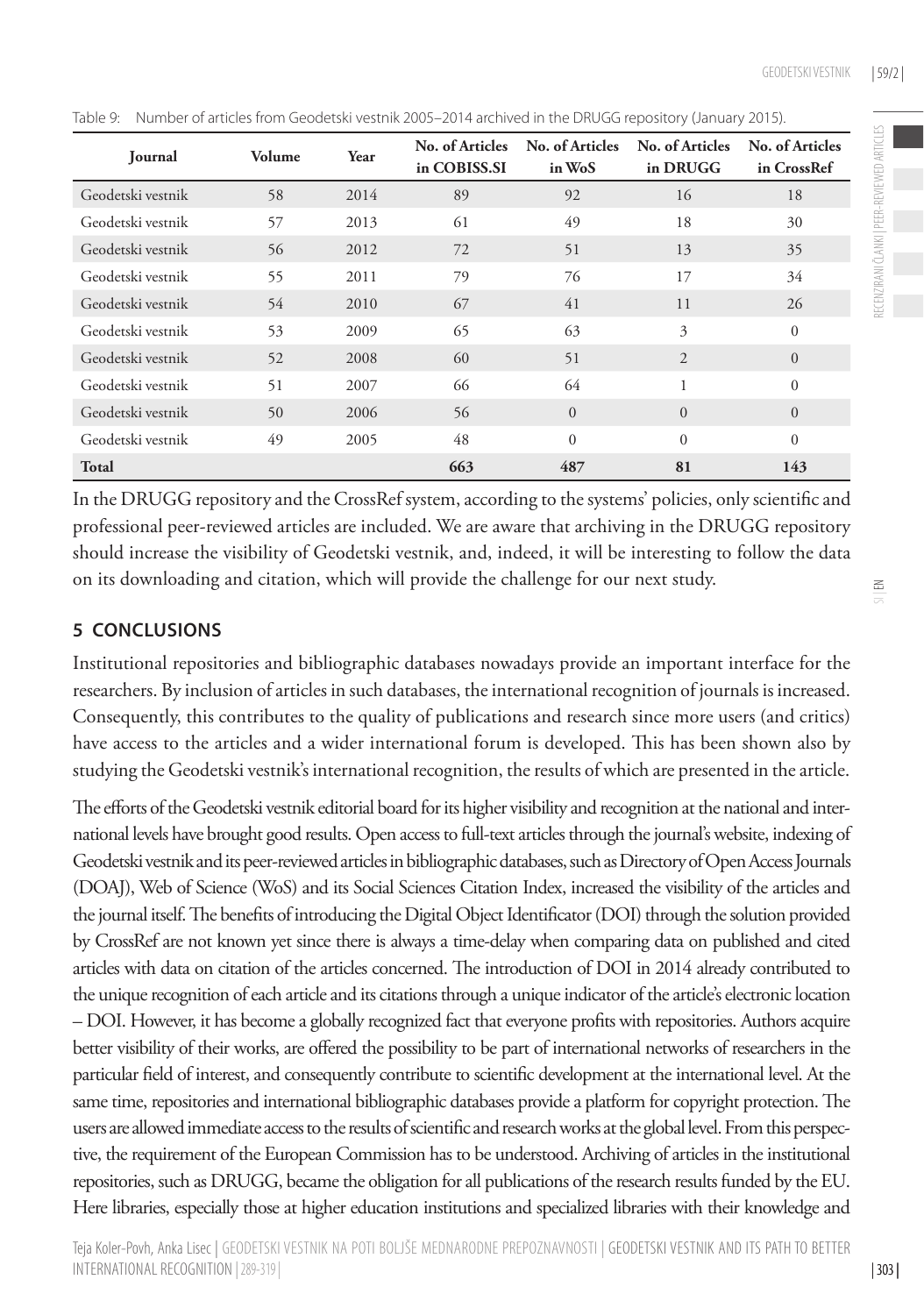skills, can upgrade their role at their institutions, while librarians as IT experts and capable communication experts become an important element in scientific and research work at their institution and beyond. Libraries are given the opportunity to perform their mission as an important part of the system for scientific communication.

#### **References:**

- Antelman, K. (2004). Do open access articles have a greater research impact? College and Research Libraries, 65(5), 372–382. DOI:<http://dx.doi.org/10.5860/crl.65.5.372>
- Bartol, T., Budimir, G., Dekleva Smrekar, D., Pušnik, M., Južnič, P. (2014). Assessment of research fields in Scopus and Web of Science in the view of national research evaluation in Slovenia. Scientometrics, 98(2), 1491–1504. DOI: [http://dx.doi.](http://dx.doi.org/10.1007/s11192-013-1148-8) [org/10.1007/s11192-013-1148-8](http://dx.doi.org/10.1007/s11192-013-1148-8)
- Björk, B.-C., Turk, Ž. (2000). How scientists retrieve publications: An empirical study of how the Internet is overtaking paper media. Journal of Electronic Publishing, 6(2). DOI:<http://dx.doi.org/10.3998/3336451.0006.202>
- COBIB (2015). Co-operative library catalogue COBIB.<http://cobiss4.izum.si>, accessed: 15. 1. 2015.
- COBISS (2015). Typology of documents/works for managing bibliographies within the COBISS system. The Co-operative Online Bibliographic System and Services. <http://cobiss.izum.si>, accessed: 20. 2. 2015.
- DOAJ (2015). Directory of Open Access Journals. [http://www.doaj.org,](http://www.doaj.org) accessed: 20. 2. 2015.
- DRUGG (2015). Digital Repository of the Faculty of Civil and Geodetic Engineering at the University of Ljubljana. http://:drugg.fgg.uni-lj.si, accessed: 15. 1. 2015.
- Eysenbach, G. (2006). The Open Access Advantage. Journal of Medical Internet Research, 8(2): e8. DOI: http://dx.doi.org/10.2196/jmir.8.2.e8
- General Multi-beneficiary Model Grant Agreement for the Horizon 2020. [http://](http://ec.europa.eu/research/participants/data/ref/h2020/mga/gga/h2020-mga-gga-multi_en.pdf) [ec.europa.eu/research/participants/data/ref/h2020/mga/gga/h2020-mga](http://ec.europa.eu/research/participants/data/ref/h2020/mga/gga/h2020-mga-gga-multi_en.pdf)[gga-multi\\_en.pdf](http://ec.europa.eu/research/participants/data/ref/h2020/mga/gga/h2020-mga-gga-multi_en.pdf), accessed: 8. 2. 2015.
- Harnad, S., Brody, T. (2004). Comparing the impact of Open Access (OA) vs. non-OA articles in the same journals. D-LibMagazine, 10(6), 1–6. [www.dlib.org/dlib/](http://www.dlib.org/dlib/june04/harnad/06harnad.html) [june04/harnad/06harnad.html](http://www.dlib.org/dlib/june04/harnad/06harnad.html), accessed: 8. 1. 2015.
- IF (2015). Impact factor. [http://www.impactfactorsearch.com/IF.html,](http://www.impactfactorsearch.com/IF.html) accessed 10. 1. 2015.
- Istenič Starčič, A., in Turk, Ž. (2010). Slovenski študenti geodezije in informacijskokomunikacijska tehnologija = Geodesy students in Slovenia and information & communication technology. Geodetski vestnik, 54(1), 70–87. DOI: [http://](http://dx.doi.org/10.15292/geodetski-vestnik.2010.01.070-087) [dx.doi.org/10.15292/geodetski-vestnik.2010.01.070-087](http://dx.doi.org/10.15292/geodetski-vestnik.2010.01.070-087)
- JCR (2015). Journal Citation Reports. Thomson Reuters. [http://admin-apps.](http://admin-apps.webofknowledge.com/JCR/JCR) [webofknowledge.com/JCR/JCR](http://admin-apps.webofknowledge.com/JCR/JCR), accessed 10. 1. 2015.
- Koler-Povh, T., Južnič, P., Turk, G. (2014a). Impact of open access on citation of scholarly publications in the field of civil engineering. Scientometrics, 98(2), 1033–1045. DOI: http://dx.doi.org[/10.1007/s11192-013-1101-x](http://dx.doi.org/10.1007/s11192-013-1101-x)
- Koler-Povh, T., Mikoš, M. in Turk, G. (2014b). Institutional repository as an important part of scholarly communication. Library Hi Tech, 32(3), 423–434. DOI: [http://](http://dx.doi.org/10.1108/LHT-10-2013-01467) [dx.doi.org/10.1108/LHT-10-2013-01467](http://dx.doi.org/10.1108/LHT-10-2013-01467)
- Kurtz, M. J., Eichhorn, G., Accomazzi, A., Grant, C., Demleitner, M., Henneken, E., Murray, S. S. (2005). The effect of use and access on citations. Information Processing & Management, 41(6), 1395–1402. DOI: [http://dx.doi.](http://dx.doi.org/10.1016/j.ipm.2005.03.010) [org/10.1016/j.ipm.2005.03.010](http://dx.doi.org/10.1016/j.ipm.2005.03.010)
- Lawrence, S. (2001). Online or invisible? Nature (London), 6837(411), 521– 523. [http://www.idemployee.id.tue.nl/g.w.m.rauterberg/publications/](http://www.idemployee.id.tue.nl/g.w.m.rauterberg/publications/CITESEER2001online-nature.pdf) [CITESEER2001online-nature.pdf](http://www.idemployee.id.tue.nl/g.w.m.rauterberg/publications/CITESEER2001online-nature.pdf), accessed: 9. 2. 2015.
- Moed, H. F. (2007). The effect of "Open Access" upon citation impact: An analysis of ArXiv's Condensed Matter Section. Journal of the American Society for Information Science and Technology, 58(13), 2047–2054. DOI:<http://dx.doi.org/10.1002/asi.20663>
- Naprudnik, M. (2006). 55 let Zveze geodetov Slovenije (GZS) : natančneje 59 let, pravzaprav pa 95 let. Geodetski vestnik, 50(2), 379–383.
- Ojsteršek, M., Brezovnik, J., Kotar, M., Ferme, M., Hrovat, G., Bregant, A., Borovič, M. (2014). Establishing of a Slovenian open access infrastructure : a technical point of view. Program, 48(4), 394–412. DOI:<http://dx.doi.org/10.1002/asi.20663>
- OpenAIRE (2015). [www.openaire.eu/en/component/openaire/ingestion2/](http://www.openaire.eu/en/component/openaire/ingestion2/default/381) [default/381,](http://www.openaire.eu/en/component/openaire/ingestion2/default/381) accessed 10. 1. 2015.
- ROAR (2015). Registry of Open Access Repository.<http://roar.eprints.org/>, accessed 6. 1. 2015.
- Seglen, P. O. (2006). Why the Impact Factor of Journals Should Not be Used for Evaluating Research. <http://www.bmj.com/cgi/content/full/314/7079/497>, accessed 8. 1. 2015.
- SHERPA/RoMEO (2015). Securing a Hybrid Environment for Research Preservation and Access.<http://www.sherpa.ac.uk/romeo>, accessed 6. 1. 2015.
- Stojanovski, J., Frančula, N., Lapaine, M. (2015). Indexing of mapping science journals, Geography Environment Sustainability, 1, 27–52. http://www.geogr.msu.ru/ GESJournal/, accessed 6. 4. 2015.
- Thomson Reuters (2015). Scholarly scientific research. [http://thomsonreuters.com/](http://thomsonreuters.com/en/products-services/scholarly-scientific-research.html) [en/products-services/scholarly-scientific-research.html,](http://thomsonreuters.com/en/products-services/scholarly-scientific-research.html) accessed 10. 1. 2015.
- Vilar, P., Južnič, P., Bartol, T. (2012). Information-seeking behaviour of Slovenian researchers: implications for information services. The grey journal, 8 (1), 43–53. [http://greynet.org/images/GL13-S1P,\\_Vilar\\_et\\_al.pdf,](http://greynet.org/images/GL13-S1P,_Vilar_et_al.pdf) accessed 11. 2. 2015.
- WoS (2015). Web of Sciences. [http://wokinfo.com/products\\_tools/ multidisciplinary/](http://wokinfo.com/products_tools/%20multidisciplinary/webofscience) [webofscience,](http://wokinfo.com/products_tools/%20multidisciplinary/webofscience) accessed 10. 1. 2015.
- Xia, J. F., Myers, R. L.,Wilhoite, S. K. (2011). Multiple open access availability and citation impact. Journal of Information Science, 37(1), 19–28. DOI: [http://](http://dx.doi.org/) [dx.doi.org/](http://dx.doi.org/)[10.1177/0165551510389358](http://jis.sagepub.com/content/early/2010/12/09/0165551510389358)
- Zorn, M., Komac, B. (2010). The History of Acta geographica Slovenica. Acta geographica Slovenica, 50(1), 7–34. DOI: http://dx.doi.org /10.3986/AGS50101

Koler-Povh T., Lisec A. (2015). Geodetski vestnik and its path to better international recognition. Geodetski vestnik, 59 (2): 289-319. DOI: 10.15292/geodetski-vestnik.2015.02.289-319

Teja Koler-Povh, Anka Lisec | Geodetski vestnik na poti boljše mednarodne prepoznavnosti | Geodetski vestnik and its path to better international recognition |289-319 |

| 304 |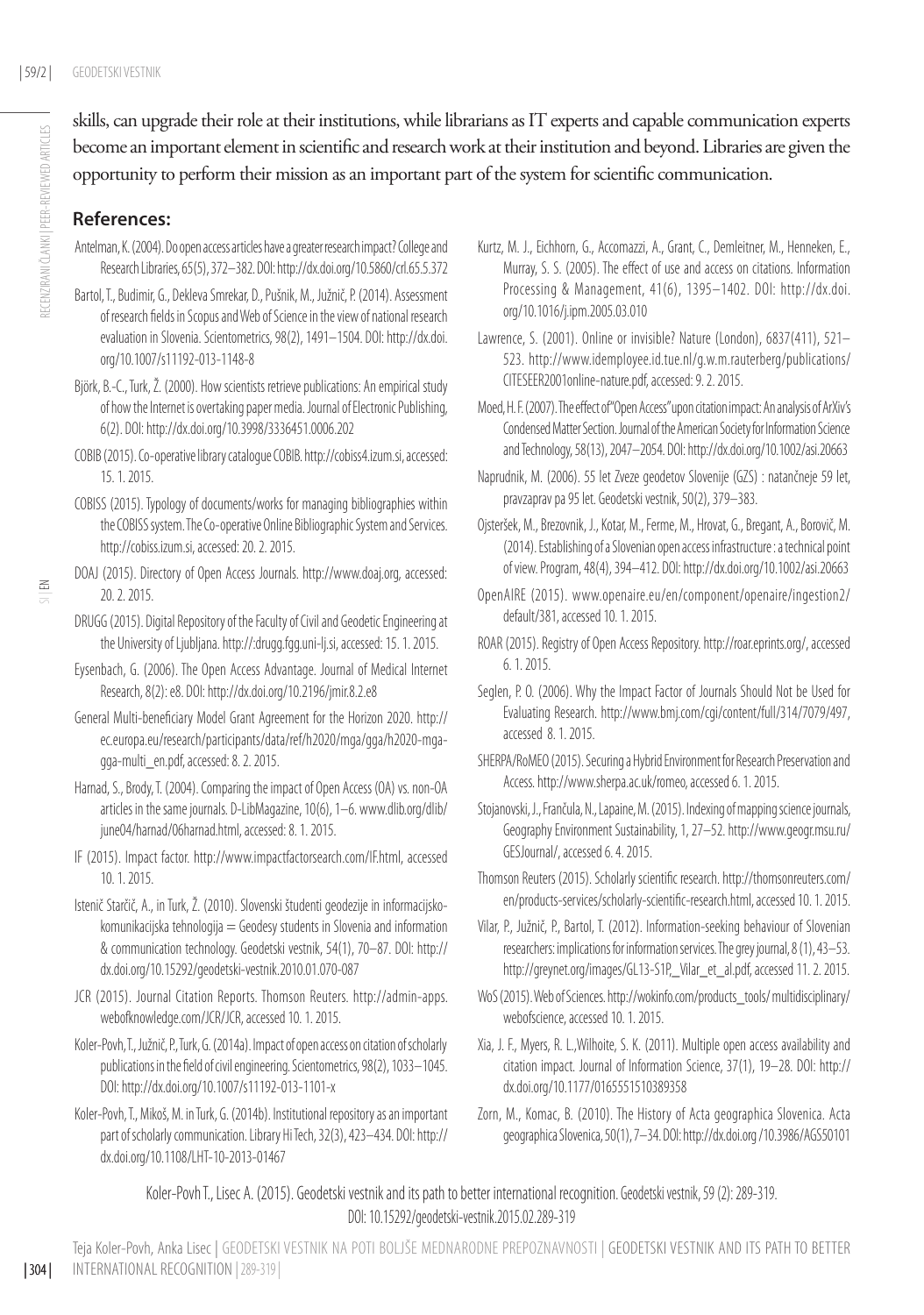$\equiv$ 

# Geodetski vestnik na poti boljše mednarodne **PREPOZNAVNOSTI**

Osnovne informacije o članku:

Glej stran 289

#### **1 Uvod**

Geodetski vestnik, ki ga izdaja Zveza geodetov Slovenije, je vodilna slovenska znanstvena in strokovna revija na področjih geodezije in geoinformatike, upravljanja zemljišč in sorodnih področjih. Revija redno izhaja od leta 1959. V štirih letnih številkah je objavljeno okrog 25 recenziranih člankov. Za povečanje prepoznavnosti revije je uredniški odbor izvedel več dejavnosti, med drugimi je vzpostavil odprti dostop do celotnega besedila člankov prek spletne strani revije za vse objave od leta 2000 naprej. Geodetski vestnik je danes indeksiran v bibliografskih podatkovnih zbirkah, kot so GEOBASE (Elsevierjeva podatkovna zbirka bibliografskih informacij in izvlečkov objav s področij geoznanosti, geomehanike, humane in fizične geografije, ekologije in oceanografije), GeoRef (podatkovna zbirka Ameriškega inštituta za geoznanosti, angl. *the American Geosciences Institute*, z objavami s področja geoznanosti) in ICONDA (mednarodna podatkovna zbirka za področja tehnike, predvsem gradbeništva in arhitekture). Vključen je v informacijske sisteme, kot so COBISS.SI (Slovenski kooperativni online bibliografski sistem in servisi), dLib (Digitalna knjižnica Slovenije), DOAJ (Imenik odprtodostopnih revij, angl. *Directory of Open Access Journals*), WoS (angl. *Web of Science*) in CrossRef (označevalec elektronske lokacije objavljenega dela). Pri ugotavljanju mednarodne prepoznavnosti revije smo posebno pozornost posvetili vlogi knjižnice na Fakulteti za gradbeništvo in geodezijo Univerze v Ljubljani, ki od leta 2012 omogoča arhiviranje celotnih besedil člankov, objavljenih v Geodetskem vestniku, v institucionalnem repozitoriju DRUGG.

Elektronsko arhiviranje dokumentov je konec 20. stoletja postalo pomemben del znanstvene komunikacije. Konec leta 2014 je bilo v registru odprtodostopnih repozitorijev ROAR (angl. *Registry of Open Access Repository,* ROAR, 2015) vključenih več kot 3500 repozitorijev z vsega sveta. Björk in Turk (2000) ugotavljata, da sodobni raziskovalci raje uporabljajo elektronske različice objav kot tiskane. Podobno stanje so za slovenske razmere ugotovili Vilar et al. ( 2013). Številne mednarodne raziskave so pokazale, da odprti dostop prispeva k citiranju člankov. Med prvimi je bil Lawrence (2001), ki je ugotovil, da so odprtodostopni članki citirani trikrat več kot članki, ki niso odprtodostopni in katerih elektronski dostop je plačljiv. Kot so v svoji raziskavi ugotovili Koler-Povh et al. (2014a), tudi za področje gradbeništva velja, da so odprtodostopni znanstveni članki pogosteje citirani kot članki iste revije, ki niso odprtodostopni. V mnogih mednarodnih raziskavah je bilo ugotovljeno, da repozitoriji povečajo vidnost objav in s tem prispevajo k njihovi večji citiranosti (Harnad in Brody, 2004; Antelman, 2004; Kurtz et al., 2005; Moed, 2007; Xia et al., 2011). Pri tem je poudarjen pomen arhiviranja člankov v repozitorijih za njihovo boljšo vidnost in citiranje (Brody et al., 2006). Tudi Evropska komisija zahteva arhiviranje znanstvenih člankov v institucionalnih repozitorijih in s tem pogojuje financiranje mednarodnih projektov za področja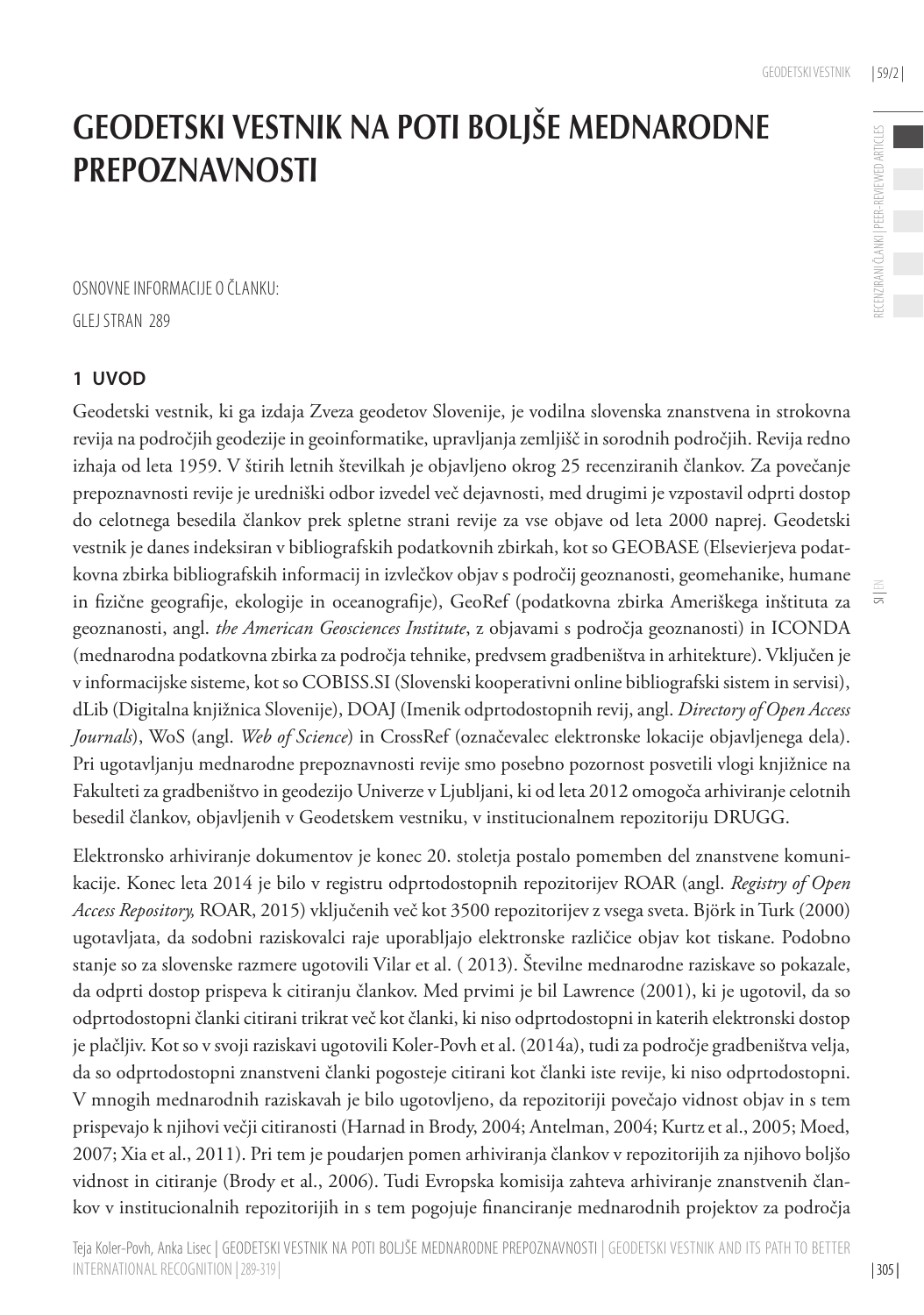RECENZIRANI ČLANKI | PEER-REVIEWED ARTICLES RECENZIRANI ČLANKI | PEER-REVIEWED ARTICLES družboslovnih ved od avgusta 2008, z letom 2014 pa za vsa znanstvena področja, vključujoč tehniko in naravoslovne znanosti. V skladu s sporazumom o financiranju programa Obzorje 2020 (angl. *General Multi-beneficiary Model Grant Agreement, Horizon 2020*) morajo avtorji zagotoviti odprt dostop do vseh objav rezultatov projektov, ki jih financira Evropska komisija, ne glede na politiko založnika. Ta je preverljiva na strani SHERPA/RoMEO (2015). Zavezi iz sporazuma je mogoče ugoditi tako, da se v repozitorij znanstvenih objav predhodno, hkrati ob tiskani izdaji ali po določenem časovnem odlogu, vedno pa skladno z določili založnika, arhivira strojno čitljiva elektronska različica objavljenega članka ali avtorjev končni recenziran čistopis prispevka, oblika je odvisna od določil založnika (Research Framework Programme Horizon 2020 and open access, 2015).

Zaradi vse večjega pomena odprtega dostopa do znanstvenih objav smo se odločili, da proučimo prepoznavnost Geodetskega vestnika ter člankov, objavljenih v tej reviji, in sicer z analizo citiranja objavljenih člankov v reviji in analizo citatov v sami reviji za obdobje 2009–2013. Namen prispevka je proučiti vpliv uporabe visoko kakovostnih informacijskih virov v znanstvenih objavah, vpliv arhiviranja znanstvenih objav v repozitorijih, kot je DRUGG (repozitorij Fakultete za gradbeništvo in geodezijo Univerze v Ljubljani), ter vpliv indeksiranja člankov v informacijskih sistemih, kot je WoS, na kakovost in prepoznavnost revije.

#### $\equiv$ **2 Metode in materiali**

Napredek Geodetskega vestnika glede prepoznavnosti smo merili z metodo analize citiranosti. Pri tem smo analizirali tako citiranje člankov, ki so bili objavljeni v Geodetskem vestniku (Geodetski vestnik je citirana revija), kot citirane članke v Geodetskem vestniku (Geodetski vestnik je citirajoča revija). V raziskavi smo proučevali citiranost objav od leta 2009, ko je revija pridobila dejavnik vpliva IF (angl. *Impact Factor*), do leta 2013, za katero so še bili na voljo podatki o citiranosti med izvedbo raziskave (v januarju 2015). Podatke smo pridobili s seznama o citiranosti revij JCR (angl. *Journal Citations Report*) v podatkovni zbirki WoS na dan 10. januarja 2015 za vsako proučevano leto citiranosti posebej (leto JCR). Pri tem smo upoštevali revije in članke, indeksirane v citatnih zbirkah SCI (angl. *Sciences Citation Index*) ali SSCI (angl. *Social Sciences Citation Index*).

#### **2.1 Informacijski sistem WoS –** *Web of Science*

Glavni vir podatkov za raziskavo je bil informacijski sistem WoS (angl. *Web of Science*), ki združuje več različnih bibliografskih podatkovnih zbirk in konec leta 2014 vsebuje prek 12.000 mednarodnih znanstvenih revij z dejavniki vpliva, vključujoč odprtodostopne revije. V bibliografsko zbirko je vključenih tudi več kot 160.000 zbornikov znanstvenih konferenc v inženirstvu in naravoslovju, družboslovju, umetnosti in humanistiki, kjer sega najstarejši vir v leto 1900. Revije so v WoS razporejene v več kot 250 vsebinskih kategorij. Geodezija ni opredeljena kot samostojna vsebinska skupina, kar ugotavljajo tudi Stojanovski, Frančula in Lapaine (2015). Vključena je v skupine fizične geografije, geologije, multidisciplinarnih geoznanosti, matematike – interdisciplinarne rešitve, multidisciplinarnega inženirstva, fizike, daljinskega zaznavanja, astronomije in astrofizike (Thomson Reuters, 2015). Seznam JCR v podatkovni zbirki WoS vključuje prek 11.000 recenziranih revij vseh področij znanosti, ki jih izdaja več kot 3000 založnikov iz prek 60 držav. Kot vir bibliografskih podatkov o citiranju, pridobljenih s povezavo do seznama literature,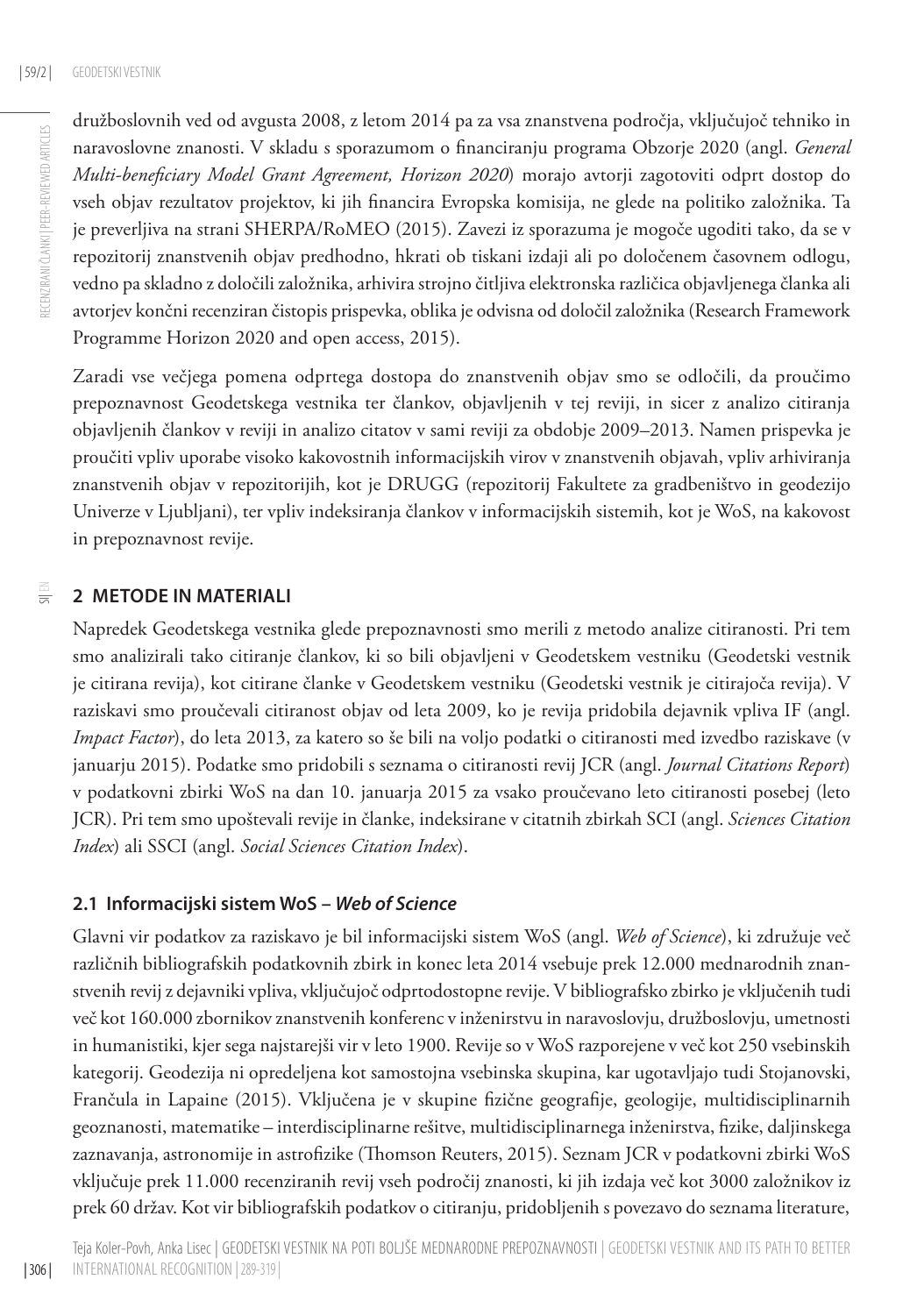omogoča vrednotenje in primerjavo revij ter sledljivost citiranosti (JCR, 2015). Podatkovna zbirka WoS vključuje tri citatne zbirke – indekse citiranosti (WoS, 2015):

- indeks SCI-EXPANDED (angl. *Science Citation Index Expanded*®), ki vključuje prek 8500 vodilnih revij z več kot 150 znanstvenih področij tehniških, naravoslovnih, medicinskih in biotehnoloških znanosti od leta 1900 do danes;
- indeks SSCI (angl. *Social Sciences Citation Index*®), ki vključuje prek 3000 revij z več kot 55 področij družboslovja od leta 1900 do danes, ter
- indeks A&HCI (angl. *Arts & Humanities Citation Index*®), ki indeksira več kot 1700 revij s področij umetnosti in humanistike od leta 1975 do danes.

Geodetski vestnik je indeksiran v SSCI. Proučevano leto citiranosti, leto JCR, je leto, za katero je izračunan dejavnik vpliva revije. Vsako leto JCR se nanaša na eno leto citiranja. Dejavnik vpliva IF je kazalnik, ki odraža povprečno število citatov objavljenih člankov obravnavane revije v proučevanem letu. Dejavnik vpliva je pogosto uporabljen kot merilo relativne pomembnosti izbrane revije v skupini revij nekega znanstvenega področja: revije z višjim dejavnikom vpliva se obravnavajo kot pomembnejše od tistih z nižjim dejavnikom vpliva (Seglen, 2006).

#### **2.2 Digitalni repozitorij DRUGG**

V raziskavi izpostavljamo vlogo institucionalnega digitalnega repozitorija kot medija, ki je pomembno prispeval k nacionalni in mednarodni prepoznavnosti Geodetskega vestnika kot odprtodostopne revije. Institucionalni repozitorij Fakultete za gradbeništvo in geodezijo Univerze v Ljubljani (UL FGG), imenovan DRUGG, je bil vzpostavljen leta 2011 (DRUGG, 2015). Kot vodilna raziskovalna in akademska institucija v Sloveniji na področjih, ki jih vsebinsko pokriva Geodetski vestnik, zagotavlja UL FGG reviji Geodetski vestnik vsestransko podporo, tako je Geodetski vestnik tudi prva revija, katere članki se arhivirajo v repozitoriju DRUGG.

Od aprila 2012 je DRUGG registriran v mednarodnem direktoriju OpenDOAR (angl. *Directory of Open Access Repositories*) in registru odprtodostopnih repozitorijev ROAR (angl. *Registry of Open Access Repositories*). DRUGG je usklajen z infrastrukturo OpenAIRE Evropske komisije in njenim pogodbenim določilom, da morajo biti objave iz projektov, sofinanciranih s sredstvi Evropske komisije, arhivirane v enem od institucionalnih repozitorijev, kompatibilnih s portalom OpenAIRE (OpenAIRE, 2015). Evropska komisija zahteva elektronsko arhiviranje objav iz projektov 7. okvirnega programa EK že od avgusta 2008, predvsem za objave s področij družboslovja, od oktobra 2013 pa tudi za objave o rezultatih evropskih projektov s preostalih znanstvenih področij in za objave o rezultatih projektov iz programa Obzorje 2020 (Koler Povh et al., 2014b). To so bili dodatni razlogi za takojšnjo vključitev revije Geodetski vestnik v repozitorij DRUGG kmalu po njegovi vzpostavitvi, to je v letu 2012.

Institucionalni repozitorij kot elektronski arhiv omogoča arhiviranje različnih objav, kot so visokošolska dela (diplomske naloge, magistrska dela in doktorske disertacije), recenzirani članki, študijska gradiva, multimedijske predstavitve. Zaradi širokega nabora objav, ki so lahko vključene v institucionalni repozitorij, so postali elektronski arhivi priljubljen in razširjen vir znanstvene komunikacije ter pomemben vir za promocijo dela ustanov in posameznikov. Konec leta 2014 je bilo v repozitoriju DRUGG arhiviranih že 280 znanstvenih člankov in konferenčnih objav raziskovalcev in učiteljev UL FGG (preglednica 1).

 $\equiv$ 

| 307 |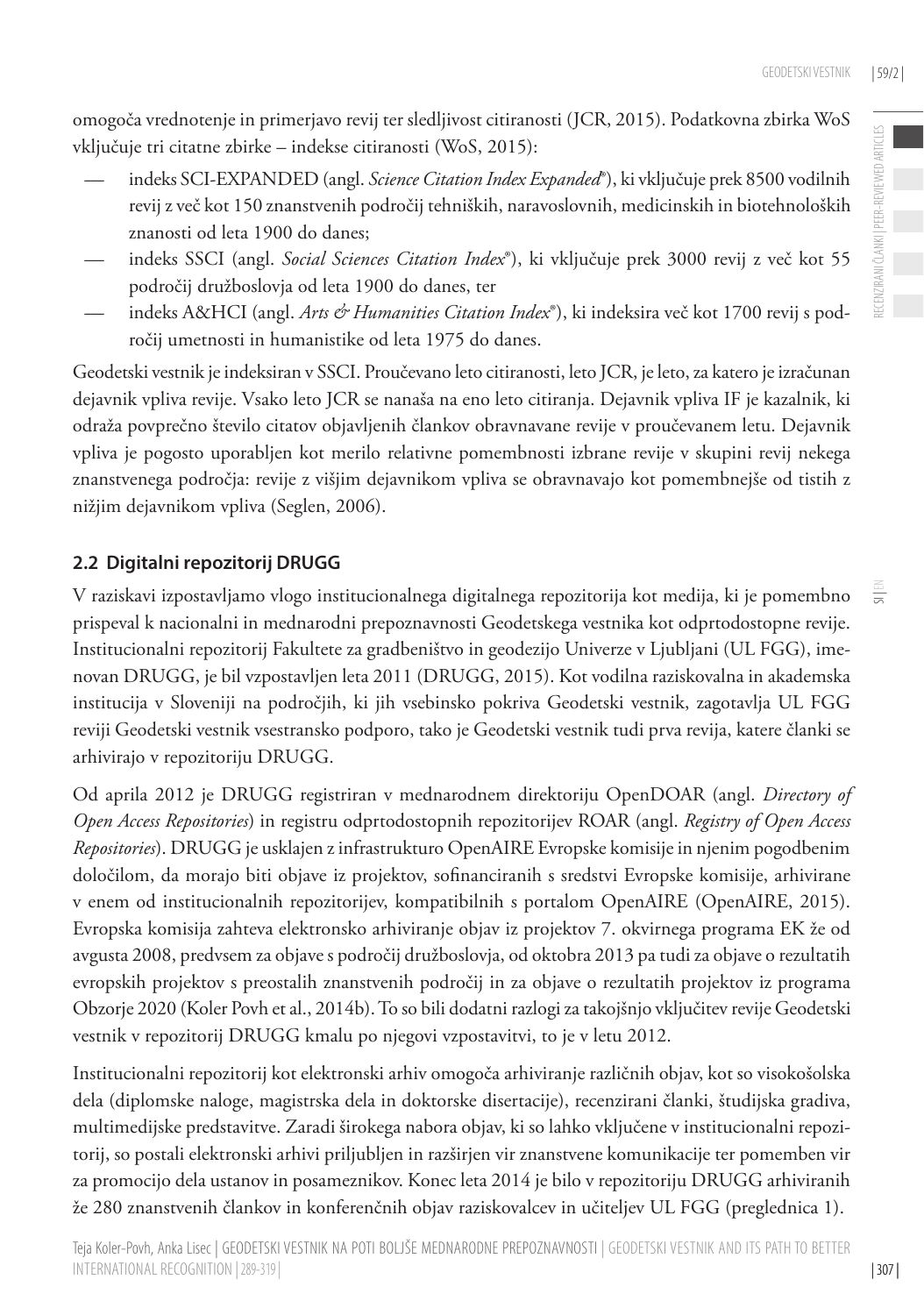| Vrsta dokumenta | december 2011 | december 2012 | december 2013 | december 2014 |
|-----------------|---------------|---------------|---------------|---------------|
| Diplome         | 1000          | 1444          | 1763          | 2104          |
| Monografije     |               | 31            | 39            | 58            |
| Članki          |               |               | 227           | 280           |
| Skupaj          | 1000          | 1475          | 2029          | 2442          |

Preglednica 1: Pregled nad dokumenti, ki so arhivirani v bibliografskem repozitoriju DRUGG konec leta 2014.

Na pobudo uredništva repozitorija DRUGG jim lahko raziskovalci in učitelji na UL FGG posredujejo zadnjo recenzirano avtorsko različico. Ob predhodnem preverjanju založnikovih avtorskopravnih določil na seznamu SHERPA/RoMEO uredništvo arhivira ustrezno elektronsko različico objave. Avtorjem je omogočeno tudi samoarhiviranje objav ob končnem nadzoru uredništva DRUGG. Arhivirane objave so vidne v sistemih Google in Google Scholar. Zbrane so v osebni bibliografiji vsakega posameznega avtorja na spletni strani UL FGG. Zaradi zahteve založnikov in za potrebe citiranosti je vsaka enota gradiva opremljena z uvodno stranjo z navedbo vira, oblikovano po harvardskem sistemu citiranja. Kjer obstaja, je naveden tudi označevalec elektronske lokacije DOI, pri preostalih virih je naveden elektronski naslov izdajatelja ali/in repozitorija DRUGG. Prek identifikacijske številke COBISS.SI-ID so vzpostavljene povezave v slovenska informacijska sistema COBISS.SI in SICRIS.

Statistiko obiska smo spremljali z orodjem Google Analytics in v treh letih od vzpostavitve repozitorija je bilo iz njega prenesenih v povprečju okrog 16.000 različnih objav na mesec, to je več kot 500 enot gradiva na dan, od tega v povprečju približno 100 iz tujine. Repozitorij DRUGG uporabljajo v več kot 90 državah po vseh celinah. Statistika dostopov po omrežjih kaže, da je 89 % vseh obiskov doseženih z javnih domen, le 11 % pa z domene Univerze v Ljubljani. To kaže, da repozitorij veliko uporablja strokovna javnost in ne zgolj visoko usposobljena akademska javnost z bogatimi znanji tehnologij IKT (Istenič Starčič in Turk, 2010). Uporabnikom prijazna orodja in povezanost s sistemom *Google Scholar* zagotavljajo repozitoriju DRUGG tudi splošno uporabnost. DRUGG je tako del Repozitorija Univerze v Ljubljani (RUL), ki je bil vzpostavljen konec leta 2013 kot del konzorcija repozitorijev štirih slovenskih univerz (preglednica 2). RUL združuje institucionalne repozitorije članic Univerze v Ljubljani v enovit sistem (Ojsteršek et al., 2014).

| <b>Univerza</b> | Diplomske naloge | Magistrska dela | Doktorske disertacije Ostalo |        | Skupaj |
|-----------------|------------------|-----------------|------------------------------|--------|--------|
| v Ljubljani     | 20.472           | 3402            | 409                          | 3970   | 28.253 |
| v Mariboru      | 23.353           | 2626            | 480                          | 9772   | 36.231 |
| na Primorskem   | 2152             | 375             | 59                           | 1820   | 4406   |
| v Novi Gorici   | 521              | 110             | 101                          | 786    | 1518   |
| Skupaj          | 46.498           | 6513            | 1049                         | 16.348 | 70.408 |

Preglednica 2: Število arhiviranih enot gradiv konec leta 2014 v repozitorijih štirih slovenskih univerz.

#### **3 Geodetsk i vestnik in njegov razvoj**

Revija Geodetski vestnik (ISSN 0351-0271), ki izhaja pod okriljem Zveze geodetov Slovenije (ZGS), je prvič izšla leta 1953 (Naprudnik, 2006). Namen revije je oblikovati temelj za izmenjavo najnovejših znanstvenih in strokovnih spoznanj v regiji in širše na področjih geodezije, geodetske izmere, fotogrametrije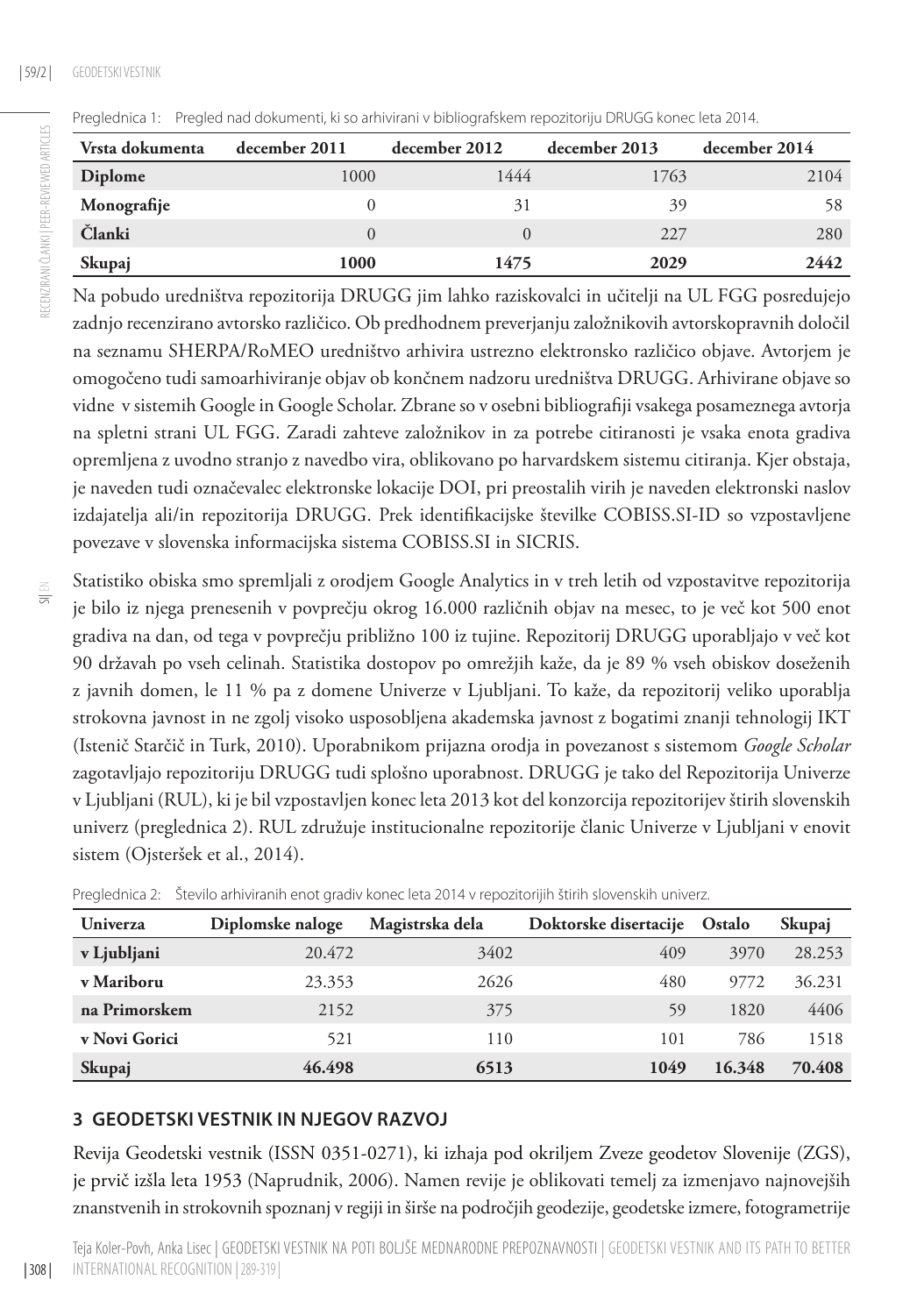RECENZIRANI ČLANKI | PEER-REVIEWED ARTICLES

RECENZIRANI ČLANKI | PEER-REVIEWED ARTICLES

 $\equiv$ 

in daljinskega zaznavanja, kartografije, geoinformatike, geografskih informacijskih sistemov, prostorske podatkovne infrastrukture, evidentiranja in upravljanja zemljišč, upravljanja in vrednotenja nepremičnin, evidentiranja in upravljanja gospodarske javne infrastrukture, prostorskega načrtovanja in razvoja ter njim sorodnih področjih. Geodetski vestnik objavlja recenzirane znanstvene in strokovne članke, strokovne razprave, poročila, recenzije, izsledke visokošolskih del, terminološke strokovne članke in podobna dela. Kot glasilo ZGS objavlja tudi novosti državne geodetske službe ter strokovne informativne prispevke, polemike, obvestila članstvu, spominske in podobne zapise, oglase in razpise ter druge poljudne prispevke.

Pri bibliografski kategorizaciji objav se upošteva tipologija dokumentov/del za vodenje bibliografij v okviru sistema COBISS.SI (COBISS, 2015). Recenzirani znanstveni in strokovni članki so lahko objavljeni v slovenskem jeziku, angleškem jeziku ali obeh. Za znanstvene in strokovne članke je zagotovljena dvojna strokovna recenzija, ter pri tem anonimnost avtorjev in recenzentov. Objavljeni so lahko samo znanstveni in strokovni članki, ki še niso bili objavljeni, niso v postopku za objavo v drugih publikacijah ter jih je sprejel uredniški odbor in sta jih pozitivno recenzirala dva neodvisna recenzenta.

Za povečanje kakovosti revije je uredniški odbor v zadnjih desetih letih sprejel več pomembnih odločitev in ukrepov. Prvi korak je bil storjen leta 2005, ko je bil na spletni strani revije vzpostavljen odprti dostop do člankov, objavljenih od leta 2000 naprej. Odtlej so, hkrati ob objavi v tiskani obliki, vsi članki s celotnim besedilom javnosti brezplačno dostopni v elektronski obliki. Elektronske različice člankov starejših letnikov revije pomembno prispevajo k ohranjanju kulturne in tehniške dediščine, kar ugotavljata tudi Zorn in Komac (2010) za revijo Acta geographica Slovenica.

| Vrsta objave                                 | 2005           | 2006           | 2007           | 2008           | 2009           |                |                |                |                |                | 2010 2011 2012 2013 2014 Skupaj |
|----------------------------------------------|----------------|----------------|----------------|----------------|----------------|----------------|----------------|----------------|----------------|----------------|---------------------------------|
| 1.01 - Izvirni znanstveni članek             | 4              | 7              | 12             | 13             | 9              | 8              | 6              | 12             | 17             | 12             | 100                             |
| 1.02 - Pregledni znanstveni članek           | 5              | 7              | 14             | 8              | 9              | 11             | 11             | 6              | 9              | 7              | 87                              |
| 1.03 – Kratki znanstveni prispevek           | $\overline{0}$ | $\mathbf{1}$   | $\overline{0}$ | $\overline{0}$ | $\overline{0}$ | $\mathbf{1}$   | 2              | $\overline{0}$ | $\overline{0}$ | 1              | 5                               |
| 1.04 - Strokovni članek                      | 17             | 16             | 13             | 17             | 7              | 7              | 3              | 3              | 7              | 14             | 104                             |
| 1.05 – Poljudni članek                       | 5              | 5              | 6              | 5              | 7              | 8              | 8              | $\Omega$       | 11             | 3              | 67                              |
| 1.08 - Objavljeni znanstveni prisp. na konf. | $\mathbf{0}$   | $\mathbf{0}$   | $\mathbf{0}$   | $\mathbf{0}$   | $\overline{0}$ | $\mathbf{0}$   | 6              | 8              | $\mathbf{0}$   | $\mathbf{0}$   | 14                              |
| 1.09 – Objavljeni strokovni prisp. na konf.  | $\Omega$       | $\Omega$       | 2              | $\overline{0}$ | $\mathbf{0}$   | $\overline{0}$ | 8              | $\overline{7}$ | $\Omega$       | $\Omega$       | 17                              |
| 1.19 – Recenzija, prikaz knjige, kritika     | $\mathfrak{2}$ | 1              | $\Omega$       | 1              | 1              | 1              | $\Omega$       | $\Omega$       | $\theta$       | $\overline{c}$ | 8                               |
| 1.20 - Predgovor, spremna beseda             | 4              | $\overline{4}$ | 5              | $\overline{4}$ | $\overline{4}$ | $\overline{7}$ | $\overline{7}$ | 4              | 4              | 6              | 49                              |
| 1.21 - Polemika                              | $\mathbf{0}$   | $\mathbf{0}$   | $\mathbf{0}$   | $\overline{0}$ | $\theta$       | $\mathbf{0}$   | $\mathbf{0}$   | $\mathbf{0}$   | 2              | $\mathbf{0}$   | 2                               |
| $1.22 -$ Intervju                            | $\mathbf{1}$   | $\Omega$       | 1              | $\overline{0}$ | $\overline{0}$ | $\overline{0}$ | $\Omega$       | $\mathbf{1}$   | $\Omega$       | $\Omega$       | 3                               |
| 1.25 - Drugi sestavni deli                   | 10             | 15             | 13             | 12             | 28             | 24             | 28             | 22             | 11             | 44             | 207                             |
| Skupaj                                       | 48             | 56             | 66             | 60             | 65             | 67             | 79             | 72             | 61             | 89             | 663                             |

#### **3.1 Indeksacija v sistemu COBISS.SI**

Preglednica 3: Število člankov Geodetskega vestnika po letih in vrsti objave za obdobje 2005–2014 (COBISS, 2015).

Geodetski vestnik je indeksiran v slovenskem kooperativnem bibliografskem sistemu in servisih COBISS. SI, od kar je ta vzpostavljen (1996). Njegov podsistem, vzajemni knjižnični katalog COBIB, je pomemben bibliografski informacijski vir, zlasti zaradi povezave do celotnih besedil, kjer te obstajajo, ali vsaj do izvlečkov. Geodetski vestnik je ena izmed 100.000 revij, indeksiranih v sistemu COBISS.SI. Podatki o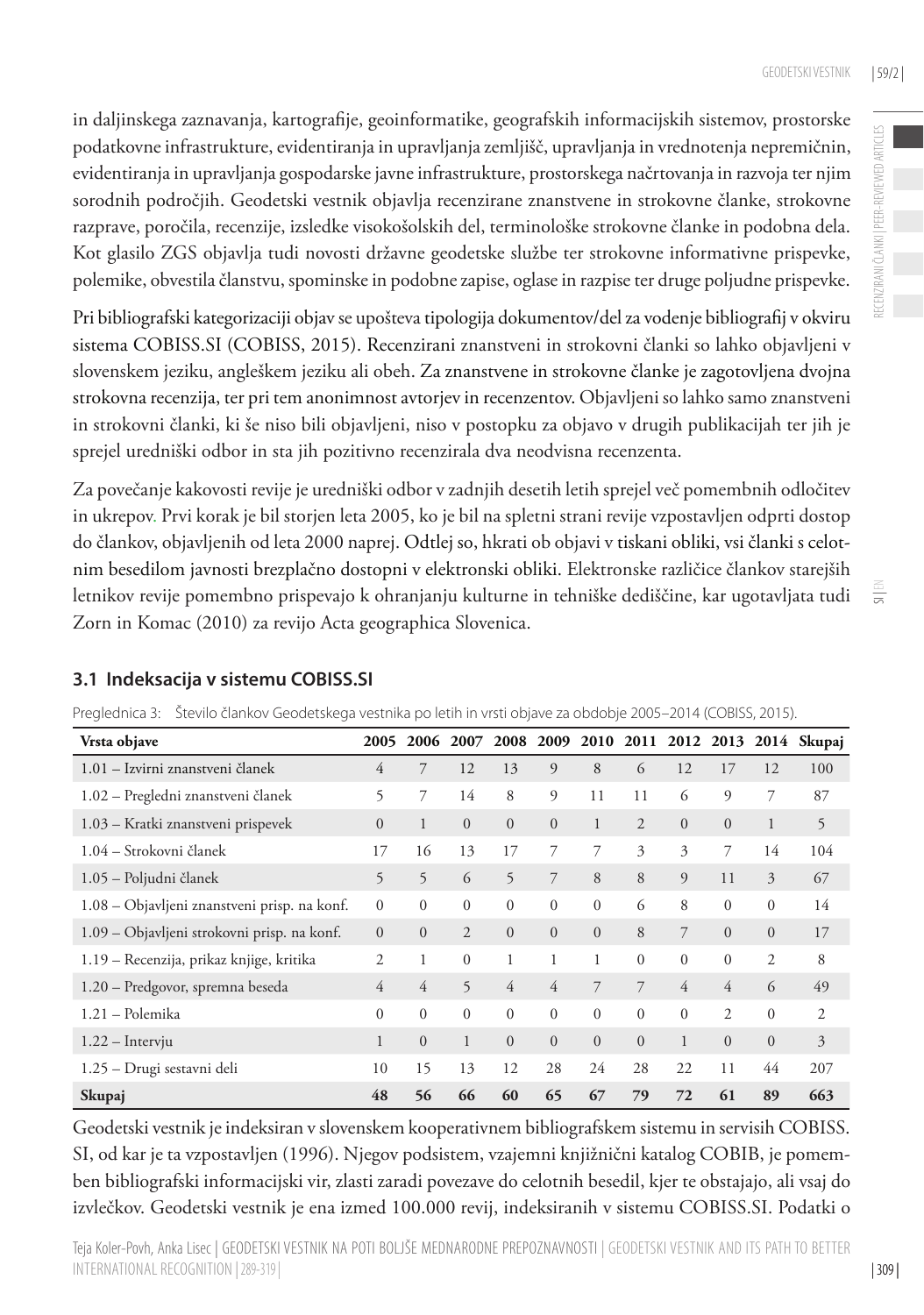RECENZIRANI ČLANKI | PEER-REVIEWED ARTICLES

RECENZIRANI ČLANKI | PEER-REVIEWED ARTICLES

objavah Geodetskega vestnika, ki so izšle v obdobju 2005–2014 in so indeksirane v sistemu COBISS. SI, so v preglednici 3.

Kot je razvidno iz preglednice 3, prevladujejo v Geodetskem vestniku znanstveni (COBISS.SI tipologija 1.01, 1.02, 1.03 in 1.08) in strokovni članki (COBISS.SI tipologija 1.04, 1.05 in 1.09). Znanstveni članki (216 v obravnavanem obdobju) pomenijo 31,07 % objav, strokovni članki (188) pa 28,36 %, kar je skupaj 59,43 % vseh člankov, objavljenih v Geodetskem vestniku v obdobju 2005–2014.

#### **3.2 Vključitev in indeksacija v sistemu DOAJ (2006)**

Junija 2006 je bil Geodetski vestnik vključen v zbirko DOAJ (angl. *Directory of Open Access Journals*) kot ena od 1785 revij in ena od takrat vključenih osmih slovenskih revij. Konec leta 2014 je bilo v DOAJ indeksiranih 10.456 znanstvenih in strokovnih revij iz 135 držav, 43 iz Slovenije. Približno 6000 revij omogoča odprti dostop do celotnih besedil člankov (DOAJ, 2015), med njimi tudi Geodetski vestnik. Kot odprtodostopna revija je Geodetski vestnik prek projekta EUROPEANA 2012–2014 dostopen tudi v Evropski digitalni knjižnici (angl. *European Digital Library*).

#### **3.3 Vključitev v informacijski sistem ISI/Thomson Reuters – Web of Science (2009)**

 $\equiv$ 

Leta 2007 je bil Geodetski vestnik povabljen, da se vključi v sistem *Web of Science*, ki ga danes gradi in vzdržuje korporacija Thomson Reuters, Inc. Po dveh letih opazovanja in vrednotenja se je Geodetski vestnik leta 2009 uvrstil na seznam JCR (angl. *Journal Citation Report*), in sicer je bil uvrščen v skupino 1600 mednarodnih znanstvenih revij, vključenih v citatni indeks za družboslovne vede (angl. *Social Sciences Citation Index*), ter tako postal del sistema WoS. Ta za vrednotenje kakovosti revije uporablja kazalnik dejavnik vpliva (angl. *Impact factor*, kratko IF), izračunan kot povprečje števila citatov znanstvenih in strokovnih člankov revije, objavljenih v zadnjih dveh letih pred proučevanim letom citiranosti (leto JCR). IF za 2013 je izračunan kot *(IF, 2015):*

$$
IF(2013) = \alpha / \beta, \tag{1}
$$

kjer je  $\alpha$  vsota citatov znanstvenih in strokovnih člankov, objavljenih v Geodetskem vestniku v letih 2011 in 2012, doseženih v letu 2013 v revijah, indeksiranih v WoS, in  $\beta$  je število znanstvenih in strokovnih člankov, objavljenih v Geodetskem vestniku v letih 2011 in 2012. Gibanje dejavnika vpliva (IF) za Geodetski vestnik od leta 2009 je prikazano v preglednici 4. Revija je razvrščena v 4. kvartil, kar je za novo uvrščene revije neangleškega govornega območja običajno.

| Leto JCR | Dejavnik vpliva (SSCI) |
|----------|------------------------|
| 2009     | 0,227                  |
| 2010     | 0,215                  |
| 2011     | 0.212                  |
| 2012     | 0.367                  |
| 2013     | 0.288                  |

Preglednica 4: Dejavnik vpliva za Geodetski vestnik od leta 2009 (Thomson Reuters, 2015).

Teja Koler-Povh, Anka Lisec | Geodetski vestnik na poti boljše mednarodne prepoznavnosti | Geodetski vestnik and its path to better international recognition |289-319 |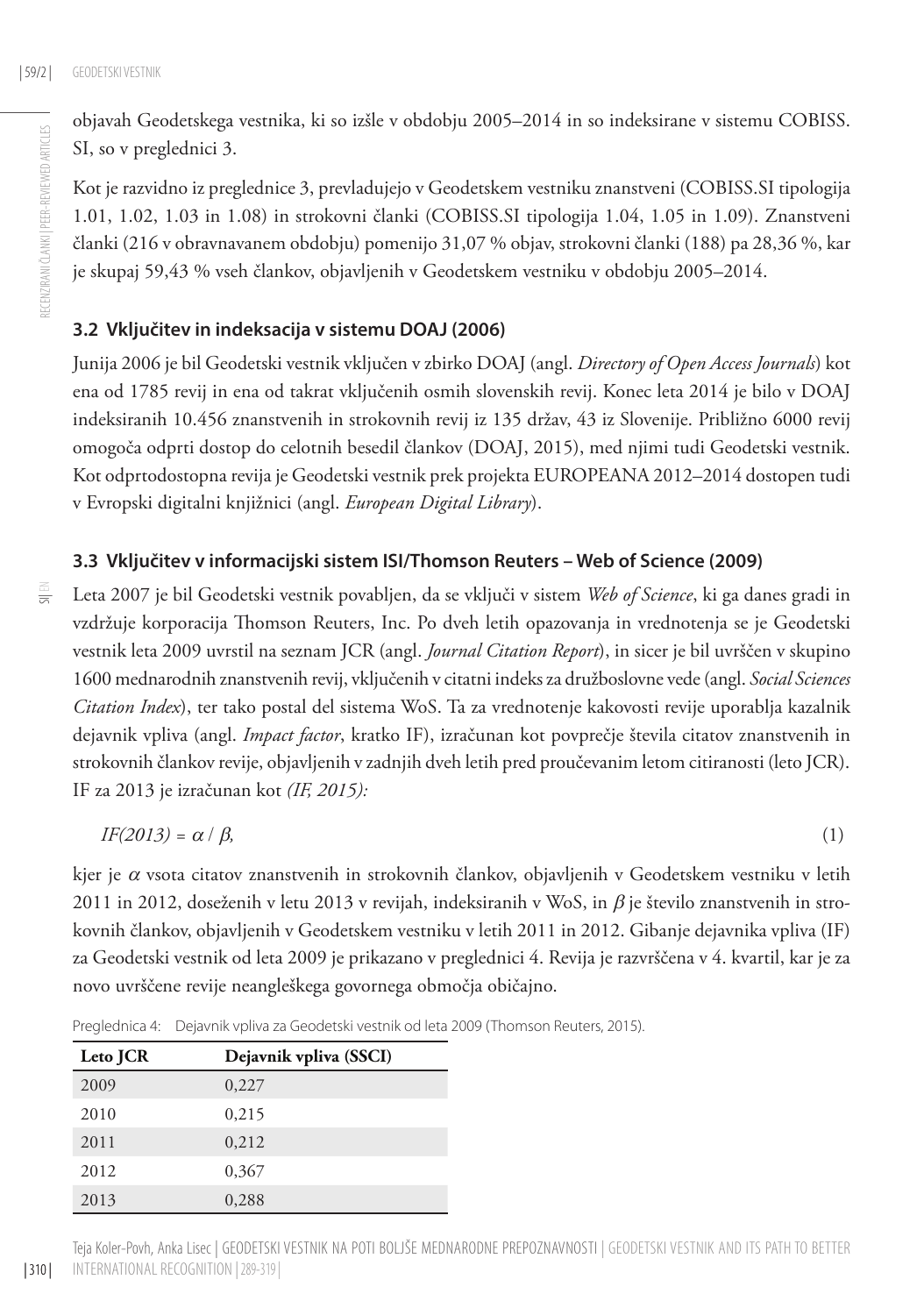## **3.4 Vključitev v digitalni repozitorij DRUGG (2012)**

Skladno s prizadevanji vseh deležnikov Geodetskega vestnika (uredniškega odbora, avtorjev, bralcev) za večjo vidnost člankov in revije je bila v letu 2012 sprejeta odločitev o arhiviranju člankov v digitalnem repozitoriju DRUGG. Skladno s politiko institucionalnega repozitorija DRUGG so v njem arhivirani članki, katerih avtorji so zaposleni na UL FGG, in ne vsi članki, objavljeni v reviji Geodetski vestnik. Po vzpostavitvi univerzitetnega repozitorija RUL leta 2013 je bila vzpostavljena povezava med fakultetnim repozitorijem DRUGG in univerzitetnim RUL prek sistema COBISS.SI s prenosom metapodatkov ob upoštevanju protokola OAI-PMH.

## **3.5 Registracija v sistemu CrossRef in označevalec Digital Object Identifier DOI (2014)**

Vključitev Geodetskega vestnika v sistem CrossRef poleti 2014 in posledična pridobitev označevalca elektronske lokacije DOI (angl. *Digital Object Identifier*) sta prispevala k bibliografski urejenosti revije in člankov, objavljenih v Geodetskem vestniku. Z uvedbo označevalca elektronske lokacije DOI, ki je enolična in stalna oznaka za elektronska gradiva, je omogočena preglednost in sledljivost citiranosti znanstvenih in strokovnih objav. Posledično lahko avtorji spremljajo citiranost člankov, podatki o citiranosti so objavljeni v sistemu WoS. Z registracijo vseh znanstvenih in strokovnih člankov Geodetskega vestnika od leta 2010 naprej v sistemu CrossRef in arhiviranjem njihovih metapodatkov so bili za 143 člankov ustvarjeni označevalci DOI (preglednica 9). Za interoperabilnost bibliografskih informacijskih sistemov so označevalci DOI objavljeni na spletni strani revije, v sistemu COBISS.SI in repozitoriju DRUGG.

### **4 Rezultati in razprava**

Za analizo mednarodne prepoznavnosti Geodetskega vestnika in vpliva uredniške politike na večjo vidnost člankov, objavljenih v reviji, smo proučili citiranost člankov Geodetskega vestnika. V prvem delu raziskave smo analizirali citiranost Geodetskega vestnika in člankov, objavljenih v reviji, za proučevana leta citiranosti JCR od 2009 do 2013, kjer smo upoštevali vse citate objav v Geodetskem vestniku za desetletno obdobje. V drugem delu raziskave smo za isto obdobje proučili članke in druga objavljena dela, ki so bili citirani v člankih Geodetskega vestnika. V sklepnem delu je primerjalna analiza izbranih informacijskih sistemov s podatki o indeksaciji člankov Geodetskega vestnika v njih (preglednica 9).

### **4.1 Geodetski vestnik kot citirana revija v sistemu WoS**

Podatki za analizo citiranosti člankov, objavljenih v Geodetskem vestniku, so bili pridobljeni iz zbirke WoS na dan 10. januarja 2015. Rezultati analize so predstavljeni v preglednici 5. Revije, v katerih je citiran Geodetski vestnik, so razvrščene po posameznem proučevanem letu citiranosti (JCR 2009–2013). Za vsako leto JCR so zajeti vsi citati proučevane revije v proučevanem letu, neodvisno od leta objave. Podatki so prikazani za objave zadnjih deset let, za starejše pa skupaj kot vsota v stolpcu »ostalo«, ločeno za posamezno od navedenih revij. Imena slednjih so zapisana z mednarodno uveljavljenimi krajšavami. Tako je iz preglednice 5 za posamezno leto JCR razvidno, v katerih revijah so bili citirani članki, objavljeni v Geodetskem vestniku, in kako pogosto, ločeno za revije, indeksirane v indeksu za naravoslovne in tehniške vede ter medicino in biotehnologijo (SCI, zapisano poudarjeno) in indeksu za družboslovne vede (SSCI, zapisano v kurzivi). Naveden je tudi dejavnik vpliva revije (IF), kjer obstaja.

 $\equiv$ 

| 311 |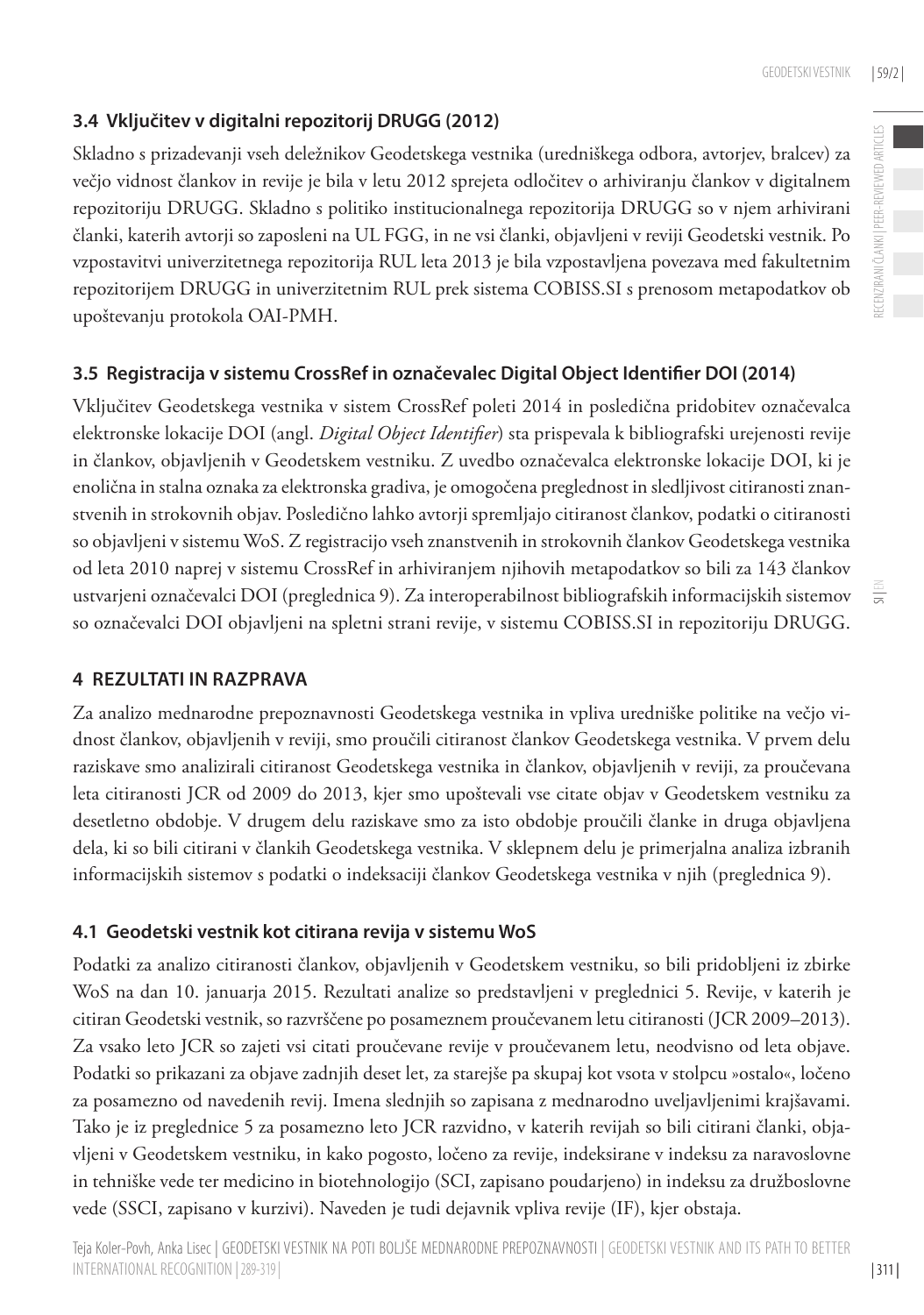Preglednica 5: Seznam revij, ki so citirale Geodetski vestnik (glede na leto JCR), s frekvenco citatov po letih objave člankov (vir podatkov: JCR, 2015).

| <b>JCR 2009</b> |                             |                                                                 |                  |                  |                  |                  |                  |                  |                  |                  |                  |                  |                                                                      |
|-----------------|-----------------------------|-----------------------------------------------------------------|------------------|------------------|------------------|------------------|------------------|------------------|------------------|------------------|------------------|------------------|----------------------------------------------------------------------|
| IF              | Citirajoča revija/citati    | Skupaj 2009 2008 2007 2006 2005 2004 2003 2002 2001 2000 Ostalo |                  |                  |                  |                  |                  |                  |                  |                  |                  |                  |                                                                      |
| 0.227           | <b>GEOD VESTN</b>           | 33                                                              | $\boldsymbol{0}$ | 10               | $\overline{4}$   | 6                | $\overline{3}$   | $\mathbf{0}$     | 6                | $\mathbf{1}$     | $\boldsymbol{0}$ | $\overline{3}$   | $\mathbf{0}$                                                         |
| 0.288           | <b>ACTA GEOD GEOPHYS HU</b> | $\overline{2}$                                                  | $\mathbf{0}$     | 1                | $\mathbf{0}$     | $\mathbf{0}$     | $\overline{0}$   | $\boldsymbol{0}$ | $\boldsymbol{0}$ | $\mathbf{0}$     | $\mathbf{0}$     | $\boldsymbol{0}$ | 1                                                                    |
|                 | <b>LEX LOCALIS</b>          | $\overline{2}$                                                  | $\overline{0}$   | $\overline{2}$   | $\mathbf{0}$     | $\boldsymbol{0}$ | $\overline{0}$   | $\boldsymbol{0}$ | $\mathbf{0}$     | $\overline{0}$   | $\overline{0}$   | $\mathbf{0}$     | $\boldsymbol{0}$                                                     |
| 0.714           | <b>ACTA GEOGR SLOV</b>      | $\mathbf{1}$                                                    | $\mathbf{0}$     | $\mathbf{0}$     | $\theta$         | $\boldsymbol{0}$ | $\boldsymbol{0}$ | $\boldsymbol{0}$ | $\mathbf{0}$     | $\mathbf{0}$     | 1                | $\boldsymbol{0}$ | $\boldsymbol{0}$                                                     |
| 1.110           | PHOTOGRAMM ENG REM S        | $\mathbf{1}$                                                    | $\mathbf{0}$     | $\mathbf{0}$     | $\overline{0}$   | $\boldsymbol{0}$ | $\overline{0}$   | $\mathbf{0}$     | 1                | $\overline{0}$   | $\overline{0}$   | $\mathbf{0}$     | $\boldsymbol{0}$                                                     |
| Skupaj          | 5                           | 39                                                              | $\bf{0}$         | 13               | 4                | 6                | 3                | 0                | 7                | 1                | 1                | 3                | 1                                                                    |
| <b>JCR 2010</b> |                             |                                                                 |                  |                  |                  |                  |                  |                  |                  |                  |                  |                  |                                                                      |
| IF              | Citirajoča revija/citati    |                                                                 |                  |                  |                  |                  |                  |                  |                  |                  |                  |                  | Skupaj 2010 2009 2008 2007 2006 2005 2004 2003 2002 2001 Ostalo      |
| 0.215           | <b>GEOD VESTN</b>           | 38                                                              | 5                | $\overline{4}$   | 6                | 7                | 3                | $\overline{c}$   | 3                | 5                | $\boldsymbol{0}$ | $\boldsymbol{0}$ | 3                                                                    |
| 0.346           | <b>ACTA GEOGR SLOV</b>      | 3                                                               | $\mathbf{0}$     | 2                | 1                | $\boldsymbol{0}$ | $\boldsymbol{0}$ | $\boldsymbol{0}$ | 0                | 0                | 0                | $\boldsymbol{0}$ | $\boldsymbol{0}$                                                     |
|                 | 10 INT MULT SCIENT          | $\mathbf{1}$                                                    | $\overline{0}$   | $\mathbf{1}$     | $\boldsymbol{0}$ | $\boldsymbol{0}$ | $\overline{0}$   | $\boldsymbol{0}$ | $\mathbf{0}$     | $\mathbf{0}$     | $\overline{0}$   | $\mathbf{0}$     | $\mathbf{0}$                                                         |
| 2.139           | <b>BRIT I EDUC TECHNOL</b>  | 1                                                               | 1                | $\boldsymbol{0}$ | $\mathbf{0}$     | $\boldsymbol{0}$ | $\boldsymbol{0}$ | 0                | $\boldsymbol{0}$ | $\mathbf{0}$     | $\mathbf{0}$     | $\mathbf{0}$     | $\boldsymbol{0}$                                                     |
| 0.678           | <b>ENVIRON EARTH SCI</b>    | 1                                                               | $\boldsymbol{0}$ | $\boldsymbol{0}$ | $\boldsymbol{0}$ | $\boldsymbol{0}$ | $\boldsymbol{0}$ | $\boldsymbol{0}$ | $\boldsymbol{0}$ | $\mathbf{0}$     | $\boldsymbol{0}$ | $\mathbf{0}$     | $\mathbf{1}$                                                         |
| 1.016           | <b>TURK ONLINE J EDUC T</b> | 1                                                               | $\mathbf{1}$     | 0                | $\boldsymbol{0}$ | $\boldsymbol{0}$ | $\boldsymbol{0}$ | 0                | $\boldsymbol{0}$ | $\mathbf{0}$     | $\mathbf{0}$     | $\boldsymbol{0}$ | 0                                                                    |
| Skupaj          | 6                           | 45                                                              | 7                | $\overline{7}$   | $\overline{7}$   | $\overline{7}$   | 3                | $\overline{2}$   | 3                | 5                | $\bf{0}$         | $\bf{0}$         | 4                                                                    |
| <b>JCR 2011</b> |                             |                                                                 |                  |                  |                  |                  |                  |                  |                  |                  |                  |                  |                                                                      |
|                 |                             |                                                                 |                  |                  |                  |                  |                  |                  |                  |                  |                  |                  |                                                                      |
| IF              | Citirajoča revija/citati    |                                                                 |                  |                  |                  |                  |                  |                  |                  |                  |                  |                  |                                                                      |
| 0.212           | <b>GEOD VESTN</b>           | 32                                                              | 3                | 6                | 4                | 9                | $\mathbf{1}$     | $\overline{2}$   | $\boldsymbol{0}$ | $\mathbf{1}$     | 2                | $\mathbf{1}$     | 3                                                                    |
| 0.484           | <b>CENT EUR J OPER RES</b>  | $\mathbf{1}$                                                    | $\boldsymbol{0}$ | $\boldsymbol{0}$ | $\mathbf{0}$     | $\mathbf{0}$     | $\boldsymbol{0}$ | $\boldsymbol{0}$ | $\mathbf{0}$     | $\boldsymbol{0}$ | $\boldsymbol{0}$ | $\boldsymbol{0}$ | $\mathbf{1}$                                                         |
| 0.082           | <b>GRADEVINAR</b>           | 1                                                               | $\boldsymbol{0}$ | $\boldsymbol{0}$ | $\boldsymbol{0}$ | 1                | $\boldsymbol{0}$ | $\boldsymbol{0}$ | $\boldsymbol{0}$ | $\boldsymbol{0}$ | $\overline{0}$   | $\boldsymbol{0}$ | $\boldsymbol{0}$                                                     |
| 0.317           | <i>LEX LOCALIS</i>          | $\mathbf{1}$                                                    | $\mathbf{0}$     | $\mathbf{1}$     | $\mathbf{0}$     | $\mathbf{0}$     | $\mathbf{0}$     | $\boldsymbol{0}$ | $\mathbf{0}$     | $\mathbf{0}$     | $\overline{0}$   | $\overline{0}$   | $\mathbf{0}$                                                         |
| 1.009           | MACH VISION APPL            | $\mathbf{1}$                                                    | $\overline{0}$   | 0                | $\mathbf{0}$     | $\boldsymbol{0}$ | $\boldsymbol{0}$ | 0                | 0                | $\mathbf{1}$     | $\mathbf{0}$     | 0                | $\boldsymbol{0}$                                                     |
| 1.098           | PHOTOGRAMM REC              | $\mathbf{1}$                                                    | $\overline{0}$   | $\overline{0}$   | $\overline{0}$   | $\overline{0}$   | $\overline{0}$   | $\boldsymbol{0}$ | $\mathbf{1}$     | $\overline{0}$   | $\overline{0}$   | $\overline{0}$   | $\boldsymbol{0}$                                                     |
| Skupaj          | 7                           | 37                                                              | 3                | 7                | 4                | 10               | $\mathbf{1}$     | $\overline{2}$   | 1                | $\overline{2}$   | $\overline{2}$   | $\mathbf{1}$     | Skupaj 2011 2010 2009 2008 2007 2006 2005 2004 2003 2002 Ostalo<br>4 |
| <b>JCR 2012</b> |                             |                                                                 |                  |                  |                  |                  |                  |                  |                  |                  |                  |                  |                                                                      |
| IF              | Citirajoča revija/citati    |                                                                 |                  |                  |                  |                  |                  |                  |                  |                  |                  |                  | Skupaj 2012 2011 2010 2009 2008 2007 2006 2005 2004 2003 Ostalo      |
| 0.367           | <b>GEOD VESTN</b>           | 42                                                              | $\overline{0}$   | 7                | 10               | $\mathfrak{2}$   | 9                | $\overline{7}$   | $\mathbf{1}$     | $\overline{0}$   | $\overline{2}$   | $\mathbf{1}$     | 3                                                                    |
|                 | ACTUAL PROBL ECON           | 3                                                               | 0                | 1                | 2                | $\boldsymbol{0}$ | $\boldsymbol{0}$ | $\boldsymbol{0}$ | 0                | $\boldsymbol{0}$ | 0                | $\boldsymbol{0}$ | $\boldsymbol{0}$                                                     |
| 0.972           | <b>INZ EKON</b>             | $\overline{2}$                                                  | $\overline{0}$   | $\overline{0}$   | $\boldsymbol{0}$ | $\mathbf{0}$     | $\overline{2}$   | $\mathbf{0}$     | $\overline{0}$   | $\overline{0}$   | $\mathbf{0}$     | $\mathbf{0}$     | $\boldsymbol{0}$                                                     |
| 0.347           | <b>ACTA GEOD GEOPHYS HU</b> | $\mathbf{1}$                                                    | $\boldsymbol{0}$ | $\boldsymbol{0}$ | $\boldsymbol{0}$ | $\boldsymbol{0}$ | $\boldsymbol{0}$ | $\boldsymbol{0}$ | $\mathbf{1}$     | $\boldsymbol{0}$ | $\boldsymbol{0}$ | $\boldsymbol{0}$ | $\boldsymbol{0}$                                                     |
| 0.049           | <b>DVE DOMOVINI</b>         | $\mathbf{1}$                                                    | $\overline{0}$   | $\mathbf{0}$     | $\mathbf{1}$     | $\boldsymbol{0}$ | $\boldsymbol{0}$ | $\boldsymbol{0}$ | $\boldsymbol{0}$ | $\mathbf{0}$     | $\mathbf{0}$     | $\boldsymbol{0}$ | $\boldsymbol{0}$                                                     |
| 1.138           | <b>INT J REMOTE SENS</b>    | $\mathbf{1}$                                                    | $\overline{0}$   | $\mathbf{1}$     | $\boldsymbol{0}$ | $\boldsymbol{0}$ | $\boldsymbol{0}$ | $\boldsymbol{0}$ | $\boldsymbol{0}$ | $\boldsymbol{0}$ | $\overline{0}$   | $\boldsymbol{0}$ | $\mathbf{0}$                                                         |
| 0.517           | <b>SENSOR LETT</b>          | $\mathbf{1}$                                                    | $\boldsymbol{0}$ | $\boldsymbol{0}$ | $\boldsymbol{0}$ | $\boldsymbol{0}$ | $\mathbf{1}$     | $\boldsymbol{0}$ | $\boldsymbol{0}$ | $\boldsymbol{0}$ | $\boldsymbol{0}$ | $\boldsymbol{0}$ | $\boldsymbol{0}$                                                     |
| 0.290           | <b>SURV REV</b>             | $\,1$                                                           | $\overline{0}$   | $\boldsymbol{0}$ | $\boldsymbol{0}$ | $\boldsymbol{0}$ | $\mathbf{1}$     | $\boldsymbol{0}$ | $\boldsymbol{0}$ | $\boldsymbol{0}$ | $\overline{0}$   | $\boldsymbol{0}$ | $\boldsymbol{0}$                                                     |

| 312 | Teja Koler-Povh, Anka Lisec | Geodetski vestnik na poti boljše mednarodne prepoznavnosti | Geodetski vestnik and its path to better international recognition |289-319 |

SI| EN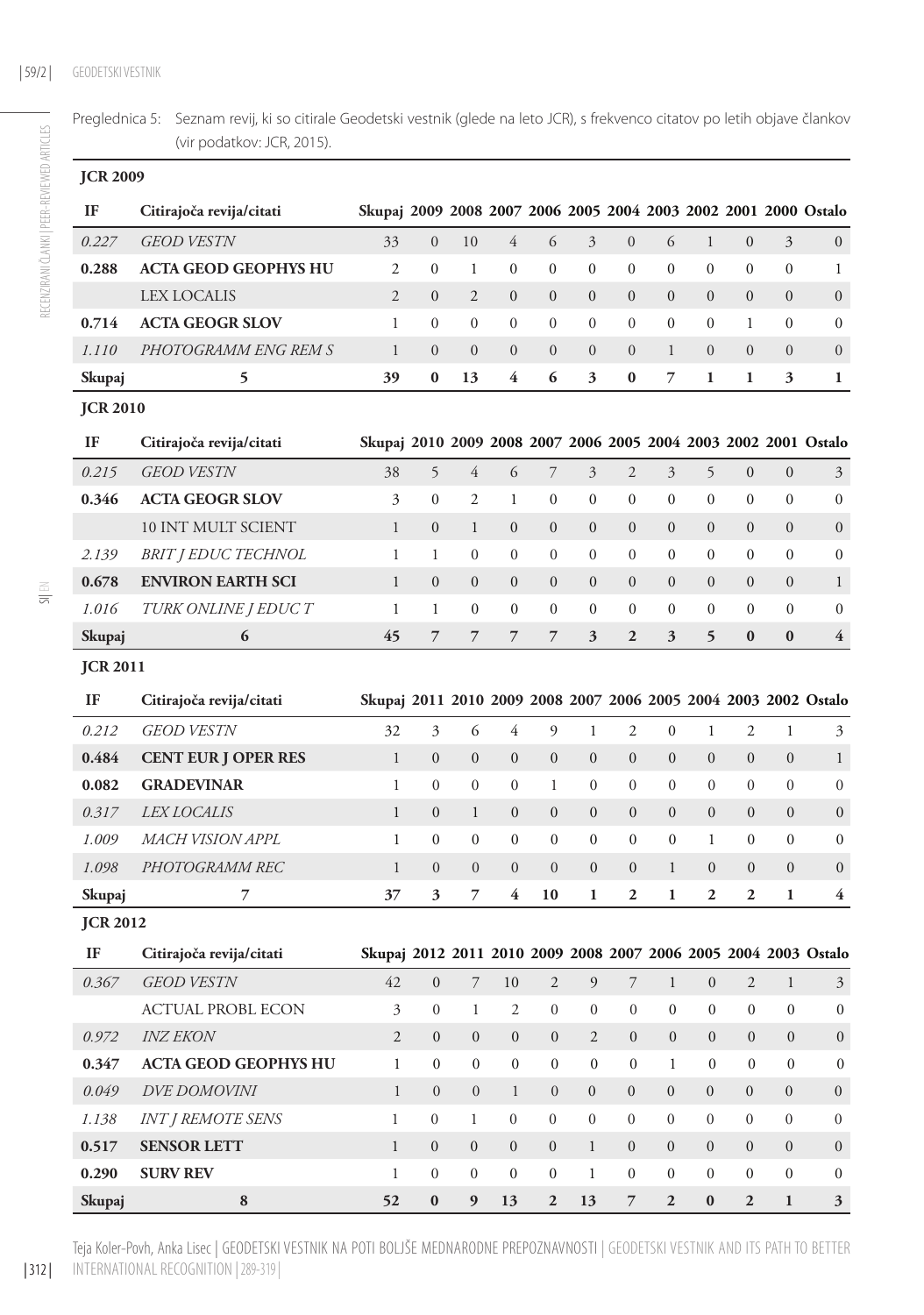| <b>JCR 2013</b> |                           |                                                                 |                |                |          |              |                |          |                |                |                |                |                |
|-----------------|---------------------------|-----------------------------------------------------------------|----------------|----------------|----------|--------------|----------------|----------|----------------|----------------|----------------|----------------|----------------|
| IF              | Citirajoča revija/citati  | Skupaj 2013 2012 2011 2010 2009 2008 2007 2006 2005 2004 Ostalo |                |                |          |              |                |          |                |                |                |                |                |
| 0.288           | <b>GEOD VESTN</b>         | 48                                                              |                | 4              | 12       | 5            | 3              | 8        |                | $\overline{c}$ | $\Omega$       |                | 5              |
| 0.750           | <i>ACTA GEOGR SLOV</i>    | 4                                                               | $\Omega$       | 1              | 1        | $\Omega$     | $\Omega$       | 1        | $\Omega$       | $\mathbf{1}$   | $\Omega$       | $\overline{0}$ | $\Omega$       |
| 3.134           | <i>LAND USE POLICY</i>    | 4                                                               | $\mathbf{0}$   | $\mathbf{0}$   | $\Omega$ | $\Omega$     | $\overline{c}$ | $\theta$ |                |                | $\Omega$       | $\mathbf{0}$   | $\Omega$       |
| 0.577           | <b>SURV REV</b>           | $\overline{4}$                                                  | $\Omega$       | $\overline{0}$ | $\Omega$ | $\mathbf{1}$ | $\Omega$       | $\Omega$ | $\mathfrak{D}$ | $\Omega$       | $\overline{0}$ | $\overline{0}$ | $\mathbf{1}$   |
| 2.696           | <b>HYDROL PROCESS</b>     |                                                                 | $\Omega$       | 1              | $\Omega$ | $\Omega$     | $\Omega$       | $\Omega$ | $\Omega$       | $\Omega$       | $\Omega$       | $\mathbf{0}$   | $\Omega$       |
| 0.995           | <b>FUTURES</b>            |                                                                 | $\theta$       | $\mathbf{1}$   | $\Omega$ | $\Omega$     | $\Omega$       | $\Omega$ | $\Omega$       | $\Omega$       | $\Omega$       | $\overline{0}$ | $\mathbf{0}$   |
| 2.068           | ADV ENG INFORM            |                                                                 | $\theta$       | $\mathbf{0}$   | $\Omega$ | $\Omega$     | $\Omega$       | $\Omega$ | $\Omega$       | 1              | $\Omega$       | $\mathbf{0}$   | $\Omega$       |
| 0.600           | LEX LOCALIS               |                                                                 | $\Omega$       | $\Omega$       | $\Omega$ | $\Omega$     | 1              | $\Omega$ | $\Omega$       | $\Omega$       | $\Omega$       | $\mathbf{0}$   | $\mathbf{0}$   |
| 0.124           | <i>SCRIPTA NOVA</i>       | 1                                                               | $\theta$       | $\Omega$       |          | $\Omega$     | $\Omega$       | $\Omega$ | $\Omega$       | $\Omega$       | $\Omega$       | $\Omega$       | $\Omega$       |
| 0.892           | <b>J APPL REMOTE SENS</b> | $\mathbf{1}$                                                    | $\overline{0}$ | $\overline{0}$ | $\Omega$ | $\mathbf{1}$ | $\Omega$       | $\Omega$ | $\Omega$       | $\Omega$       | $\Omega$       | $\overline{0}$ | $\overline{0}$ |
| Skupaj          | 10                        | 66                                                              | 1              | 7              | 14       | 7            | 6              | 9        | 10             | 5              | $\bf{0}$       | 1              | 6              |

Kot je razvidno iz preglednice 5, so bili članki, objavljeni v Geodetskem vestniku v obdobju od 2000 do 2009, v letu JCR *2009* citirani *39-*krat v petih revijah. Največkrat (33-krat) so bili citirani v Geodetskem vestniku, preostalih šest citatov pa je bilo objavljenih v štirih revijah, dve od njih sta indeksirani v indeksu SCI, ena je v indeksu SSCI. Večina (13) citiranih člankov Geodetskega vestnika je bila objavljena leta 2008.

Rezultati analize kažejo povečanje števila citirajočih revij s 5 v letu JCR 2009 na 10 v letu JCR 2013. Skupno število citatov Geodetskega vestnika se je z 39 v letu JCR 2009 povečalo na 66 v letu JCR 2013. Med citirajočimi revijami je delež tujih revij vsako leto večji. Med njimi je večji delež revij, indeksiranih v indeksu SSCI. Opaziti je visoko stopnjo samocitiranosti Geodetskega vestnika, saj ta presega 80 % vseh citatov v posameznem letu. V letu JCR 2013 se je ta delež nekoliko znižal (73 %). Iz podatkov je razvidno, da so v desetletnem obdobju citiranosti (za proučevano obdobje objav 2009–2013) najpogosteje citirani članki Geodetskega vestnika iz leta 2008, v proučevanem letu 2013 pa tisti, objavljeni leta 2011 (slika 1).



Slika 1: Frekvenca citiranih člankov glede na leto objave za leta JCR od 2011 do 2013.

RECENZIRANI ČLANKI | PEER-REVIEWED ARTICLES

IECENZIRANI ČLANKI | PEER-REVIEWED ARTICLES

| 313 |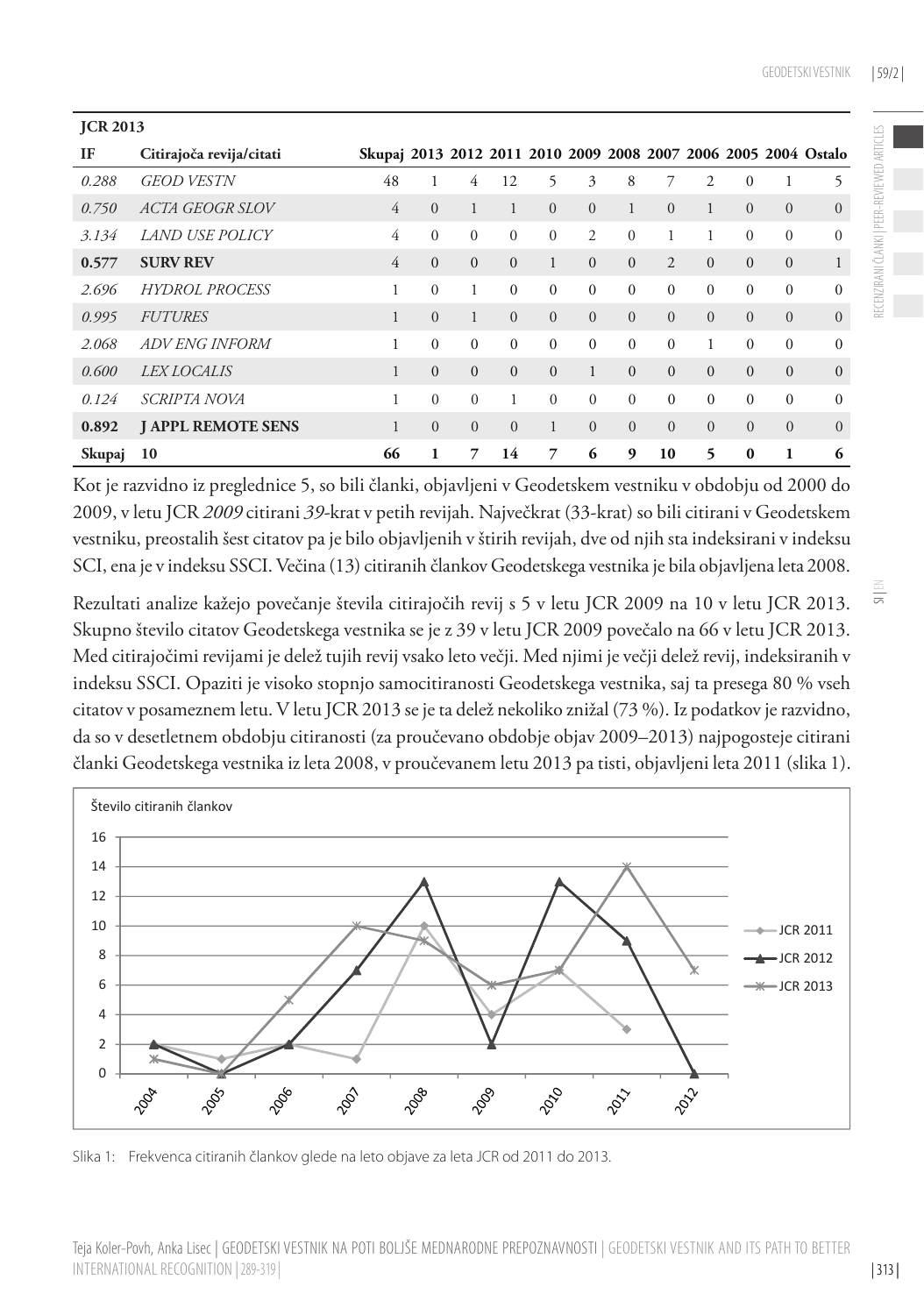#### **4.2 Geodetski vestnik kot revija, ki citira članke v sistemu WoS**

Rezultati analize citiranih člankov v objavah v Geodetskem vestniku v proučevanem obdobju 2009–2013 kažejo na veliko povečanje števila citiranih revij v zadnjih desetih letih. Po podatkih JCR se je v vsakem obravnavanem letu, z izjemo leta 2013, povečalo število revij, v katerih so bili objavljeni citirani članki. Število v Geodetskem vestniku citiranih revij narašča – s 105 v letu 2009 na 181 v letu 2012, v letu 2013 se je število revij znižalo na 81. V preglednicah od 6 do 8 je navedenih po 20 najpogosteje citiranih revij in drugih citiranih informacijskih virov v Geodetskem vestniku za leta 2009, 2011 in 2013. V raziskavi smo analizirali citirane vire vsakega posameznega leta iz proučevanega obdobja (2009–2013) ter ugotovili, da so v obdobju 2009–2011 prevladovali citati del, ki so bila objavljena v revijah brez dejavnika vpliva IF, v kasnejšem obdobju pa se je delež citiranih del, objavljenih v revijah z dejavnikom vpliva, povečal, saj so med citiranimi začele pojavljati tuje vplivne revije. Med slednjimi prevladujejo revije, indeksirane v indeksu SCI (v preglednicah pisano poudarjeno), manj pa je citiranih del, ki so bila objavljena v revijah, indeksiranih v indeksu SSCI. Ugotovljeno je tudi povečanje števila člankov z mednarodno avtorsko zasedbo. Po ugotovitvah Bartola et al. (2014) mednarodna zasedba avtorjev poveča vpliv članka in revije. Podobno bi lahko ugotovili za revijo Geodetski vestnik.

Preglednica 6: Seznam najpogosteje citiranih virov v Geodetskem vestniku s frekvenco citatov po letih objave člankov za proučevano leto citiranosti JCR 2009 (vir podatkov: JCR, 2015).

| <b>JUKZUUY</b> |                             |                |                |                  |                |                |                |                |                |                |                |                |                                                          |
|----------------|-----------------------------|----------------|----------------|------------------|----------------|----------------|----------------|----------------|----------------|----------------|----------------|----------------|----------------------------------------------------------|
| IF             | Citirana revija/citati      | Skupaj         |                |                  |                |                |                |                |                |                |                |                | 2009 2008 2007 2006 2005 2004 2003 2002 2001 2000 Ostalo |
| 0.227          | <b>GEOD VESTN</b>           | 33             | $\mathbf{0}$   | 10               | 4              | 6              | 3              | $\overline{0}$ | 6              | $\mathbf{1}$   | $\overline{0}$ | $\overline{3}$ | $\mathbf{0}$                                             |
|                | <b>URADNI LIST RS</b>       | 19             | $\mathbf{0}$   | 1                | 4              | 4              | $\overline{0}$ | 5              | $\overline{c}$ | 3              | $\Omega$       | $\Omega$       | $\mathbf{0}$                                             |
|                | <b>URADNI LIST</b>          | 10             | $\Omega$       | $\mathbf{0}$     | 1              | $\mathbf{1}$   | $\overline{0}$ | 3              | $\mathbf{1}$   | 3              | $\Omega$       | $\Omega$       | 1                                                        |
| 2.170          | LANDSCAPE URBAN PLAN        | 6              | $\mathbf{0}$   | $\boldsymbol{0}$ | $\overline{0}$ | $\overline{c}$ | 2              | $\overline{0}$ | $\Omega$       | $\theta$       | $\overline{c}$ | $\theta$       | $\mathbf{0}$                                             |
|                | <b>GEOLOGIJA</b>            | 6              | $\mathbf{0}$   | $\mathbf{0}$     | $\Omega$       | $\overline{2}$ | $\overline{c}$ | $\theta$       | $\theta$       | $\Omega$       | $\overline{2}$ | $\Omega$       | $\mathbf{0}$                                             |
|                | <b>URBANI IZZIV</b>         | 6              | $\mathbf{0}$   | $\mathbf{0}$     | $\overline{0}$ | $\overline{0}$ | 2              | $\overline{0}$ | $\Omega$       | $\theta$       | $\Omega$       | $\overline{2}$ | $\overline{2}$                                           |
| 2.355          | <b>LAND USE POLICY</b>      | 6              | $\mathbf{0}$   | 4                | $\overline{0}$ | $\mathbf{0}$   | $\mathbf{0}$   | $\overline{0}$ | $\overline{0}$ | $\overline{2}$ | $\Omega$       | $\mathbf{0}$   | $\overline{0}$                                           |
| 1.871          | <b>ECOL MODEL</b>           | 6              | $\mathbf{0}$   | $\boldsymbol{0}$ | $\overline{0}$ | $\mathbf{0}$   | 4              | $\Omega$       | $\theta$       | $\theta$       | $\Omega$       | $\overline{2}$ | $\mathbf{0}$                                             |
|                | <b>S IAG SUBC EUR REF F</b> | 5              | $\overline{0}$ | $\overline{0}$   | $\overline{0}$ | $\overline{0}$ | $\mathbf{0}$   | $\mathbf{0}$   | 1              | $\Omega$       | $\Omega$       | $\mathbf{0}$   | $\overline{4}$                                           |
|                | STADT STADTREGION MA        | 4              | $\overline{0}$ | $\overline{0}$   | $\overline{0}$ | 3              | $\mathbf{0}$   | 1              | $\theta$       | $\Omega$       | $\Omega$       | $\Omega$       | $\mathbf{0}$                                             |
|                | <b>COMPUTERS ENV URBAN</b>  | $\overline{4}$ | $\Omega$       | $\mathbf{0}$     | $\overline{0}$ | $\Omega$       | $\Omega$       | $\Omega$       | $\theta$       | $\Omega$       | $\Omega$       | $\overline{c}$ | $\overline{2}$                                           |
| 1.408          | <b>ENVIRON MANAGE</b>       | $\overline{4}$ | $\mathbf{0}$   | $\mathbf{0}$     | $\mathbf{0}$   | $\overline{0}$ | $\mathbf{0}$   | $\overline{c}$ | $\overline{0}$ | $\overline{0}$ | 2              | $\mathbf{0}$   | $\mathbf{0}$                                             |
|                | WORKSH LAND READJ LI        | $\overline{4}$ | $\overline{0}$ | $\overline{0}$   | $\overline{0}$ | $\overline{0}$ | $\mathbf{0}$   | $\overline{0}$ | $\theta$       | 4              | $\Omega$       | $\mathbf{0}$   | $\mathbf{0}$                                             |
| 0.714          | <b>ACTA GEOGR SLOV</b>      | 4              | $\mathbf{0}$   | $\mathbf{0}$     | 2              | $\mathbf{1}$   | 1              | $\Omega$       | $\theta$       | $\Omega$       | $\Omega$       | $\Omega$       | $\mathbf{0}$                                             |
|                | <b>GRADBENI VESTN</b>       | $\overline{4}$ | $\overline{0}$ | $\overline{0}$   | $\overline{2}$ | $\overline{0}$ | $\overline{0}$ | $\Omega$       | $\overline{0}$ | $\Omega$       | $\Omega$       | $\overline{0}$ | $\mathfrak{2}$                                           |
| 0.875          | PROG PLANN                  | 4              | $\mathbf{0}$   | $\mathbf{0}$     | $\overline{0}$ | $\overline{0}$ | $\overline{0}$ | $\mathbf{0}$   | $\mathbf{0}$   | $\overline{2}$ | $\Omega$       | $\overline{c}$ | $\mathbf{0}$                                             |
| 1.703          | <b>LANDSLIDES</b>           | 3              | $\mathbf{0}$   | 3                | $\overline{0}$ | $\overline{0}$ | $\mathbf{0}$   | $\Omega$       | $\Omega$       | $\Omega$       | $\Omega$       | $\Omega$       | $\overline{0}$                                           |
| 1.212          | <b>ENG GEOL</b>             | 3              | $\theta$       | 3                | $\theta$       | $\Omega$       | $\Omega$       | $\Omega$       | $\theta$       | $\Omega$       | $\Omega$       | $\Omega$       | $\mathbf{0}$                                             |
| 1.301          | <b>URBAN STUD</b>           | 3              | $\overline{0}$ | $\overline{0}$   | $\overline{2}$ | $\overline{0}$ | $\overline{0}$ | $\Omega$       | $\overline{0}$ | $\overline{0}$ | $\overline{0}$ | $\Omega$       | $\mathbf{1}$                                             |
|                | ALL OTHERS (231)            | 231            | 18             | 31               | 31             | 19             | 16             | 22             | 10             | 15             | 9              | 20             | 40                                                       |
| Skupaj         | 105                         | 539            | 30             | 59               | 58             | 62             | 45             | 54             | 28             | 40             | 22             | 37             | 104                                                      |

RECENZIRANI ČLANKI | PEER-REVIEWED ARTICLES RECENZIRANI ČLANKI | PEER-REVIEWED ARTICLES

 $\equiv$ 

**JCR 2009**

Teja Koler-Povh, Anka Lisec | Geodetski vestnik na poti boljše mednarodne prepoznavnosti | Geodetski vestnik and its path to better international recognition |289-319 |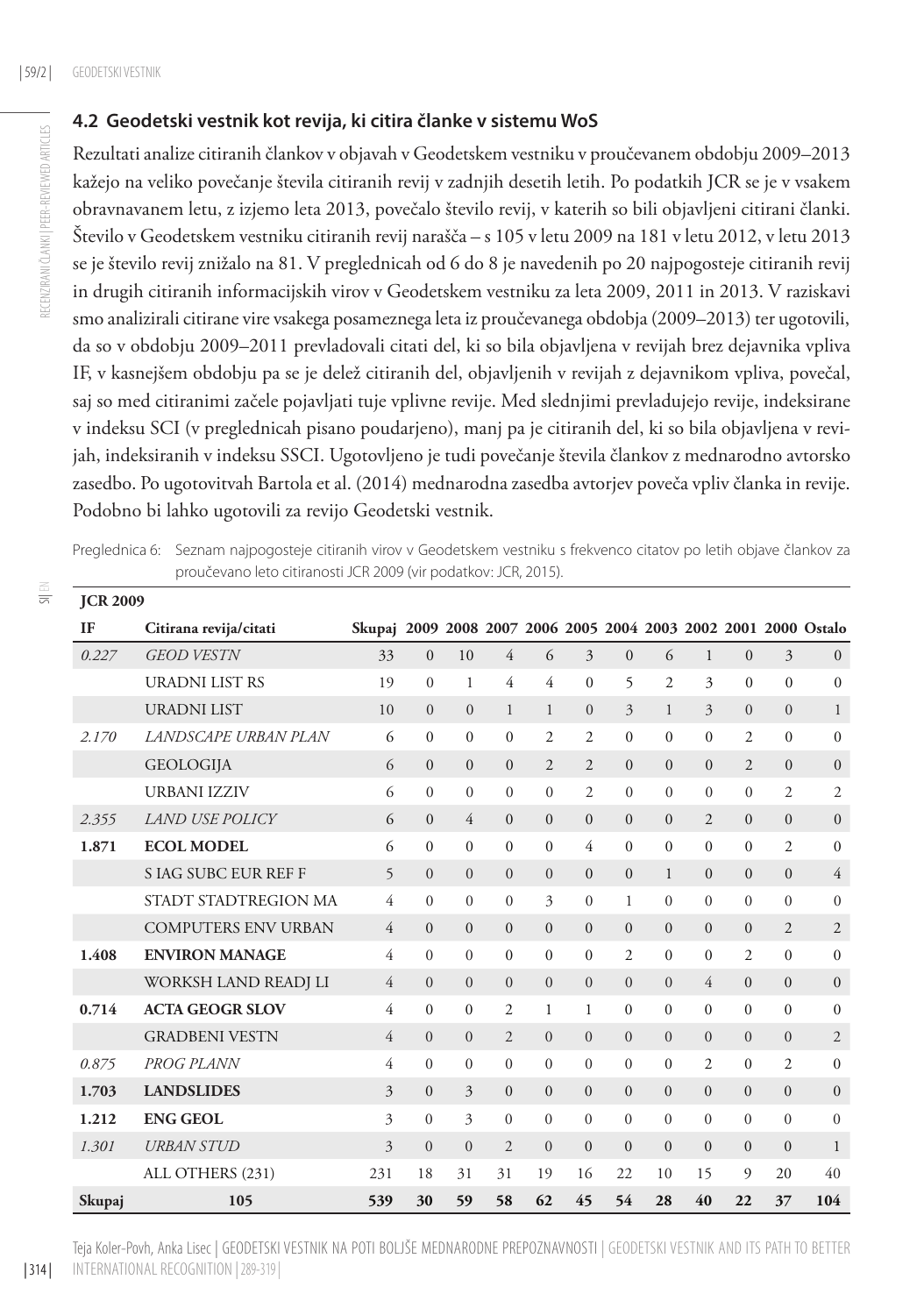Največkrat citirani članki v Geodetskem vestniku so tisti, ki so tudi objavljeni v Geodetskem vestniku. Največ (48) samocitatov je revija Geodetski vestnik dosegla v letu 2013, ker pa je bilo takrat doseženo tudi najvišje skupno število vseh citatov (812), je delež samocitatov relativno nizek (5,9 %). Drugi največkrat citirani vir je Uradni list Republike Slovenije, in sicer po 19-krat v letih 2009 in 2012.

| <b>JCR 2011</b> |                                       |                                                                 |                |                |                |                |                |                |                |                |                |                |                |
|-----------------|---------------------------------------|-----------------------------------------------------------------|----------------|----------------|----------------|----------------|----------------|----------------|----------------|----------------|----------------|----------------|----------------|
| IF              | Citirana revija/citati                | Skupaj 2011 2010 2009 2008 2007 2006 2005 2004 2003 2002 Ostalo |                |                |                |                |                |                |                |                |                |                |                |
| 0.212           | <b>GEOD VESTN</b>                     | 32                                                              | 3              | 6              | $\overline{4}$ | 9              | $\mathbf{1}$   | $\overline{2}$ | $\Omega$       | $\mathbf{1}$   | $\overline{2}$ | $\mathbf{1}$   | 3              |
| 2.885           | <b>ISPRS J PHOTOGRAMM</b>             | 10                                                              | $\mathbf{0}$   | 2              | $\mathbf{0}$   | $\overline{c}$ | 4              | $\mathbf{0}$   | $\theta$       | $\theta$       | $\overline{c}$ | $\overline{0}$ | $\mathbf{0}$   |
|                 | <b>INT ARCH</b><br>PHOTOGRAMME        | $\overline{Q}$                                                  | $\theta$       | $\theta$       | $\Omega$       | $\overline{c}$ | $\Omega$       | $\overline{c}$ | $\Omega$       | $\overline{c}$ | $\Omega$       | $\Omega$       | $\overline{3}$ |
|                 | OBJECT BASED IMAGE A                  | 8                                                               | $\Omega$       | $\Omega$       | $\theta$       | 8              | $\Omega$       | $\theta$       | $\Omega$       | $\theta$       | $\Omega$       | $\Omega$       | $\Omega$       |
| 1.117           | <b>INT J REMOTE SENS</b>              | 7                                                               | $\mathbf{0}$   | $\mathbf{0}$   | $\mathbf{0}$   | $\Omega$       | $\Omega$       | $\overline{2}$ | $\Omega$       | $\Omega$       | $\mathbf{1}$   | $\mathbf{1}$   | 3              |
|                 | <b>ISPRS</b>                          | 5                                                               | $\Omega$       | 1              | $\Omega$       | $\Omega$       | $\Omega$       | $\Omega$       | $\Omega$       | $\Omega$       | $\Omega$       | $\Omega$       | 4              |
| 0.663           | <b>HOUSING STUD</b>                   | 5                                                               | $\Omega$       | $\Omega$       | $\Omega$       | $\Omega$       | $\Omega$       | $\Omega$       | $\mathbf{1}$   | $\overline{3}$ | $\mathbf{1}$   | $\mathbf{0}$   | $\mathbf{0}$   |
|                 | DIGITAL IMAGE PROCES                  | 4                                                               | $\Omega$       | $\Omega$       | $\Omega$       | $\Omega$       | $\Omega$       | $\Omega$       | $\Omega$       | $\overline{c}$ | $\Omega$       | $\overline{c}$ | $\Omega$       |
|                 | PIGARSS 2005 S SEUL                   | 4                                                               | $\Omega$       | $\Omega$       | $\mathbf{0}$   | $\Omega$       | $\Omega$       | $\Omega$       | 4              | $\Omega$       | $\Omega$       | $\mathbf{0}$   | $\mathbf{0}$   |
| 4.574           | <b>REMOTE SENS ENVIRON</b>            | 4                                                               | 2              | $\Omega$       | $\Omega$       | $\Omega$       | $\Omega$       | $\Omega$       | 0              | $\Omega$       | $\Omega$       | $\Omega$       | 2              |
|                 | P NARGIS 2005 APPL T                  | $\overline{4}$                                                  | $\Omega$       | $\mathbf{0}$   | $\mathbf{0}$   | $\mathbf{0}$   | $\mathbf{0}$   | $\mathbf{0}$   | 4              | $\Omega$       | $\overline{0}$ | $\overline{0}$ | $\mathbf{0}$   |
|                 | P ISPRSWG 7 1 HUM SE                  | 4                                                               | $\Omega$       | 0              | $\Omega$       | $\Omega$       | $\Omega$       | $\Omega$       | 4              | $\Omega$       | $\Omega$       | $\mathbf{0}$   | $\mathbf{0}$   |
|                 | <b>GRADBENI VESTN</b>                 | $\overline{4}$                                                  | $\Omega$       | $\Omega$       | $\Omega$       | $\Omega$       | $\overline{c}$ | $\Omega$       | $\Omega$       | $\Omega$       | $\Omega$       | $\Omega$       | $\mathfrak{2}$ |
|                 | <b>JURSE 2011</b>                     | $\overline{4}$                                                  | $\overline{4}$ | $\Omega$       | $\Omega$       | $\Omega$       | $\theta$       | $\Omega$       | $\theta$       | $\theta$       | $\Omega$       | $\Omega$       | $\mathbf{0}$   |
| 2.895           | <b>IEEE T GEOSCI REMOTE</b>           | $\overline{4}$                                                  | $\Omega$       | $\mathbf{1}$   | $\Omega$       | $\Omega$       | $\mathbf{1}$   | $\Omega$       | $\Omega$       | $\Omega$       | $\Omega$       | $\Omega$       | 2              |
|                 | P 26 AS C REM SENS H                  | 4                                                               | $\Omega$       | $\Omega$       | $\Omega$       | $\Omega$       | $\theta$       | $\Omega$       | 4              | $\Omega$       | $\Omega$       | $\Omega$       | $\mathbf{0}$   |
|                 | <b>LECT NOTES</b><br><b>GEOINFORM</b> | $\overline{4}$                                                  | $\Omega$       | $\theta$       | $\theta$       | $\overline{4}$ | $\Omega$       | $\Omega$       | $\Omega$       | $\Omega$       | $\Omega$       | $\Omega$       | $\mathbf{0}$   |
|                 | THESIS FAC CIVIL                      | 4                                                               | $\Omega$       | $\Omega$       | $\overline{2}$ | $\Omega$       | $\theta$       | $\Omega$       | $\Omega$       | $\theta$       | $\Omega$       | $\overline{0}$ | 2              |
|                 | <b>USKLADITEV PODATKOV</b>            | 4                                                               | $\overline{2}$ | $\overline{2}$ | $\overline{0}$ | $\mathbf{0}$   | $\mathbf{0}$   | $\mathbf{0}$   | $\overline{0}$ | $\mathbf{0}$   | $\mathbf{0}$   | $\mathbf{0}$   | $\mathbf{0}$   |
|                 | ALL OTHERS (429)                      | 429                                                             | 18             | 39             | 34             | 34             | 30             | 25             | 26             | 19             | 10             | 12             | 182            |
| Skupaj          | 118                                   | 760                                                             | 44             | 68             | 52             | 70             | 60             | 43             | 58             | 47             | 22             | 25             | 271            |

Preglednica 7: Seznam najpogosteje citiranih virov v Geodetskem vestniku s frekvenco citatov po letih objave člankov za proučevano leto JCR 2011 (vir podatkov: JCR, 2015).

Največkrat citirana strokovna revija je *Photogrammetric Engineering and Remote Sensing*, ki je citirana po 12-krat v JCR 2010 in JCR 2013 ter ima dejavnik vpliva. Med pogosto citiranimi strokovnimi revijami sta po 11 citatov dosegli reviji *The International Archives of the Photogrammetry, Remote Sensing and Spatial Information Science* (v JCR 2013, revija je brez dejavnika vpliva IF) in *ISPRS Journal of Photogrammetry* (v JCR 2011, revija z dejavnikom vpliva IF). Večkrat je bila citirana tudi revija *Regional Studies* (revija brez dejavnika vpliva IF), v JCR 2010 je bila citirana dvakrat, v JCR 2012 desetkrat in v JCR 2013 šestkrat. V JCR 2012 je bilo citiranih osem njenih člankov, starejših od deset let, kar je v nasprotju z znano trditvijo Eysenbacha (2006), da so članki največkrat citirani v prvih štirih letih po objavi.

Revij, ki so v proučevanem obdobju 2009–2013 citirane vsaj v dveh posameznih letih, je več. Med revijami

| 315 |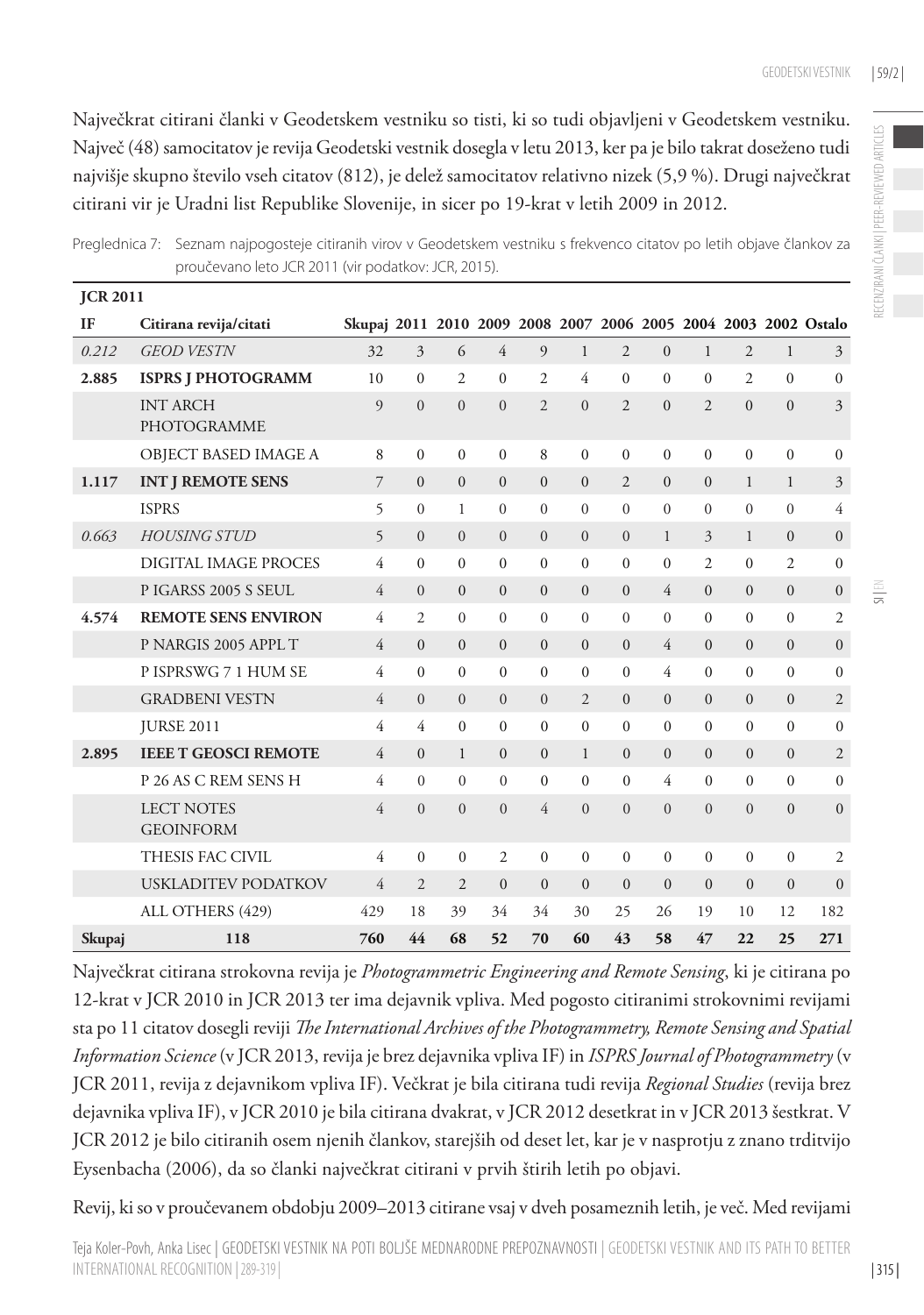z dejavnikom vpliva IF sta *ISPRS Journal of Photogrammetry*, ki je bila v JCR 2010 citirana sedemkrat, v JCR 2011 pa desetkrat, ter revija *International Journal of Remote Sensing*, ki je dosegla pet citatov v letu 2010 in sedem citatov v letu 2011. Vseh pet citatov v JCR 2010 je starejših od deset let. Zanimivo je tudi, da je zelo nizek delež citatov iz »čistih« geodetskih revij; v JCR 2013 sta takšni le reviji *Survey Review* z devetimi citati in *Journal of Surveying Engineering* s štirimi citati. Najpogosteje so citirani njuni članki iz leta 2006. Med slovenskimi viri je bil Uradni list Republike Slovenije citiran v treh posameznih letih JCR, vedno z visokim številom citatov. Preostali pogosto citirani slovenski viri so Gradbeni vestnik, Urbani izziv in Geologija, vsak v dveh posameznih letih JCR.

Preglednica 8: Seznam najpogosteje citiranih virov v Geodetskem vestniku s frekvenco citatov po letih objave člankov za proučevano leto JCR 2013 (vir podatkov: JCR, 2015).

| <b>JCR 2013</b> |                                |                |                |                |                |                |                         |                |                |                |                |                |                                                                 |
|-----------------|--------------------------------|----------------|----------------|----------------|----------------|----------------|-------------------------|----------------|----------------|----------------|----------------|----------------|-----------------------------------------------------------------|
| <b>IF</b>       | Citirana revija/citati         |                |                |                |                |                |                         |                |                |                |                |                | Skupaj 2013 2012 2011 2010 2009 2008 2007 2006 2005 2004 Ostalo |
| 0.288           | <b>GEOD VESTN</b>              | 48             | $\mathbf{1}$   | 4              | 12             | 5              | $\overline{\mathbf{3}}$ | 8              | 7              | $\overline{2}$ | $\mathbf{0}$   | $\mathbf{1}$   | 5                                                               |
| 2.071           | <b>PHOTOGRAMM ENG REM</b>      | 12             | $\theta$       | $\mathbf{0}$   | $\mathbf{0}$   | 1              | 1                       | $\Omega$       | 3              | $\overline{0}$ | $\overline{c}$ | 1              | $\overline{4}$                                                  |
|                 | <b>INT ARCH</b><br>PHOTOGRAMME | 11             | $\Omega$       | $\theta$       | $\theta$       | $\mathbf{1}$   | $\Omega$                | $\overline{2}$ | $\overline{2}$ | $\Omega$       | $\Omega$       | $\mathbf{1}$   | 5                                                               |
| 0.577           | <b>SURV REV</b>                | $\mathfrak{g}$ | 1              | 1              | 1              | $\mathbf{1}$   | $\Omega$                | 1              | $\theta$       | 4              | $\Omega$       | $\mathbf{0}$   | $\mathbf{0}$                                                    |
|                 | <b>THESIS</b>                  | $\overline{7}$ | $\mathbf{0}$   | $\overline{0}$ | $\overline{2}$ | $\mathbf{0}$   | $\mathbf{0}$            | $\overline{0}$ | $\mathbf{1}$   | $\mathbf{0}$   | $\mathbf{0}$   | $\mathbf{0}$   | $\overline{4}$                                                  |
| 2.902           | <b>ISPRS J PHOTOGRAMM</b>      | $\overline{7}$ | $\overline{0}$ | $\overline{c}$ | $\Omega$       | $\Omega$       | 1                       | $\Omega$       | $\Omega$       | $\mathbf{1}$   | $\Omega$       | 1              | 2                                                               |
| 1.756           | <b>REG STUD</b>                | 6              | $\overline{0}$ | $\overline{0}$ | $\overline{0}$ | $\overline{2}$ | 2                       | $\overline{0}$ | $\overline{0}$ | $\mathbf{0}$   | $\mathbf{0}$   | $\mathbf{0}$   | $\mathfrak{2}$                                                  |
| 0.750           | <b>ACTA GEOGR SLOV</b>         | 5              | $\Omega$       | $\theta$       | $\overline{c}$ | $\Omega$       | $\theta$                | $\theta$       | 1              | $\Omega$       | $\Omega$       | 2              | $\mathbf{0}$                                                    |
| 1.000           | $T$ GIS                        | 5              | $\overline{0}$ | $\overline{2}$ | $\mathbf{1}$   | $\Omega$       | $\mathbf{1}$            | $\Omega$       | $\overline{0}$ | $\overline{0}$ | $\Omega$       | $\mathbf{1}$   | $\overline{0}$                                                  |
| 1.479           | <b>INT J GEOGR INF SCI</b>     | 5              | $\Omega$       | $\Omega$       | 1              | $\Omega$       | $\Omega$                | $\theta$       | $\theta$       | $\Omega$       | 1              | $\mathbf{0}$   | 3                                                               |
|                 | <b>SOCIOMETRY</b>              | $\overline{4}$ | $\Omega$       | $\Omega$       | $\Omega$       | $\Omega$       | $\Omega$                | $\Omega$       | $\Omega$       | $\Omega$       | $\Omega$       | $\theta$       | 4                                                               |
|                 | URADNI LIST REPUBLIK           | 4              | $\Omega$       | 1              | 1              | $\Omega$       | $\Omega$                | 1              | $\theta$       | 1              | $\Omega$       | $\mathbf{0}$   | $\mathbf{0}$                                                    |
|                 | <b>GIM INT</b>                 | $\overline{4}$ | $\theta$       | $\overline{4}$ | $\Omega$       | $\Omega$       | $\Omega$                | $\Omega$       | $\mathbf{0}$   | $\mathbf{0}$   | $\mathbf{0}$   | $\overline{0}$ | $\overline{0}$                                                  |
|                 | <b>FINANCE</b>                 | 4              | 4              | $\theta$       | $\Omega$       | $\Omega$       | $\Omega$                | $\Omega$       | $\Omega$       | $\Omega$       | $\Omega$       | $\mathbf{0}$   | $\mathbf{0}$                                                    |
|                 | GEOLGIJA-LJUBLJANA             | $\overline{4}$ | $\Omega$       | $\Omega$       | $\Omega$       | $\mathbf{0}$   | $\mathbf{1}$            | $\Omega$       | $\Omega$       | $\overline{2}$ | $\Omega$       | $\Omega$       | $\mathbf{1}$                                                    |
| 1.000           | <b>J SURV ENG</b>              | $\overline{4}$ | $\theta$       | $\theta$       | $\Omega$       | 1              | $\Omega$                | $\Omega$       | $\Omega$       | 3              | $\Omega$       | $\Omega$       | $\mathbf{0}$                                                    |
|                 | MEDN STAND OC VREDN            | $\overline{4}$ | $\overline{0}$ | $\overline{0}$ | $\overline{2}$ | $\Omega$       | $\Omega$                | $\overline{0}$ | $\overline{2}$ | $\Omega$       | $\Omega$       | $\overline{0}$ | $\mathbf{0}$                                                    |
|                 | REGIONALNI RAZVOJ              | 4              | $\Omega$       | $\Omega$       | 3              | $\Omega$       | $\theta$                | $\theta$       | $\Omega$       | $\Omega$       | $\mathbf{0}$   | $\mathbf{0}$   | 1                                                               |
|                 | ALL OTHERS (458)               | 458            | 22             | 46             | 38             | 35             | 32                      | 26             | 21             | 17             | 9              | 19             | 193                                                             |
|                 | **NON-TRADITIONAL**            | 77             | $\Omega$       | $\Omega$       | $\Omega$       | $\Omega$       | $\Omega$                | $\Omega$       | $\Omega$       | $\mathbf{0}$   | $\mathbf{0}$   | $\mathbf{0}$   | 77                                                              |
| Skupaj          | 81                             | 812            | 30             | 72             | 85             | 54             | 47                      | 45             | 46             | 33             | 15             | 33             | 352                                                             |

Indeksiranje revije Geodetski vestnik v mednarodnih podatkovnih zbirkah in arhiviranje člankov v repozitoriju DRUGG ter zagotavljanje odprtega dostopa do celotnih besedil člankov je zagotovo prispevalo h kakovosti in mednarodni prepoznavnosti Geodetskega vestnika. V obdobju 2009–2013 je opazno povečanje števila citiranih virov v objavah Geodetskega vestnika, prav tako se povišuje delež citatov znanstvenih objav iz recenziranih znanstvenih revij, objavljenih v domačih in mednarodnih revijah. To bi lahko bila tudi posledica odprtega dostopa, ki zagotovo pozitivno prispeva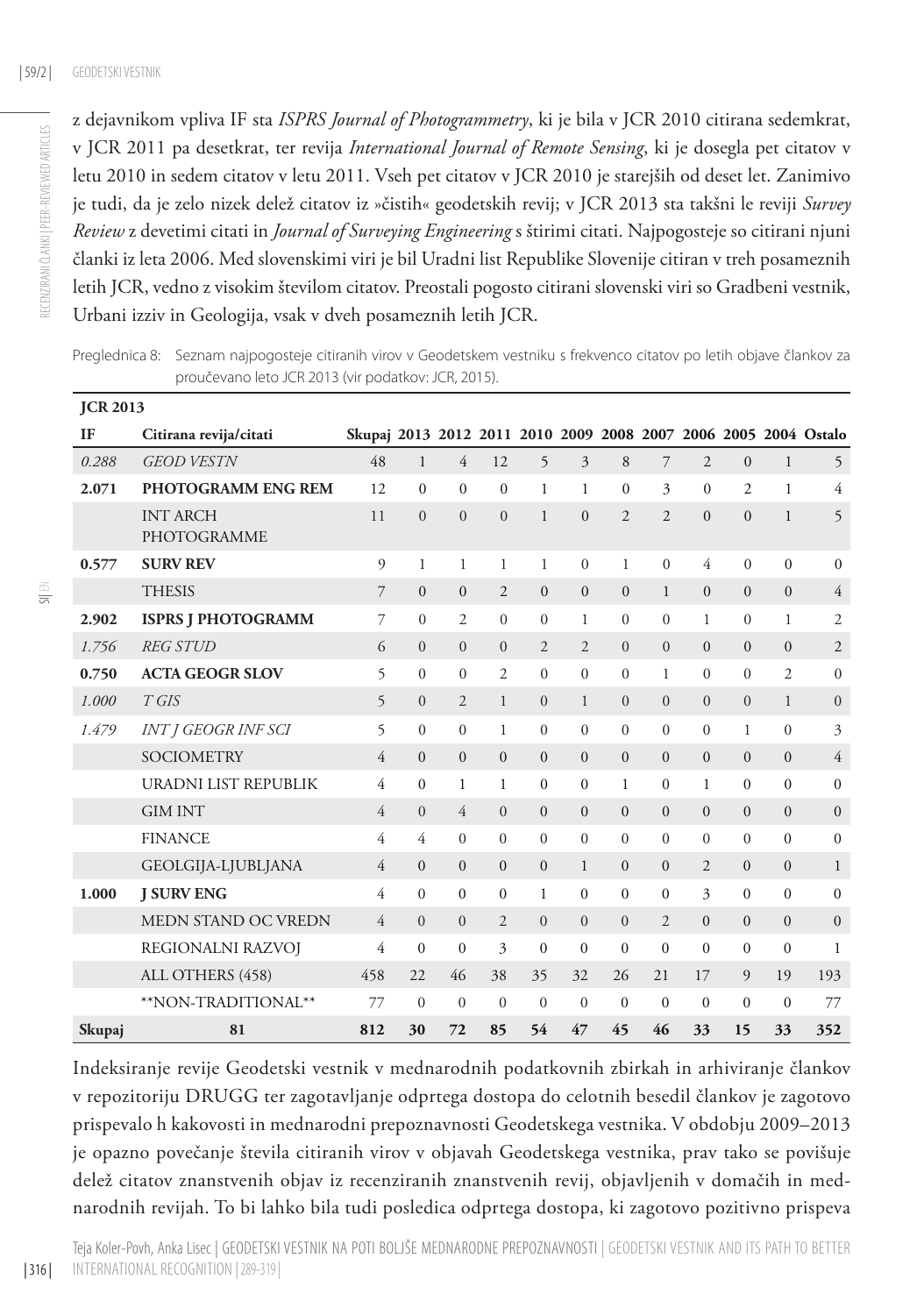k mednarodni znanstveni komunikaciji. K večji vidnosti revij pomembno prispeva upoštevanje protokolov za prenos metapodatkov, ki so pogoj medobratovalnosti različnih sistemov v sodobnem tehnološko razvitem sistemu znanstvene komunikacije. Na sliki 2 je prikazana korelacija med številom citiranih del v člankih Geodetskega vestnika, pri čemer so upoštevana le dela, objavljena v revijah z dejavnikom vpliva IF (indeksiranih v indeksih SCI ali SSCI) s seznama 20 najpogosteje citiranih virov (glej preglednice 6–8), in številom citatov člankov, ki so bili objavljeni v Geodetskem vestniku ( $r^2 = 0.63$ ).



Slika 2: Korelacija med številom člankov, ki so citirani v Geodetskem vestniku (le za revije z dejavnikom vpliva s seznama 20 najbolj citiranih revij za posamezno leto JCR), in številom citatov člankov, objavljenih v Geodetskem vestniku.

#### **4.3 Geodetski vestnik v repozitoriju DRUGG**

Za potrebe raziskave smo proučili zastopanost Geodetskega vestnika v repozitoriju DRUGG ter drugih bibliografskih informacijskih sistemih. Predmet raziskave so članki, objavljeni v Geodetskem vestniku v obdobju 2005–2014. Proučili smo njihovo vključenost v posamezno podatkovno zbirko za vsako posamezno leto objave (preglednica 9). V sistemu COBISS.SI, kjer so indeksirani vsi objavljeni članki Geodetskega vestnika, je v proučevanem obdobju indeksiranih 663 člankov. Od 206 znanstvenih in 188 strokovnih člankov jih je v repozitoriju DRUGG arhiviranih 81 oziroma 20,55 % vseh objavljenih člankov.

Kot je razvidno iz preglednice 9, v sistemu WoS niso indeksirani le recenzirani znanstveni in strokovni članki, temveč tudi druge nerecenzirane objave, kot so uvodniki, poročila o društvenih dejavnostih, ki pa imajo majhno možnost, da bodo citirane. Dodatna ovira je jezik teh objav, saj so izključno slovenske, prevod naslovov v angleški jezik pa je pogosto neustrezen (na primer: *March Surveyors on the Ursljo mountain*, ki naj bi pomenil Pohod geodetov na Uršljo goro). Pri tem v sistemu WoS manjkajo nekatere objave iz rubrike društvenih dejavnosti v letih 2012 in 2013. Poudariti velja, da se pri izračunu dejavnika vpliva revije upoštevajo le recenzirani znanstveni in strokovni članki.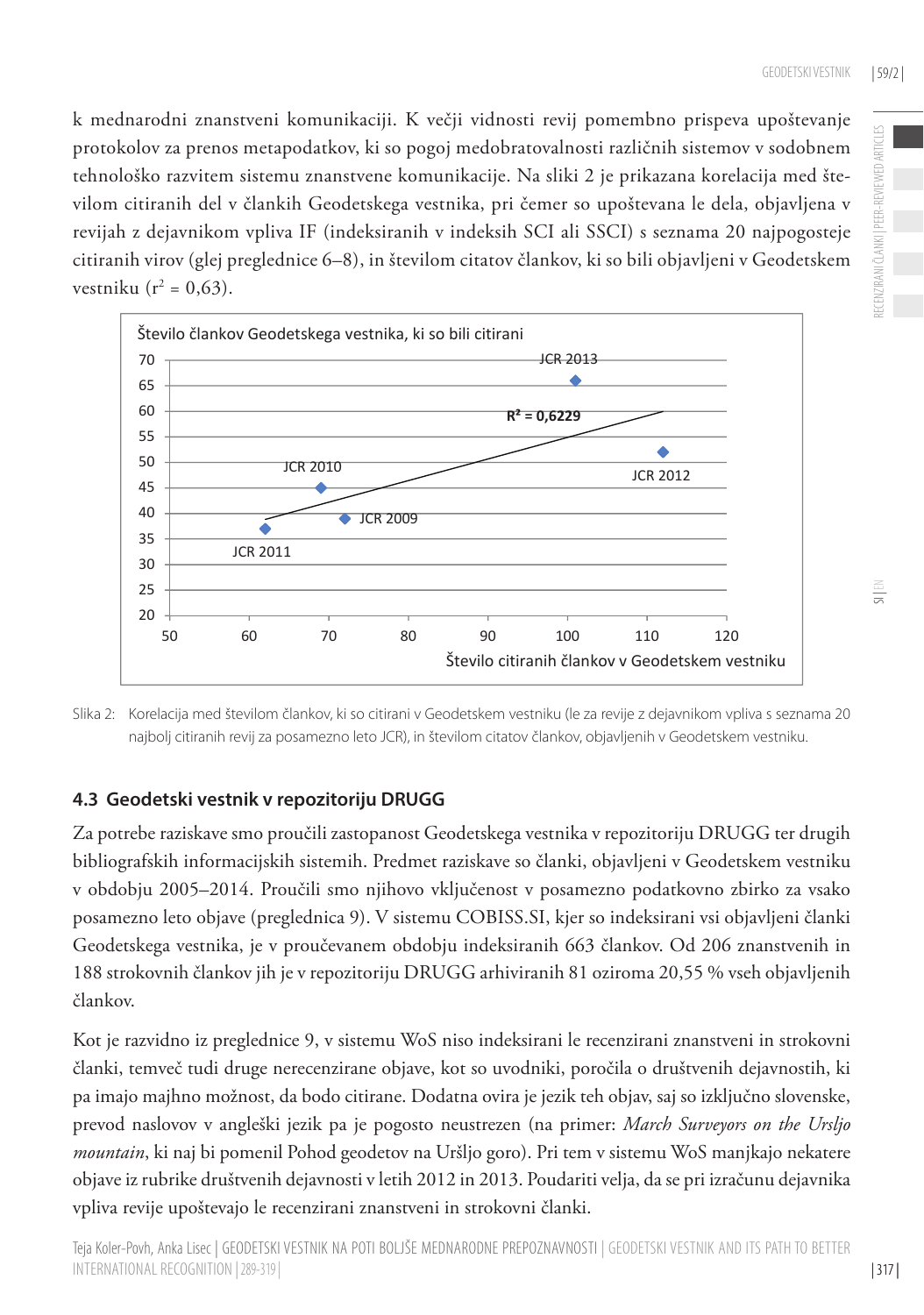RECENZIRANI ČLANKI | PEER-REVIEWED ARTICLES

RECENZIRANI ČLANKI | PEER-REVIEWED ARTICLES

V repozitoriju DRUGG in sistemu CrossRef so skladno s pravili registrirani samo recenzirani znanstveni in strokovni članki Geodetskega vestnika. Prepričani smo, da so članki Geodetskega vestnika z arhiviranjem v repozitoriju DRUGG postali bolj vidni (predvsem za akademsko strokovno javnost).

Preglednica 9: Podatki o številu indeksiranih člankov Geodetskega vestnika 2005–2014 v različnih informacijskih sistemih (januar 2015)

| Revija            | Letnik | Leto | Št. člankov v<br><b>COBISS.SI</b> | Št. člankov v<br><b>WoS</b> | Št. člankov v<br><b>DRUGG</b> | Št. člankov v<br><b>CrossRef</b> |
|-------------------|--------|------|-----------------------------------|-----------------------------|-------------------------------|----------------------------------|
| Geodetski vestnik | 58     | 2014 | 89                                | 92                          | 16                            | 18                               |
| Geodetski vestnik | 57     | 2013 | 61                                | 49                          | 18                            | 30                               |
| Geodetski vestnik | 56     | 2012 | 72                                | 51                          | 13                            | 35                               |
| Geodetski vestnik | 55     | 2011 | 79                                | 76                          | 17                            | 34                               |
| Geodetski vestnik | 54     | 2010 | 67                                | 41                          | 11                            | 26                               |
| Geodetski vestnik | 53     | 2009 | 65                                | 63                          | 3                             | $\theta$                         |
| Geodetski vestnik | 52     | 2008 | 60                                | 51                          | 2                             | $\overline{0}$                   |
| Geodetski vestnik | 51     | 2007 | 66                                | 64                          | 1.                            | $\theta$                         |
| Geodetski vestnik | 50     | 2006 | 56                                | $\overline{0}$              | $\Omega$                      | $\Omega$                         |
| Geodetski vestnik | 49     | 2005 | 48                                | $\Omega$                    | $\Omega$                      | $\theta$                         |
| Skupaj            |        |      | 663                               | 487                         | 81                            | 143                              |

#### **5 SKLEPNE UGOTOVI TVE**

Institucionalni repozitoriji in bibliografske podatkovne zbirke so sodobni informacijski sistemi, ključni za sodobno znanstveno komunikacijo. Vključenost revij v sodobne bibliografske informacijske sisteme poveča njihovo vidnost, jih usmerja k višji kakovosti in prispeva k mreženju v znanosti. To smo ugotovili tudi pri preučevanju mednarodne prepoznavnosti Geodetskega vestnika.

V članku smo predstavili nekaj ukrepov uredniškega odbora revije v zadnjih desetih letih, da bi povečali kakovost in vidnost, s tem pa tudi vpliv na znanstvenoraziskovalno in strokovno delo. Med ukrepi velja izpostaviti odprti dostop do celotnih besedil člankov prek spletne strani revije, vključenost revije v mednarodne informacijske sisteme, kot sta DOAJ (angl. *Directory of Open Access Journals*) in WoS (angl. *Web of Science*) z indeksom SSCI (angl. *Social Sciences Citation Index*), kar je zagotovo prispevalo k vidnosti revije in njenih objav. Prednosti vključenosti Geodetskega vestnika v sistem CrossRef (poleti 2014) in pridobitev označevalca elektronske lokacije DOI še ni mogoče ovrednotiti, saj je za citiranost člankov potreben časovni zamik. Dejstvo je, da uvedba označevalca DOI kot enoličnega označevalca (elektronske lokacije) članka prispeva k prepoznavnosti revije Geodetski vestnik.

Splošno spoznanje preteklih let je, da so prednosti in koristi urejenih in transparentnih bibliografskih informacijskih sistemov ter repozitorijev večplastne. Avtorji dosežejo večjo vidnost objavljenih del, kar jim omogoča, da se lažje vključijo v mednarodne znanstvene-raziskovalne mreže, s tem pa tudi lažje prispevajo k znanstvenemu napredku. Urejeni bibliografski informacijski sistemi nadalje prispevajo k zaščiti avtorskih pravic na mednarodni ravni, kar je izrednega pomena. S teh vidikov je tudi mogoče razumeti zahteve Evropske komisije, da morajo biti objave rezultatov evropskih projektov vključene v repozitorije, kot je DRUGG. Repozitorij kot elektronski arhiv je postal pomemben za izpolnjevanje